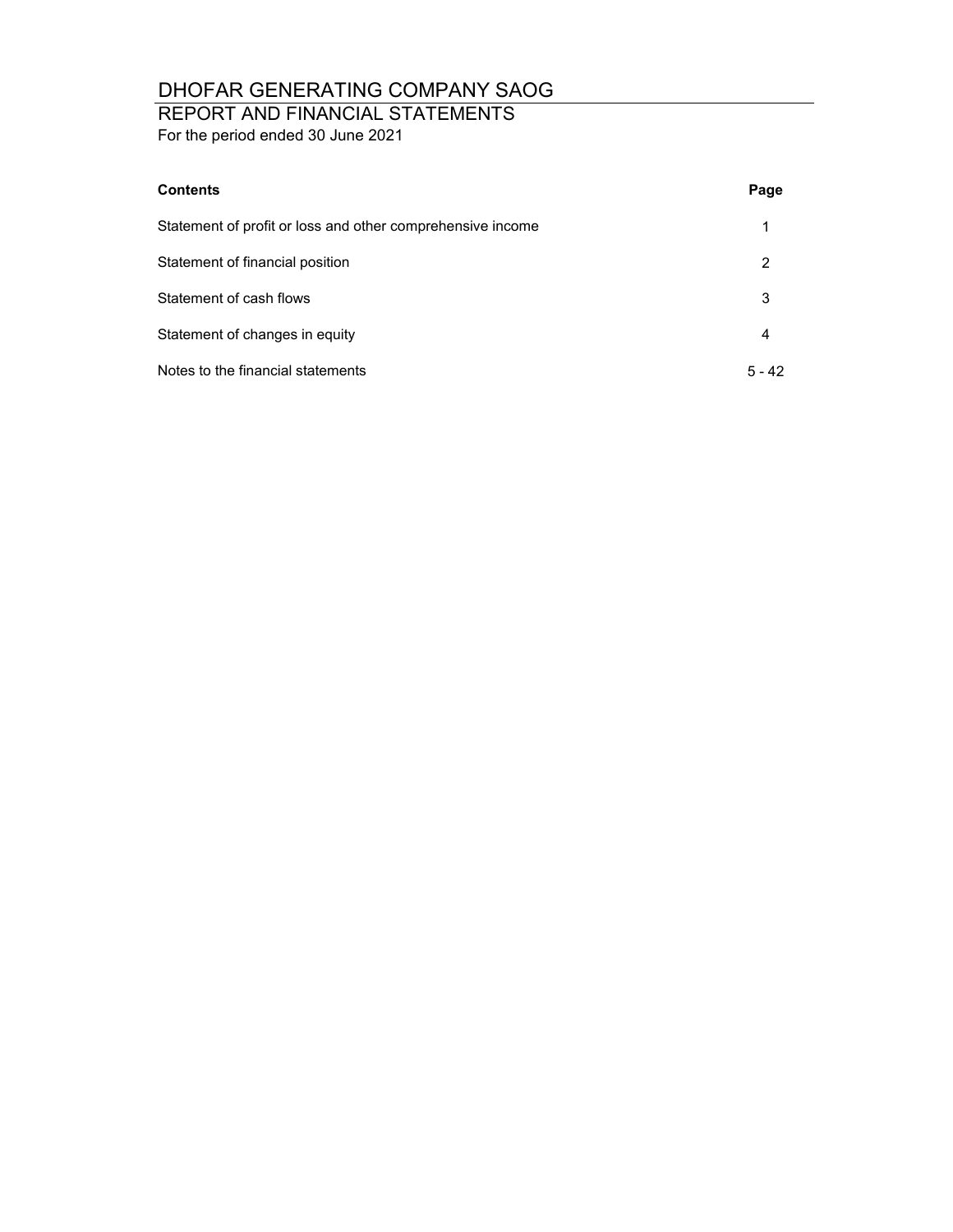## **REPORT AND FINANCIAL STATEMENTS**

**FOR THE SIX MONTHS PERIOD ENDED 30 JUNE 2021**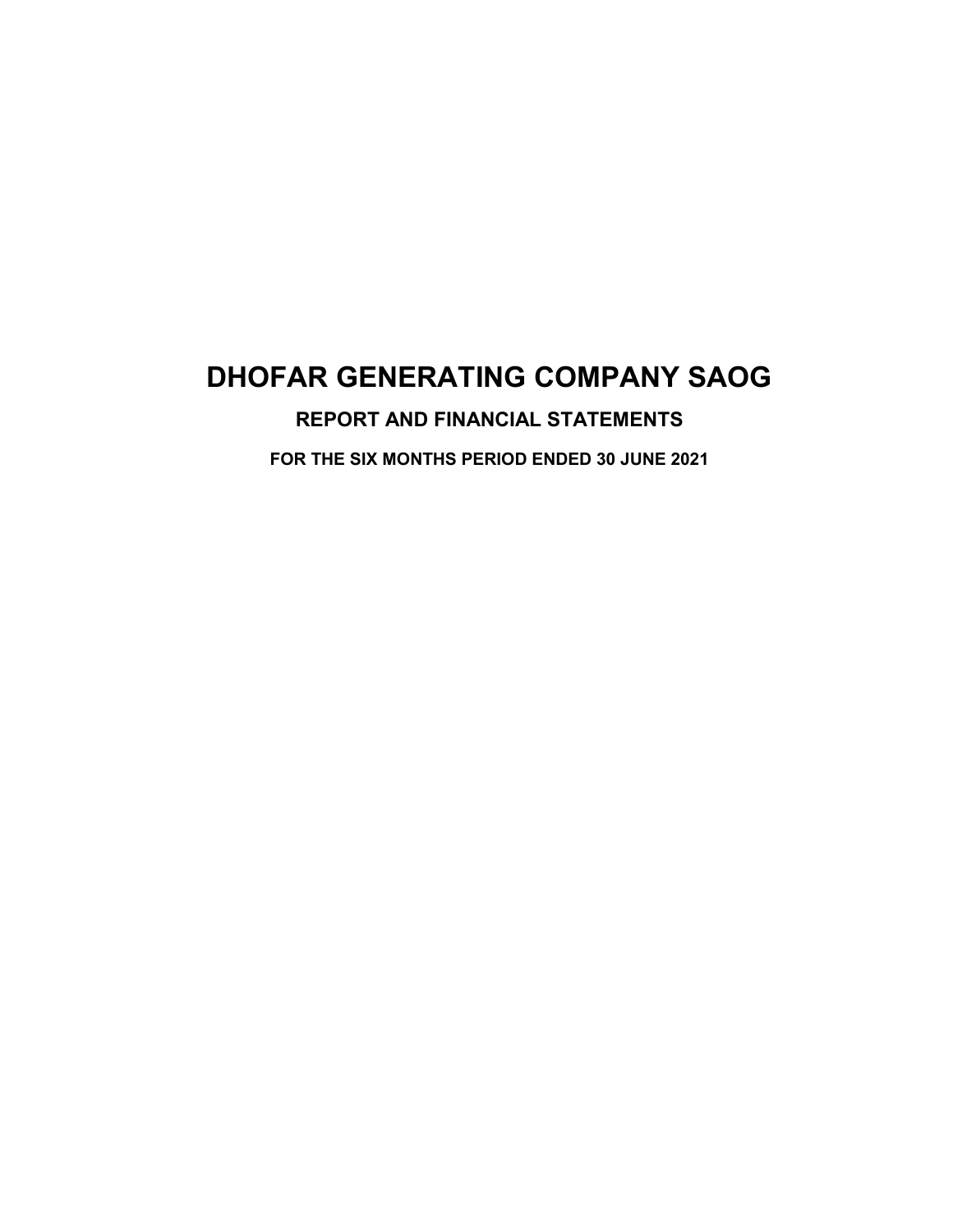For the period ended 30 June 2021 STATEMENT OF PROFIT OR LOSS AND OTHER COMPREHENSIVE INCOME

|                                                                     |       | Quarter<br>ended | 6 months<br>ended | Quarter<br>ended | 6 months<br>ended |
|---------------------------------------------------------------------|-------|------------------|-------------------|------------------|-------------------|
|                                                                     |       | 30-Jun-21        | 30-Jun-21         | 30-Jun-20        | 30-Jun-20         |
|                                                                     | Notes | <b>Notes</b>     | <b>Notes</b>      | <b>RO</b>        | <b>RO</b>         |
|                                                                     |       |                  |                   | Restated         | Restated          |
| Revenue                                                             | 20    | 12,451,167       | 19,715,454        | 13,979,950       | 21,476,789        |
| Operating costs                                                     | 21    | (6,958,771)      | (13,751,040)      | (8,399,550)      | (15,229,766)      |
| <b>GROSS PROFIT</b>                                                 |       | 5,492,396        | 5,964,414         | 5,580,400        | 6,247,023         |
| General and administrative expenses                                 | 22    | (215, 405)       | (409,998)         | (296, 454)       | (501, 973)        |
| Finance costs                                                       | 24    | (1,807,950)      | (3,609,194)       | (1,744,841)      | (3,457,008)       |
| Finance income                                                      | 6     | 55,639           | 113,899           | 63,782           | 126,619           |
| <b>PROFIT BEFORE TAX</b>                                            |       | 3,524,680        | 2,059,121         | 3,602,887        | 2,414,661         |
| Income tax expense                                                  | 19    | 1,016,759        | 666,405           | (457, 218)       | (908, 410)        |
| Net profit for the period                                           |       | 4,541,439        | 2,725,526         | 3,145,669        | 1,506,251         |
| Other comprehensive income / (loss)                                 |       |                  |                   |                  |                   |
| Items that may be reclassified subsequently to profit or loss       |       |                  |                   |                  |                   |
| Fair value loss arising during the year on cash flow hedge - net of | 13    | 117,519          | 2,856,692         | 2,353,759        | (5,534,508)       |
| TOTAL COMPREHENSIVE INCOME/(LOSS) FOR THE PERIOD                    |       | 4,658,958        | 5,582,218         | 5,499,428        | (4,028,257)       |
| Basic and diluted earnings per share                                | 25    | 0.020            | 0.012             | 0.014            | 0.007             |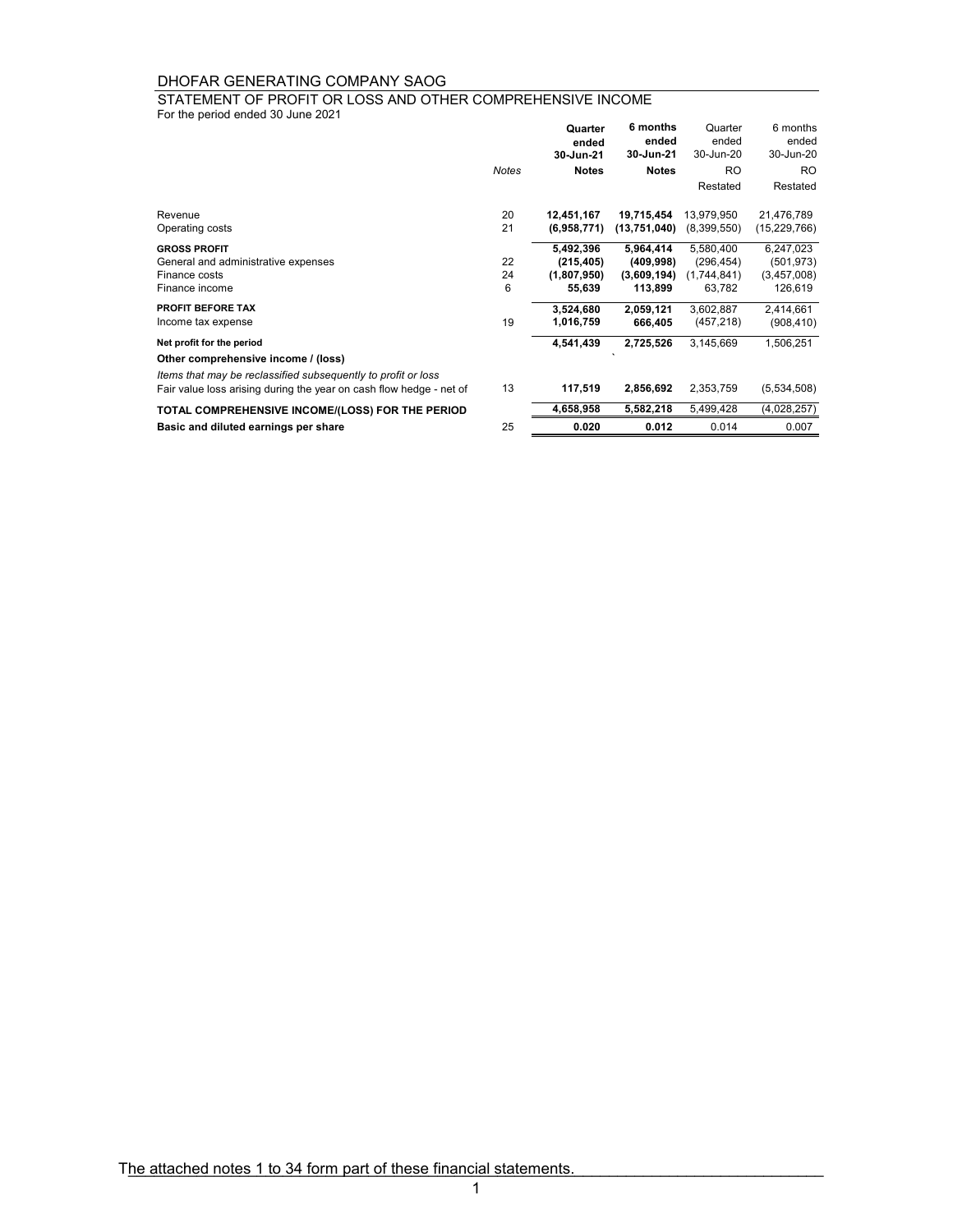### STATEMENT OF FINANCIAL POSITION

AS AT 30 JUNE 2021

| <b>ASSETS</b>                                                      |         |                      |                      |
|--------------------------------------------------------------------|---------|----------------------|----------------------|
| <b>Non-current assets</b>                                          |         |                      |                      |
| Plant, equipment and capital work in progress                      | 4       | 148,292,299          | 150,093,406          |
| Finance lease receivable                                           | 5       | 41,977,990           | 43,222,248           |
| Right-of-use assets                                                | 18<br>6 | 1,821,860            | 1,855,736            |
| Major maintenance accrued revenue<br>Prepaid connection charges    |         | 2,132,499<br>513,602 | 2,307,738<br>453,753 |
| <b>Total non-current assets</b>                                    |         | 194,738,250          | 197,932,881          |
|                                                                    |         |                      |                      |
| <b>Current assets</b>                                              |         |                      |                      |
| Inventories                                                        | 7       | 5,689,543            | 5,670,405            |
| Finance lease receivable                                           | 5       | 2,430,389            | 2,333,129            |
| Major maintenance accrued revenue                                  | 6       | 480,626              | 584,735              |
| Trade and other receivables                                        | 8       | 10,918,309           | 27,754,835           |
| Advances and prepayments<br>Cash and cash equivalents              | 9<br>10 | 437,105              | 424,626<br>4,648,738 |
|                                                                    |         | 4,421,387            |                      |
| <b>Total current assets</b>                                        |         | 24,377,359           | 41,416,468           |
| <b>TOTAL ASSETS</b>                                                |         | 219,115,609          | 239, 349, 349        |
| <b>EQUITY AND LIABILITIES</b><br><b>EQUITY</b>                     |         |                      |                      |
| Share capital                                                      | 11      | 22,224,000           | 22,224,000           |
| Legal reserve                                                      | 12      | 439,457              | 439,457              |
| Retained earnings                                                  |         | 25,388,956           | 24,663,590           |
| Cash flow hedge reserve                                            | 13      | (6,914,281)          | (9,770,973)          |
| <b>Net equity</b>                                                  |         | 41,138,132           | 37,556,074           |
| <b>Non-current liabilities</b>                                     |         |                      |                      |
| Long term loan                                                     | 16      | 135,752,290          | 138,578,204          |
| Fair value of the cash flow hedge                                  | 14      | 6,751,592            | 9,541,067            |
| Provision for decommissioning costs                                | 15      | 4,840,746            | 4,722,679            |
| End of service benefits payable                                    |         | 105,498              | 92,490               |
| Lease liabilities                                                  | 18      | 2,101,077            | 1,919,068            |
| Deferred tax liability - net                                       | 19      | 8,418,463            | 8,580,746            |
| <b>Total non-current liabilities</b><br><b>Current liabilities</b> |         | 157,969,666          | 163,434,254          |
| Long term loan                                                     | 16      | 7,226,040            | 6,957,669            |
| Fair value of the cash flow hedge                                  | 14      | 1,382,856            | 1,954,195            |
| Lease liabilities                                                  | 18      | 19,579               | 152,716              |
| Trade and other payables                                           | 17      | 11,344,014           | 29,259,119           |
| Income tax payable                                                 | 19      | 35,322               | 35,322               |
| <b>Total current liabilities</b>                                   |         | 20,007,811           | 38,359,021           |
| <b>Total liabilities</b>                                           |         | 177,977,477          | 201,793,275          |
| <b>TOTAL EQUITY AND LIABILITIES</b>                                |         | 219,115,609          | 239,349,349          |
| Net assets per share                                               | 31      | 0.185                | 0.169                |

The financial statements were approved by a resolution of the Board of Directors on 26 July 2021

Chairman Chief Executive Officer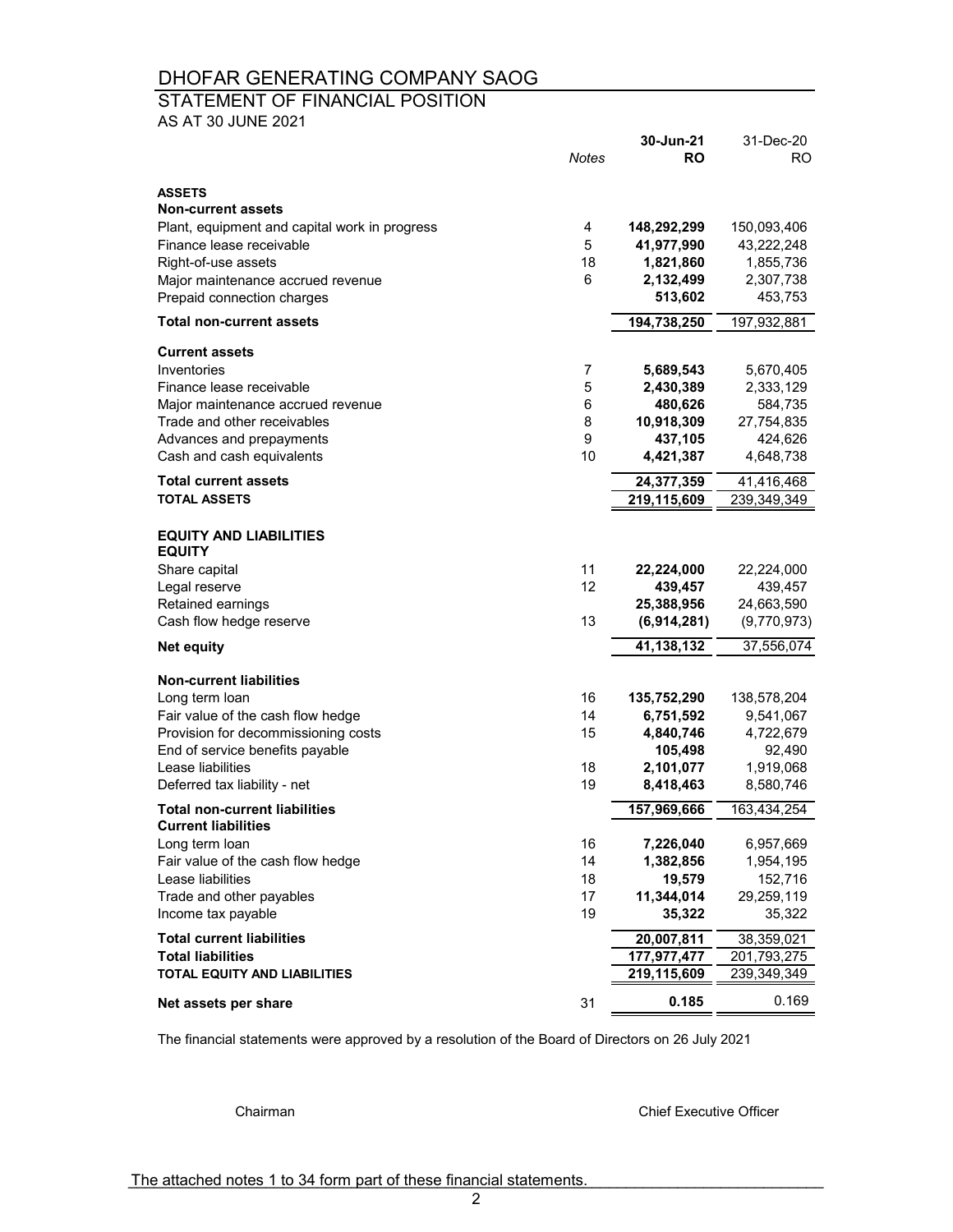## STATEMENT OF CASH FLOWS

For the period ended 30 June 2021

|                                                           |       | 6 months<br>ended<br>30-Jun-21 | 6 months<br>ended<br>30-Jun-20 |
|-----------------------------------------------------------|-------|--------------------------------|--------------------------------|
|                                                           | Notes | <b>RO</b>                      | <b>RO</b>                      |
|                                                           |       |                                | Restated                       |
| <b>OPERATING ACTIVITIES</b>                               |       |                                |                                |
| Profit before tax for the period                          |       | 2,059,121                      | 2,414,661                      |
| Adjustments for:                                          |       |                                |                                |
| Depreciation of plant and equipment                       | 4     | 1,988,942                      | 992,081                        |
| Depreciation of right of use asset                        | 18    | 33,876                         | 61,604                         |
| Finance costs                                             | 24    | 3,609,194                      | 3,457,008                      |
| Finance income                                            | 6     | (113, 899)                     | (126, 619)                     |
| Interest income on finance lease                          | 20    | (1,847,627)                    | (1,937,284)                    |
| Major maintenance revenue                                 | 20    | (21, 684)                      | (321, 942)                     |
| Provision for end of service benefit                      |       | 13,008                         | 5,590                          |
|                                                           |       | 5,720,931                      | 4,545,099                      |
| Working capital changes:                                  |       |                                |                                |
| Inventories                                               |       | (19, 138)                      | 4,810                          |
| Trade and other receivables                               |       | 16,836,526                     | (3,605,382)                    |
| Trade and other payables                                  |       | (17, 830, 371)                 | 3,696,647                      |
| Prepaid connection charges                                |       | (59, 849)                      | 12,734                         |
| Advances and prepayments                                  |       | (12, 479)                      | (120, 361)                     |
| Cash generated from operations                            |       | 4,635,620                      | 4,533,547                      |
| Income tax paid                                           | 19    |                                | (1,018)                        |
| Finance lease and major maintenance installments received |       | 3,409,556                      | 1,704,777                      |
| Net cash flows generated from operating activities        |       | 8,045,176                      | 6,237,306                      |
| <b>INVESTING ACTIVITIES</b>                               |       |                                |                                |
| Additions to equipment and capital work-in-progress       | 4     | (187, 835)                     |                                |
| Net cash flows used in investing activities               |       | (187, 835)                     |                                |
| <b>FINANCING ACTIVITIES</b>                               |       |                                |                                |
| Finance cost paid                                         |       | (3,429,836)                    | (1,605,505)                    |
| Payment of lease liabilities                              | 18    | (11, 116)                      | (65, 533)                      |
| Repayment of long term loan                               | 16    | (2,643,579)                    | (2,796,585)                    |
| Dividend payment                                          | 33    | (2,000,160)                    | (2,000,160)                    |
| Net cash flows used in financing activities               |       | (8,084,691)                    | (6, 467, 783)                  |
| DECREASE IN CASH AND CASH EQUIVALENTS                     |       | (227, 350)                     | (230, 477)                     |
| Cash and cash equivalents at beginning of the year        |       | 4,648,738                      | 6,279,412                      |
| CASH AND CASH EQUIVALENTS AT END OF THE PERIOD            | 10    | 4,421,389                      | 6,048,935                      |

The attached notes 1 to 34 form part of these financial statements.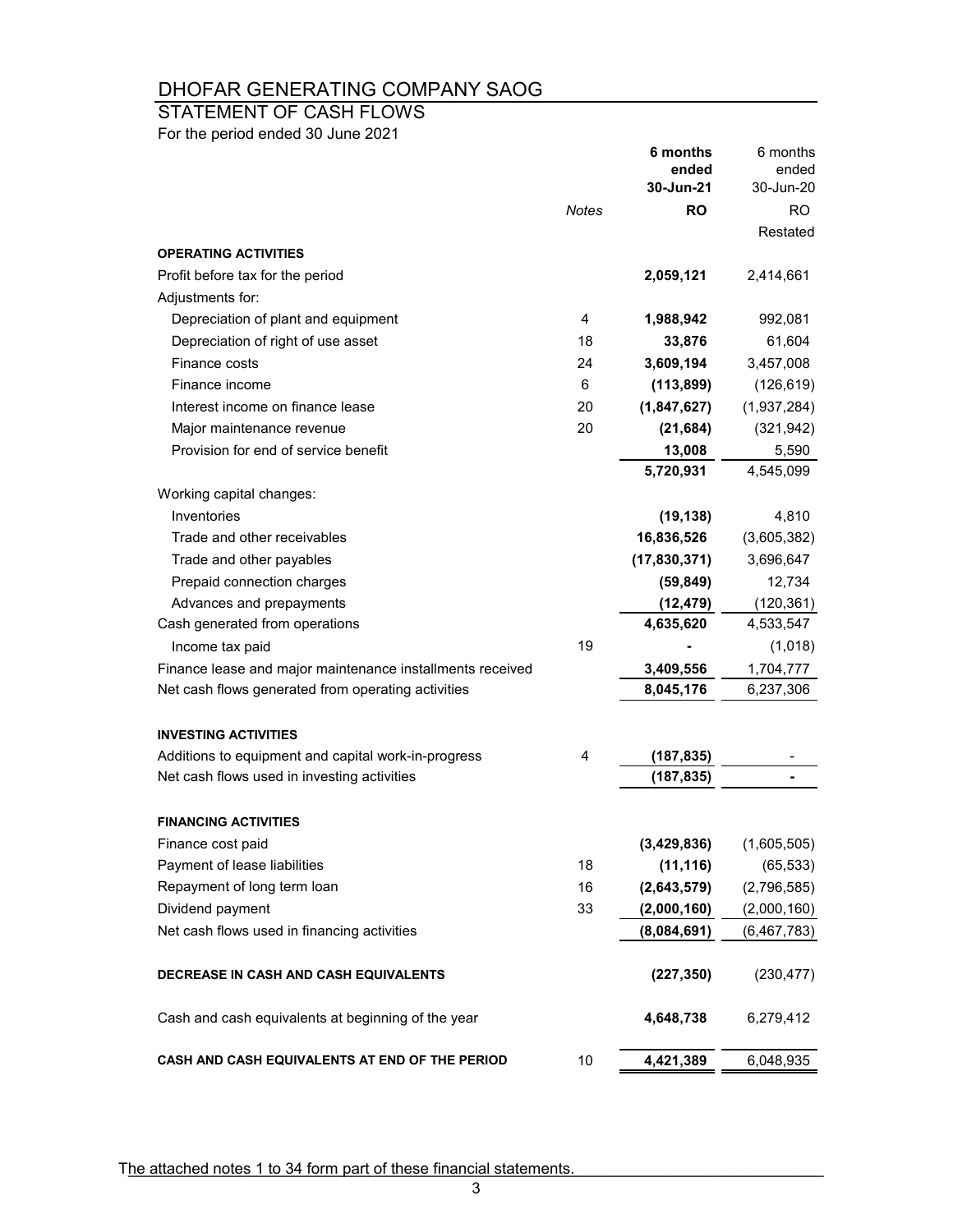### STATEMENT OF CHANGES IN EQUITY

For the period ended 30 June 2021

|                                           | <b>Share</b><br>capital | Legal<br>reserve | <b>Retained</b><br>earnings | <b>Cash flow</b><br>hedge<br>reserve | <b>Total</b> |
|-------------------------------------------|-------------------------|------------------|-----------------------------|--------------------------------------|--------------|
|                                           | <b>RO</b>               | <b>RO</b>        | <b>RO</b>                   | <b>RO</b>                            | <b>RO</b>    |
| Balance at 1 January 2020                 | 22,224,000              | 277,045          | 27,202,198                  | (5,374,064)                          | 44,329,179   |
| Profit for the period                     |                         |                  | 1,624,124                   |                                      | 1,624,124    |
| Other comprehensive loss for the year     |                         |                  |                             | (4,396,909)                          | (4,396,909)  |
| Total comprehensive loss for the year     |                         |                  | 1,624,124                   | (4,396,909)                          | (2,772,785)  |
| Transfer to legal reserve                 |                         | 162,412          | (162, 412)                  |                                      |              |
| Dividend paid (note 33)                   |                         |                  | (4,000,320)                 |                                      | (4,000,320)  |
| Balance at 1 January 2021                 | 22,224,000              | 439,457          | 24,663,590                  | (9,770,973)                          | 37,556,074   |
| Profit for the year                       |                         |                  | 2,725,526                   |                                      | 2,725,526    |
| Other comprehensive profit for the period |                         |                  |                             | 2,856,692                            | 2,856,692    |
| Total comprehensive profit for the period |                         |                  | 2,725,526                   | 2,856,692                            | 5,582,218    |
| Transfer to legal reserve                 |                         |                  |                             |                                      |              |
| Dividend paid (note 33)                   |                         |                  | (2,000,160)                 |                                      | (2,000,160)  |
| Balance at 30 June 2021                   | 22,224,000              | 439,457          | 25,388,956                  | (6,914,281)                          | 41,138,132   |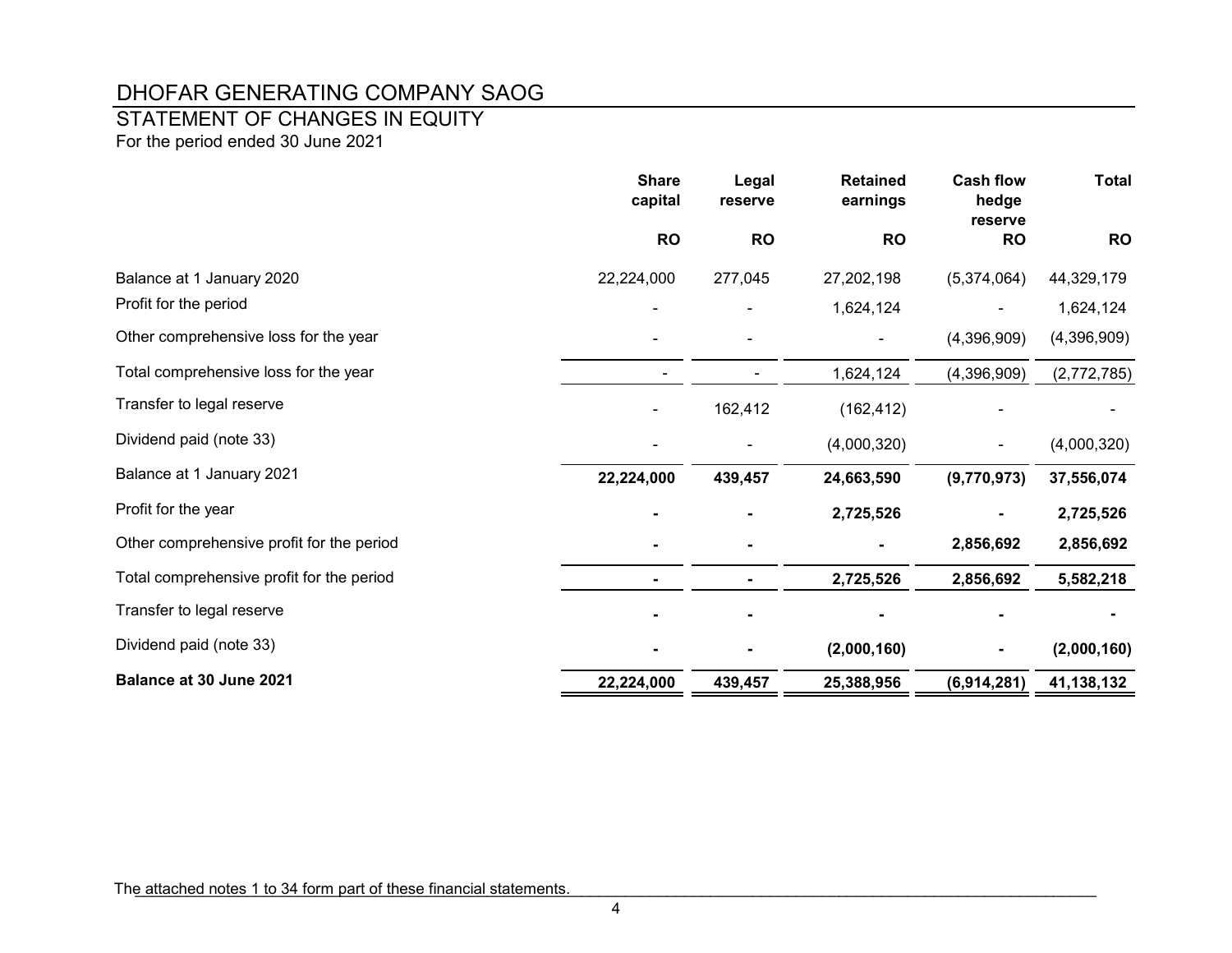## NOTES TO THE FINANCIAL STATEMENTS

For the period ended 30 June 2021

### **1 ACTIVITIES**

Dhofar Generating Company (the "Company" or "DGC") was registered as a closely held joint stock company ('SAOC') in the Sultanate of Oman on 28 February 2001 under the Commercial Companies Law in Oman. Subsequently, the Company was converted to a Public Joint Stock Company ("SAOG") and was listed on the Muscat Securities Market on 5 September 2018.

The ultimate investors include International Company for Water and Power Projects ("ACWA Power"), Mitsui & Co., Ltd., and Dhofar International Development & Investment Holding Company S.A.O.G ("DIDIC"). The registered address of ACWA Power is 22616, King Abdul Aziz Road, Riyadh, Kingdom of Saudi Arabia. The registered address of Mitsui & Co., Ltd. Marunouchi l-chime, Chiyoda—ku, Tokyo 100- 8631, Japan Nippon Life Marunouchi Garden Tower. The registered address of DIDIC is P.O.Box: 2163 Salalah, Postal Code: 211, Sultanate of Oman.

The operations of the Company are governed by the provisions of "the Law for the Regulation and Privatization of the Electricity and Related Water Sector" (the Sector Law) promulgated by Royal Decree 78/2004. The principal activity of the Company is electricity generation under a license issued by the Authority for Electricity Regulation, Oman (AER).

### **Agreements**

The Concession Agreement, to which DGC was a party, was terminated effective 1 January 2014. Accordingly, from 1 January 2014, the Company has been granted a generation license by the AER for the electricity generation business. The Company has entered into a Power Purchase Agreement ('PPA') on 31 December 2013 with Oman Power and Water Procurement Company SAOC ('OPWP') to sell the available capacity of Electricity. The PPA was subsequently amended on 1 January 2014.

A second amendment agreement to the PPA was signed on 19 April 2015 which became effective on 22 June 2015 after completion of all requirements under the terms of the agreement. This amendment agreement envisions the construction of a new 445MW power plant and sets the PPA term of the existing 273MW power plant and new plant for a year of 15 years from the scheduled commercial operation date ('SCOD') of the new plant. The SCOD was achieved on 1 January 2018 as per the plan.

The Company entered into an Engineering, Procurement and Construction ('EPC') contract with SEPCO III Electric Power Construction Corporation for the construction of a new 445MW facility. The Company also entered into a long term loan agreement on 8 July 2015 with a consortium of local and international banks including Bank Muscat SAOG, Bank Dhofar SAOG, Mizuho Bank LTD, Standard Chartered Bank, KfW IPEX-Bank GmbH, Sumitomo Mitsui Trust Bank Limited and Sumitomo Mitsui Bank Corporation.

The Company has signed an Operations and Maintenance Agreement with Dhofar O&M Company LLC effective 4 June 2015 for all operations and maintenance of the plants.

### **2 SIGNIFICANT ACCOUNTING POLICIES**

### **2.1 Basis of preparation**

The financial statements prepared in accordance with International Financial Reporting Standard (IFRS) as issued by the International Accounting Standard Board ("IASB") and the applicable requirements of the Commercial Companies Law of the Sultanate of Oman, as amended and the disclosure requirements of Capital Market Authority.

The new Commercial Companies Law promulgated by the Royal Decree No. 18/2019 (the Commercial Companies Law of the Sultanate of Oman) was issued on 13 February 2019 which has replaced the Commercial Companies Law of 1974. As per the articles of the Royal Decree No. 18/2019, the new Commercial Companies Law has come into force on 17 April 2019 and the companies should comply with the new law within 1 year from 17 April 2019.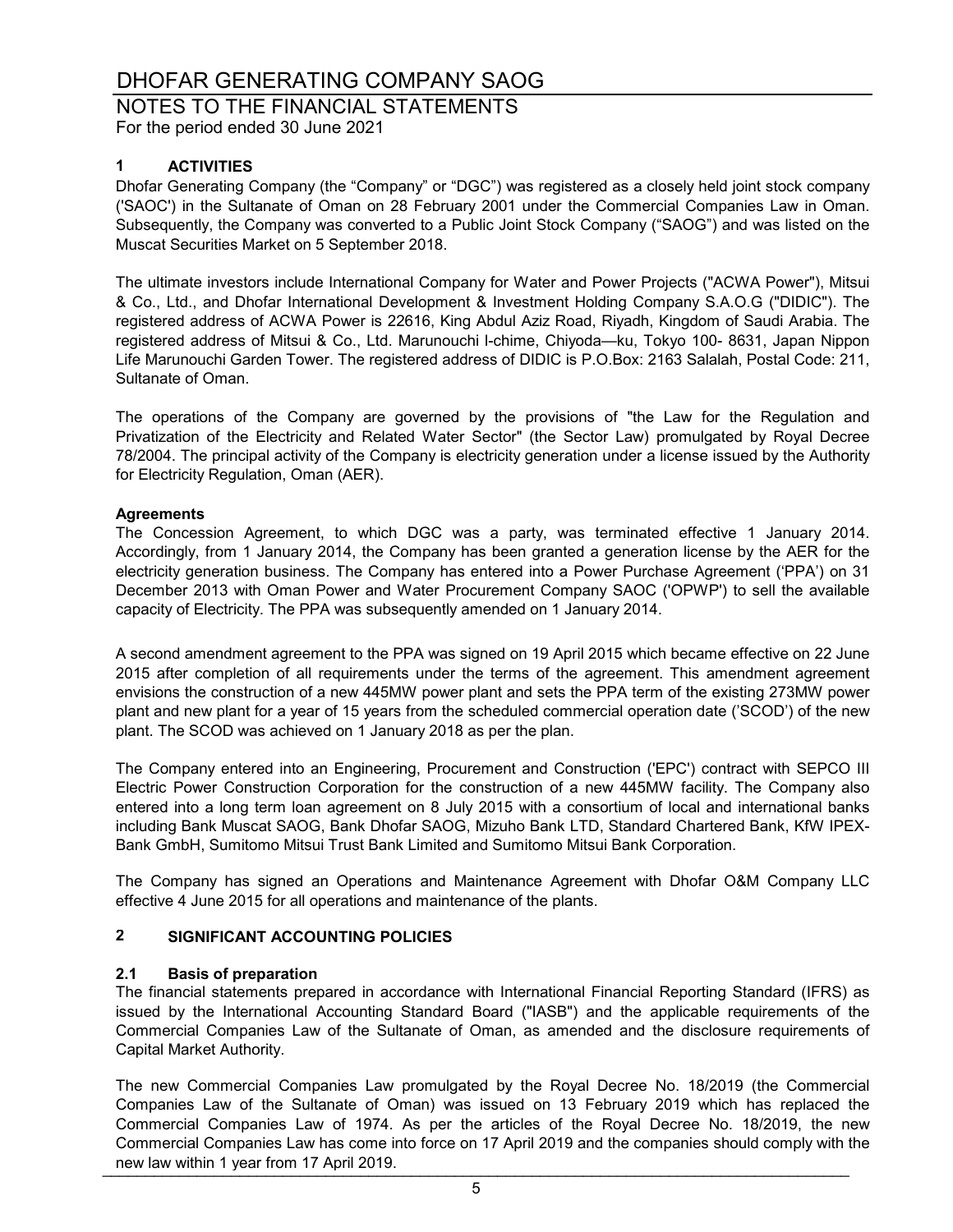### NOTES TO THE FINANCIAL STATEMENTS For the period ended 30 June 2021

### **2 SIGNIFICANT ACCOUNTING POLICIES (continued)**

### **2.1 Basis of preparation (continued)**

The financial statements have been prepared on a historical cost basis, except for derivative financial instruments carried at fair value.

The financial statements have been presented in Rial Omani which is the functional and reporting currency of the Company.

### **2.2 Changes in accounting policies**

The accounting policies are consistent with those in the previous years except as following:

### **2.2.1 New and amended IFRS applied with no material effect on the financial statements**

The following new and revised IFRSs, which became effective for annual periods beginning on or after 1 January 2020, have been adopted in these financial statements.

**New and revised IFRSs Effective for annual periods beginning on or after**

Definition of a Business - Amendments to IFRS 3 *Business Combinations* 1 January 2020 The amendments clarify that to be considered a business, an integrated set of activities and assets must include, at a minimum, an input and a substantive process that together significantly contribute to the ability to create output. IASB also clarify that a business can exist without including all of the inputs and processes needed to create outputs. That is, the inputs and processes applied to those inputs must have 'the ability to contribute to the creation of outputs' rather than 'the ability to create outputs'.

Amendments to *References to the Conceptual Framework in IFRS* 1 January 2020 *Standards*

Amendments to References to the Conceptual Framework in IFRS Standards related IFRS 2, IFRS 3, IFRS 6, IFRS 14, IAS 1, IAS 8, IAS 34, IAS 37, IAS 38, IFRIC 12, IFRIC 19, IFRIC 20, IFRIC 22, and SIC-32 to update those pronouncements with regard to references to and quotes from the framework or to indicate where they refer to a different version of the Conceptual Framework.

1 January 2020 *IFRS 7 Financial Instruments: Disclosures and IFRS 9 - Financial Instruments*

Amendments regarding pre-replacement issues in the context of the IBOR reform.

*Amendments to IAS 1 and IAS 8 Definition of material*

The amendments make the definition of material in IAS 1 easier to understand and are not intended to alter the underlying concept of materiality in IFRS Standards. The concept of 'obscuring' material information with immaterial information has been included as part of the new definition.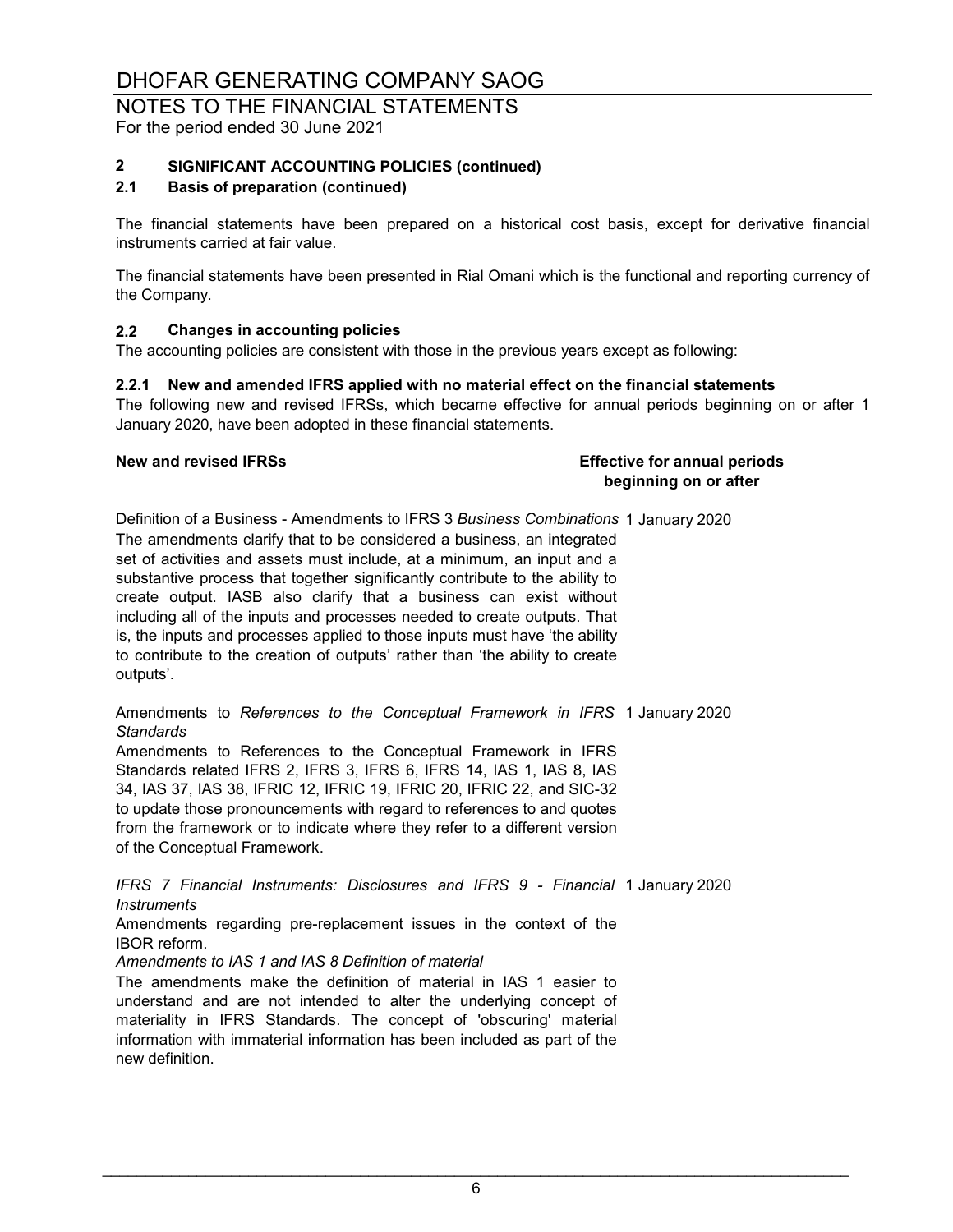### NOTES TO THE FINANCIAL STATEMENTS For the period ended 30 June 2021

### **2 SIGNIFICANT ACCOUNTING POLICIES (continued)**

### **2.1 Basis of preparation (continued)**

### **2.2.1 New and amended IFRS applied with no material effect on the financial statements (continued)**

The threshold for materiality influencing users has been changed from 'could influence' to 'could reasonably be expected to influence'. The definition of material in IAS 8 has been replaced by a reference to the definition of material in IAS 1. In addition, the IASB amended other Standards and the Conceptual Framework that contain a definition of 'material' or refer to the term 'material' to ensure consistency.

### *Amendment to IFRS 16 'Leases'* 1 June 2020

To provide lessees with an exemption from assessing whether a COVID-19-related rent concession is a lease modification.

The application of above revised standards has not had impact on the amount reported for the current and prior periods but may affect the accounting for future transactions or arrangements.

### **2.2.2 New and amended IFRSs in issue but not yet effective and not early adopted**

The Company has not yet applied the following new and revised IFRSs that have been issued but are not yet effective:

IFRS 17 Insurance Contracts 1 January 2023 Annual Improvements to IFRS Standards 2018–2020 Interest Rate Benchmark Reform – Phase 2 (Amendments to IFRS 9, 1 January 2021 IAS 39, IFRS 7, IFRS 4 and IFRS 16) Amendments to IFRS 10 and IAS 28 – Sale or Contribution of Assets Available for optional adoption/ between an Investor and its Associate or Joint Venture effective date deferred indefinitely Amendments to IAS 1 – Classification of Liabilities as Current or Non-1 January 2023. Early application is current permitted. Amendments to IFRS 3 – Reference to the Conceptual Framework 1 January 2022 Amendments to IAS 16 – Property, Plant and Equipment—Proceeds 1 January 2022. Early application before Intended Use permitted. Amendments to IAS 37 – Onerous Contracts—Cost of Fulfilling a 1 January 2022. Early application **Contract** permitted 1 January 2022. Early application permitted

- IFRS 1 First-time Adoption of International Financial Reporting Standards: The amendment provides additional relief to a subsidiary which becomes a first-time adopter later than its parent to account for cumulative translation differences.
- IFRS 9 Financial Instruments: The amendment clarifies that in applying the '10 per cent' test to assess whether to derecognise a financial liability
- IFRS 16 Leases: The amendment removes the illustration of the reimbursement of leasehold improvements.
- IAS 41 Agriculture: The amendment removes the requirement in IAS 41 for entities to exclude cash flows for taxation when measuring fair value.

7

### **Effective for annual periods New and revised IFRSs beginning on or after**

### **New and revised IFRSs Effective for annual periods beginning on or after**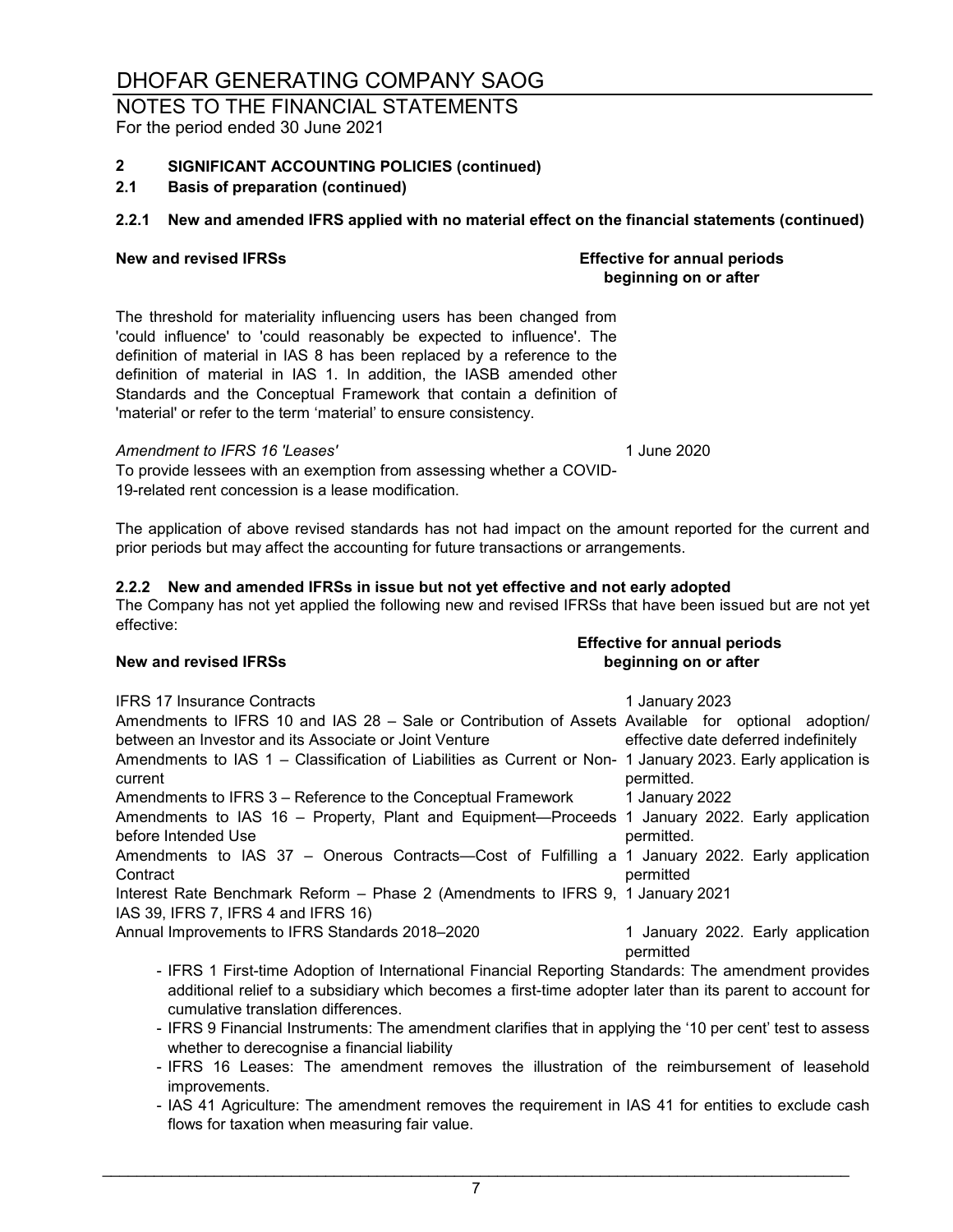## NOTES TO THE FINANCIAL STATEMENTS

For the period ended 30 June 2021

### **2 SIGNIFICANT ACCOUNTING POLICIES (continued)**

### **2.2.2 New and amended IFRSs in issue but not yet effective and not early adopted**

The Directors anticipates that these new standards, interpretations and amendments will be adopted in the Company's financial statements as and when they are applicable and adoption of these new standards, interpretations and amendments as highlighted in previous paragraphs, may have no material impact on the financial statements of the Company in the period of initial application.

### **2.2.3 Interest Rate Benchmark Reform**

In July 2017, the United Kingdom Financial Conduct Authority (FCA), which regulates the London Interbank Offered Rate ('LIBOR') announced that the interest benchmark would cease after 2021. LIBOR is one of the most common series of benchmark interest rates. LIBOR reforms and expectations of cessation of LIBOR will impact the Company's current risk management strategy and possibly accounting for financial instruments. As at 31 December 2020, the Company has derivate liability of RO 11.5 million (2019: RO 6.3 million).

As part of the Company's risk management strategy, the Company uses financial instruments to manage exposure arising from variation of interest rates that could affect profit or loss or other comprehensive income and applies hedge accounting to these instruments.

These financial statements are reference to LIBOR. Refer note 14 to the financial statements for nominal value and details of derivatives contracts under hedging arrangements.

The amendments provide temporary relief from applying specific hedge accounting requirements to hedging relationship directly affected by IBOR reform. The reliefs have the effect that LIBOR reform should not generally cause hedge accounting to terminate.

The Company is assessing the impact of IBOR amendments which are effective for annual periods beginning on or after 1 January 2021.

### **2.3 Summary of significant accounting policies**

Following are the significant accounting policies adopted by the Company:

### **2.3.1 Current versus non-current classification**

The Company presents assets and liabilities in the statement of financial position based on current / noncurrent classification. An asset is current when it is:

- Expected to be realised or intended to be sold or consumed in the normal operating cycle
- Expected to be realised within twelve months after the reporting year, or
- Cash or cash equivalent unless restricted from being exchanged or used to settle a liability for at least twelve months after the reporting year
- Held primarily for the purpose of trading

All other assets are classified as non-current.

A liability is current when:

- It is expected to be settled in the normal operating cycle
- It is held primarily for the purpose of trading
- It is due to be settled within twelve months after the reporting year, or
- There is no unconditional right to defer the settlement of the liability for at least twelve months after the reporting year

The Company classifies all other liabilities as non-current.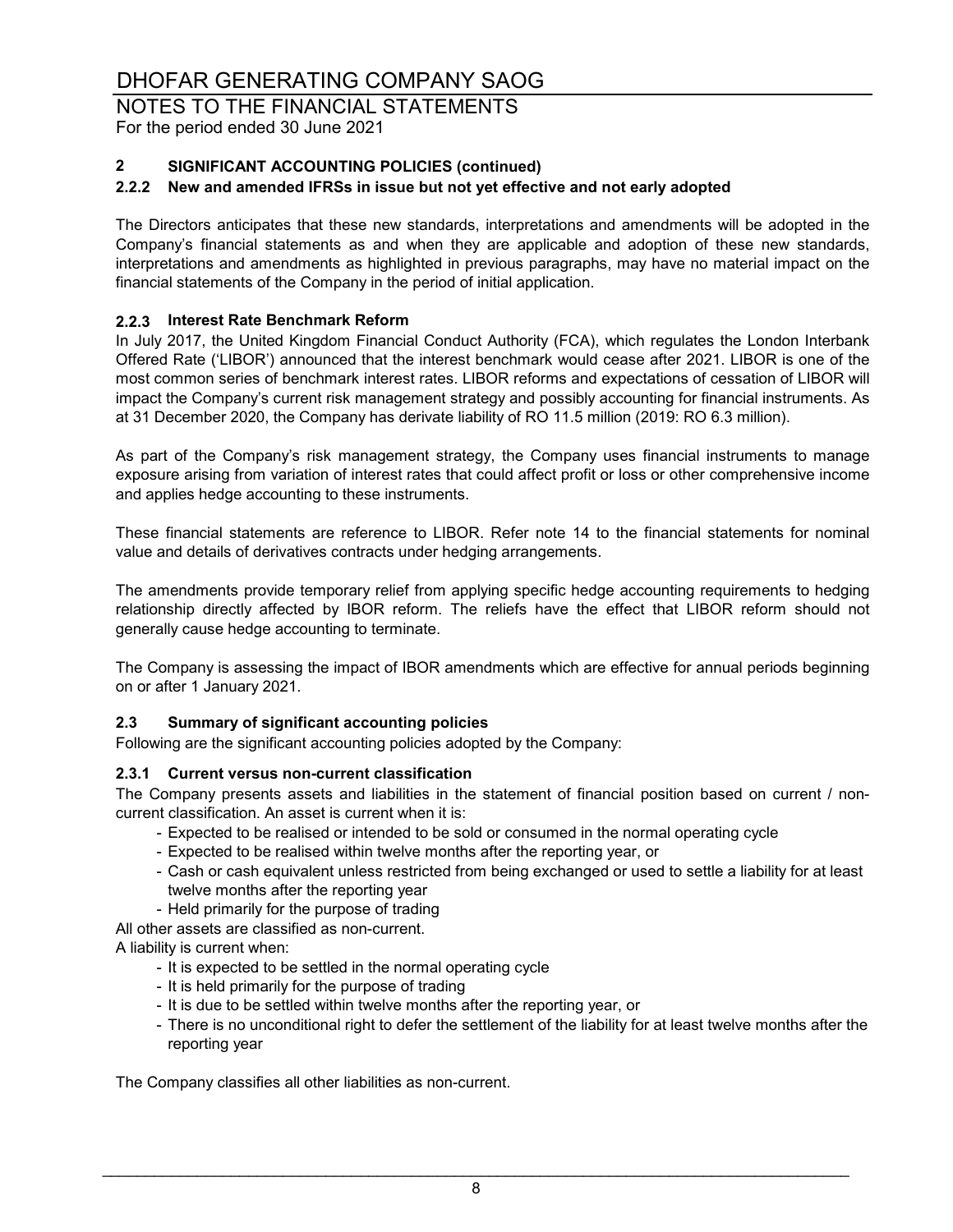## NOTES TO THE FINANCIAL STATEMENTS

For the period ended 30 June 2021

# **2 SIGNIFICANT ACCOUNTING POLICIES (continued)**

### **2.3 Summary of significant accounting policies (continued)**

### **2.3.2 Fair value measurement**

The Company measures financial instruments such as derivatives at fair value at each reporting date.

Fair value is the price that would be received to sell an asset or paid to transfer a liability in an orderly transaction between market participants at the measurement date. The fair value measurement is based on the presumption that the transaction to sell the asset or transfer the liability takes place either:

- In the principal market for the asset or liability, or
- In the absence of a principal market, in the most advantageous market for the asset or liability. The principal or the most advantages market must be accessible by the Company.

The fair value of an asset or a liability is measured using the assumptions that market participants would use when pricing the asset or liability, assuming that market participants act in their economic best interest.

A fair value measurement of a non-financial asset takes into account a market participant's ability to generate economic benefits by using the asset in its highest and best use or by selling it to another market participant that would use the asset in its highest and best use.

The Company uses valuation techniques that are appropriate in the circumstances and for which sufficient data are available to measure fair value, maximizing the use of relevant observable inputs and minimizing the use of unobservable inputs.

All assets and liabilities for which fair value is measured or disclosed in the financial statements are categorized within the fair value hierarchy, described as follows, based on the lowest level input that is significant to the fair value measurement as a whole:

- Level 1 Quoted (unadjusted) market prices in active markets for identical assets or liabilities
- Level 2 Valuation techniques for which the lowest level input that is significant to the fair value measurement is directly or indirectly observable
- Level 3 Valuation techniques for which the lowest level input that is significant to the fair value measurement is unobservable

For assets and liabilities that are recognised in the financial statements at fair value on a recurring basis, the Company determines whether transfers have occurred between levels in the hierarchy by re-assessing categorization (based on the lowest level input that is significant to the fair value measurement as a whole) at the end of each reporting date.

### **2.3.3 Revenue recognition**

The Company's business is to generate and supply electricity to its sole customer OPWP under long term PPA. Revenue from OPWP comprises of the following:

- Capacity charge covering the investment charge and fixed operation and maintenance charge; and
- Output charge covering the fuel charge and variable operation and maintenance charge.

The PPA of the Company is finance lease arrangement for the existing 273 MW power plant and operating lease arrangement for the new 445 MW power plant.

### i) Revenue from lease contracts

The treatment for 273 MW plant is a finance lease arrangement and lease interest income is recognised in the statement of profit or loss and other comprehensive income. A portion of capacity charge covering the investment charge receiving under the PPA is finance lease payments and accounted based on IFRS 16.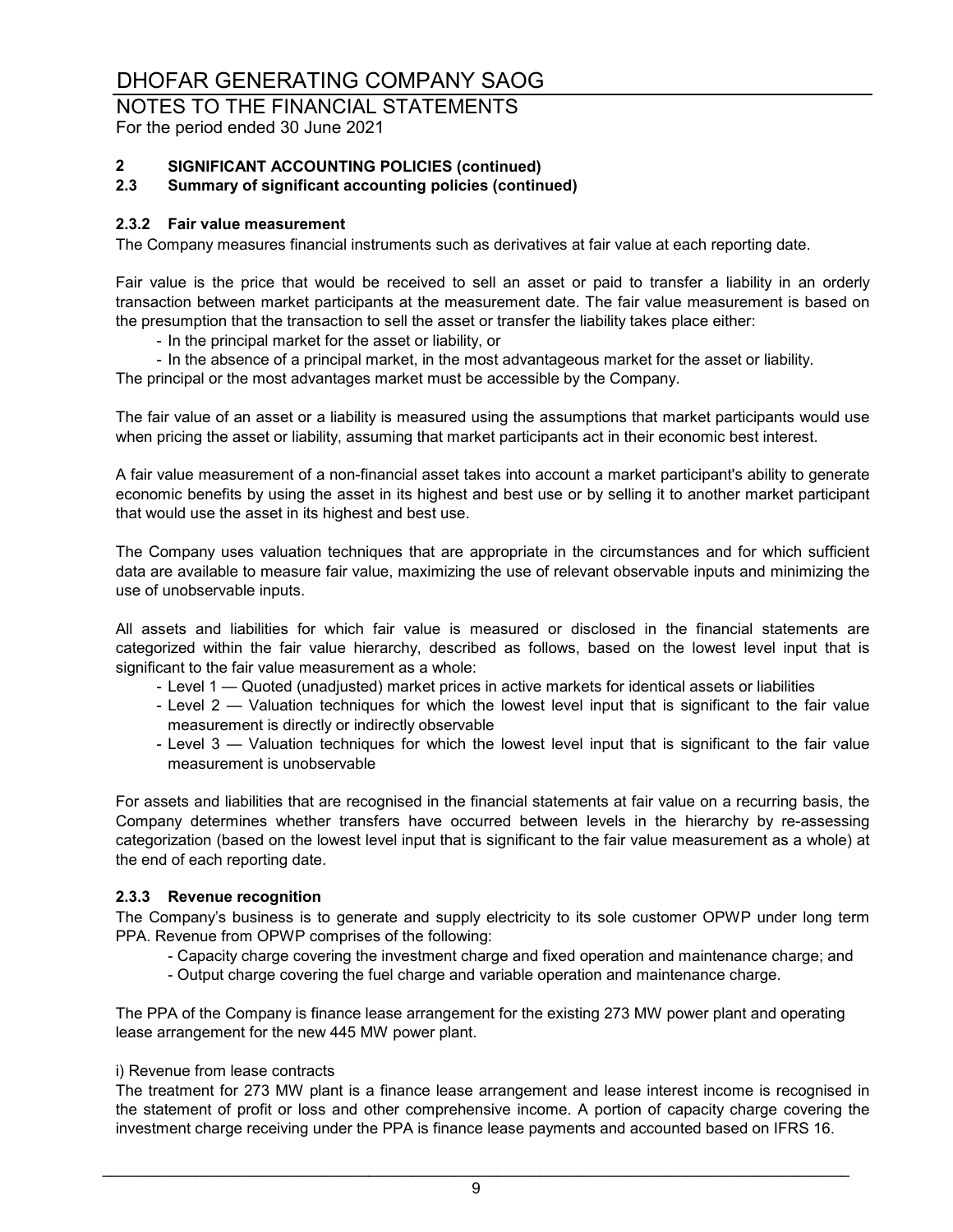NOTES TO THE FINANCIAL STATEMENTS For the period ended 30 June 2021

# **2 SIGNIFICANT ACCOUNTING POLICIES (continued)**

- **2.3 Summary of significant accounting policies (continued)**
- **2.3.3 Revenue recognition (continued)**
- i) Revenue from lease contracts

The investment charge of 445 MW plant has been treated as containing an operating lease which conveys the right to use the underlying assets in exchange of consideration. This component of revenue is recognised on straight line basis over the lease term to the extent that capacity has been made available based on contractual terms of PPA and accounted based on IFRS 16.

### ii) Revenue from contracts with customers

Fixed operation and maintenance charges are recognised as revenue when the capacity is made available by performing required planned and unplanned maintenance on timely basis so that the plant is in a position to run and generate required output and accrue to the business over time. Output charges are recognised as revenue upon delivery of electricity to the national grid which accrue over time when the customer accepts deliveries and there is no unfulfilled performance obligation that could affect the customer's acceptance of the project. Amounts received in relation to electricity energy charges are contingent rental receipts. Revenue from contracts with customers is accounted based on IFRS 15.

The Company has long term agreements with OPWP which determine performance obligation, transaction price and allocates the transaction price to each of the separate performance obligations. Accumulated experience is used to estimate and provide for the discounts, using the expected value method, and revenue is only recognised to the extent that it is highly probable that a significant reversal will not occur.

There is no significant financing component attached to the receivable from customer other than major maintenance revenue. Goods and services are provided on agreed credit terms of the contract and payment occurs within 25 days from the submission of invoice. Company submits invoices on monthly basis in arrears and generally are submitted on or before the 5th day of the subsequent month.

### **2.3.4 Taxes**

### *Current income tax*

Taxation is provided in accordance with Omani fiscal regulations.

Income tax is recognised in the statement of profit or loss and other comprehensive income except to the extent that it relates to items recognised in the statement of profit or loss and other comprehensive income or directly in equity, in which case it is recognised in the statement of profit or loss and other comprehensive income or directly in equity, respectively. Current tax is the expected tax payable on the taxable income for the year or relating to previous years as a result of tax assessment, using tax rates enacted or substantially enacted at the reporting date, and any adjustment to tax payable in respect of previous years.

### *Deferred tax*

Deferred income tax is provided using the liability method on temporary differences at the reporting date between the tax bases of assets and liabilities and their carrying amounts.

Deferred income tax assets and liabilities are measured at the tax rates that are expected to apply in the year when the asset is realised or the liability is settled, based on tax laws that have been enacted at the reporting date.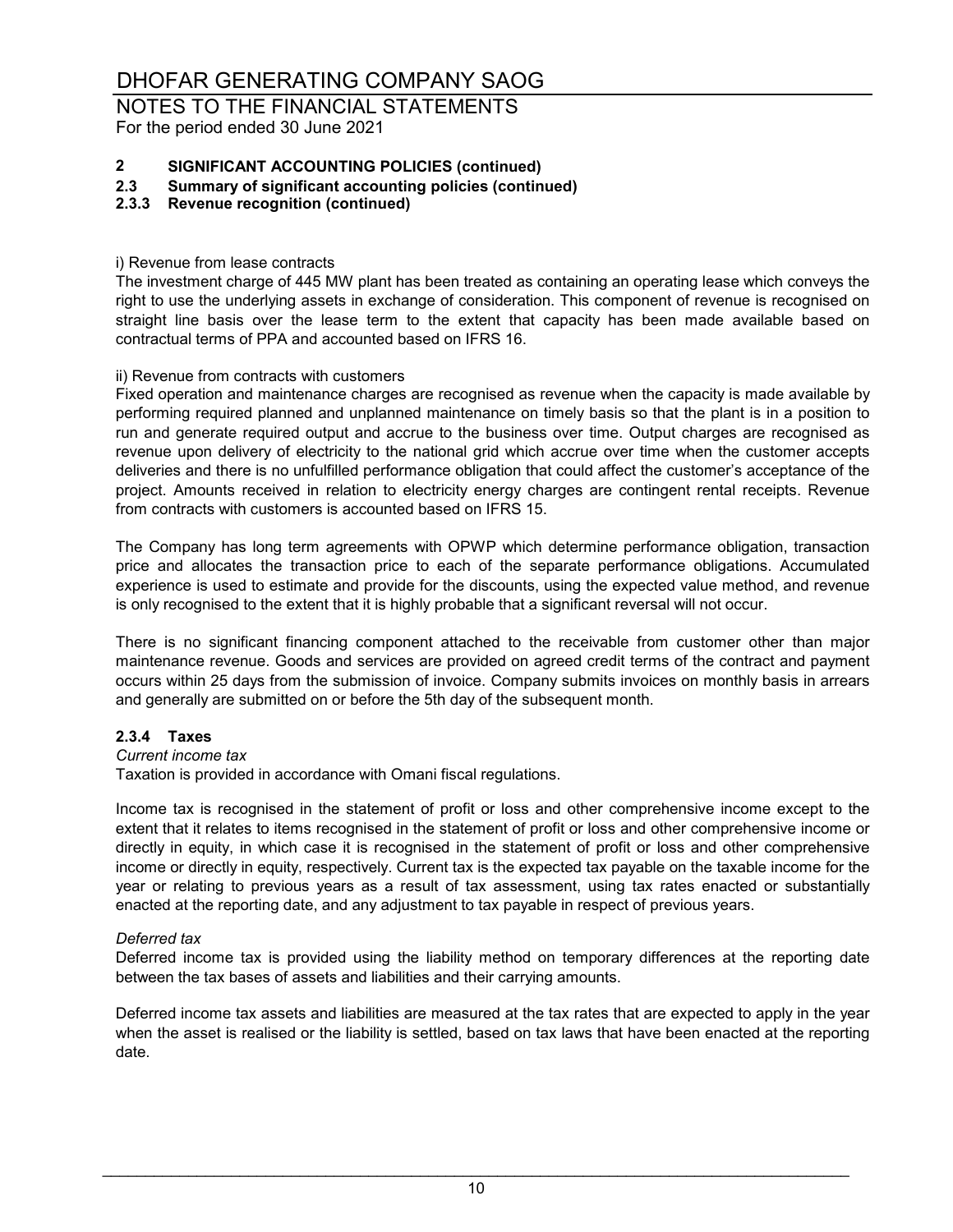NOTES TO THE FINANCIAL STATEMENTS For the period ended 30 June 2021

# **2 SIGNIFICANT ACCOUNTING POLICIES (continued)**

### **2.3 Summary of significant accounting policies (continued)**

### **2.3.4 Taxes**

Deferred income tax assets are recognised for all deductible temporary differences, carry-forward of unused tax credits and unused tax losses, to the extent that it is probable that taxable profit will be available, against which the deductible temporary differences and the carry-forward of unused tax credits and unused tax losses can be utilised except when the deferred tax asset relating to the deductible temporary difference arises from the initial recognition of an asset or liability in a transaction that is not a business combination and, at the time of the transaction, affects neither the accounting profit nor taxable profit or loss.

The carrying amount of deferred income tax assets are reviewed at each reporting date and reduced to the extent that it is no longer probable that sufficient taxable profit will be available to allow all or part of the deferred income tax asset to be utilised. Unrecognised deferred tax assets are re-assessed at each reporting date and are recognised to the extent that it has become probable that future taxable profits will allow the deferred tax asset to be recovered.

Deferred tax assets and liabilities are offset as there is a legally enforcement to offset these in Oman.

### **2.3.5 Foreign currencies**

The Company's financial statements are presented in Omani Rials, which is also the company's functional currency. Transactions in foreign currencies are initially recorded by the Company at its functional currency spot rates at the date the transaction first qualifies for recognition. Monetary assets and liabilities denominated in foreign currencies are translated at the functional currency spot rates of exchange at the reporting date.

Non-monetary items that are measured in terms of historical cost in a foreign currency are translated using the exchange rates at the dates of the initial transactions. Non-monetary items measured at fair value in a foreign currency are translated using the exchange rates at the date when the fair value is determined.

The gain or loss arising on translation of non-monetary items measured at fair value is treated in line with the recognition of the gain or loss on the change in fair value of the item (i.e., translation differences on items whose fair value gain or loss is recognised in OCI or profit or loss are also recognised in OCI or profit or loss, respectively).

### **2.3.6 Plant and equipment**

Capital work in progress is stated at cost, net of accumulated impairment losses, if any.

Depreciation of capital work in progress commences when the assets are ready for the intended use.

Plant and equipment is stated at cost, net of accumulated depreciation and accumulated impairment losses, if any. Such cost includes the cost of replacing part of the plant and equipment and borrowing costs for longterm construction projects if the recognition criteria are met. When significant parts of plant and equipment are required to be replaced at intervals, the Company depreciates them separately based on their specific useful lives. Likewise, when a major inspection is performed, its cost is recognised in the carrying amount of the plant and equipment as a replacement if the recognition criteria are satisfied. All other repair and maintenance costs are recognised in statement of profit or loss as incurred. The present value of the expected cost for the decommissioning of an asset after its use is included in the cost of the respective asset if the recognition criteria for a provision are met.

Depreciation is calculated on a straight line basis over the estimated useful lives of assets as follows: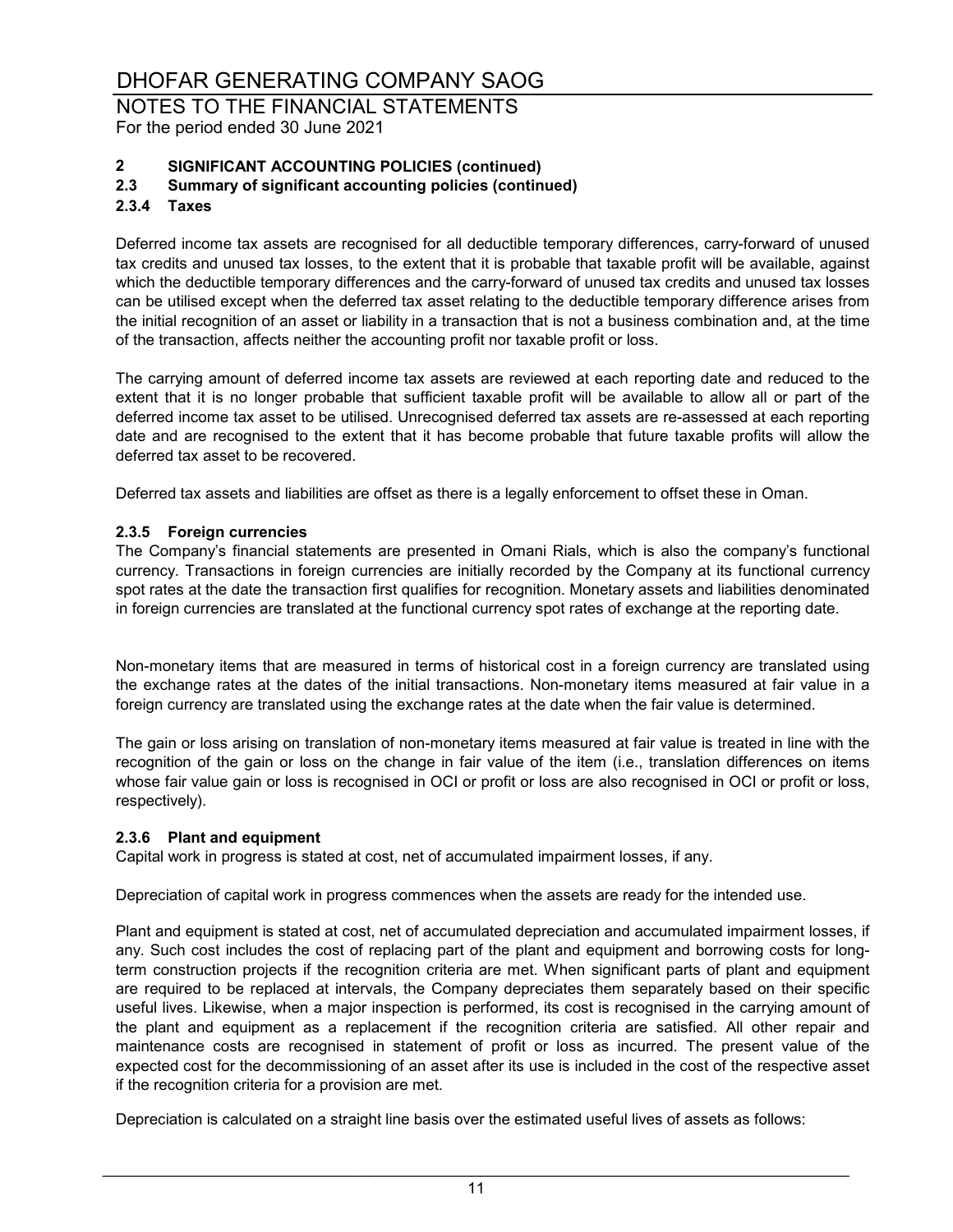### NOTES TO THE FINANCIAL STATEMENTS For the period ended 30 June 2021

# **2 SIGNIFICANT ACCOUNTING POLICIES (continued)**

### **2.3 Summary of significant accounting policies (continued)**

### **2.3.5 Plant and equipment (continued)**

|                                              | Years |
|----------------------------------------------|-------|
| Plant, machinery, civil and structural works | 40    |
| Decommissioning assets                       | 40    |
| Plant capital spares and other equipment     | 18    |
| Computer and equipment                       | 5     |
| Motor vehicle                                | 5     |
| <b>Furniture and fixtures</b>                | 5     |
| Computer software                            | 5     |
|                                              |       |

The carrying values of equipment are reviewed for impairment when events or changes in circumstances indicate the carrying value may not be recoverable. If any such indication exists and where the carrying values exceed the estimated recoverable amount, the assets are written down to their recoverable amount, being the higher of their fair value less costs to sell and their value in use.

Expenditure incurred to replace a component of an item of plant and equipment that is accounted for separately is capitalised and the carrying amount of the component that is replaced is written off. Other subsequent expenditure is capitalised only when it increases future economic benefits of the related item of property, equipment. All other expenditure is recognised in the statement of profit or loss and other comprehensive income as the expense is incurred.

An item of plant and equipment is derecognised upon disposal or when no future economic benefits are expected from its use or disposal. Any gain or loss arising on derecognition of the asset (calculated as the difference between the net disposal proceeds and the carrying amount of the asset) is included in the statement or profit or loss in the year the asset is derecognised.

The assets' residual values, useful lives and methods are reviewed, and adjusted prospectively, if appropriate, at each reporting period end.

The assets' residual values and useful lives are reviewed, and adjusted if appropriate, at each reporting date. Where the carrying amount of an item of property, plant and equipment is greater than the estimated recoverable amount, it is written down immediately to its recoverable amount.

Gains and losses on disposal of property, plant and equipment are determined by reference to their carrying amounts.

### **2.3.7 Leases**

The Company assesses at contract inception whether a contract is, or contains, a lease. That is, if the contract conveys the right to control the use of an identified asset for a period of time in exchange for consideration.

### *Company as a lessee*

The Company applies a single recognition and measurement approach for all leases, except for short-term leases and leases of low-value assets. The Company recognises lease liabilities to make lease payments and right-of-use assets representing the right to use the underlying assets.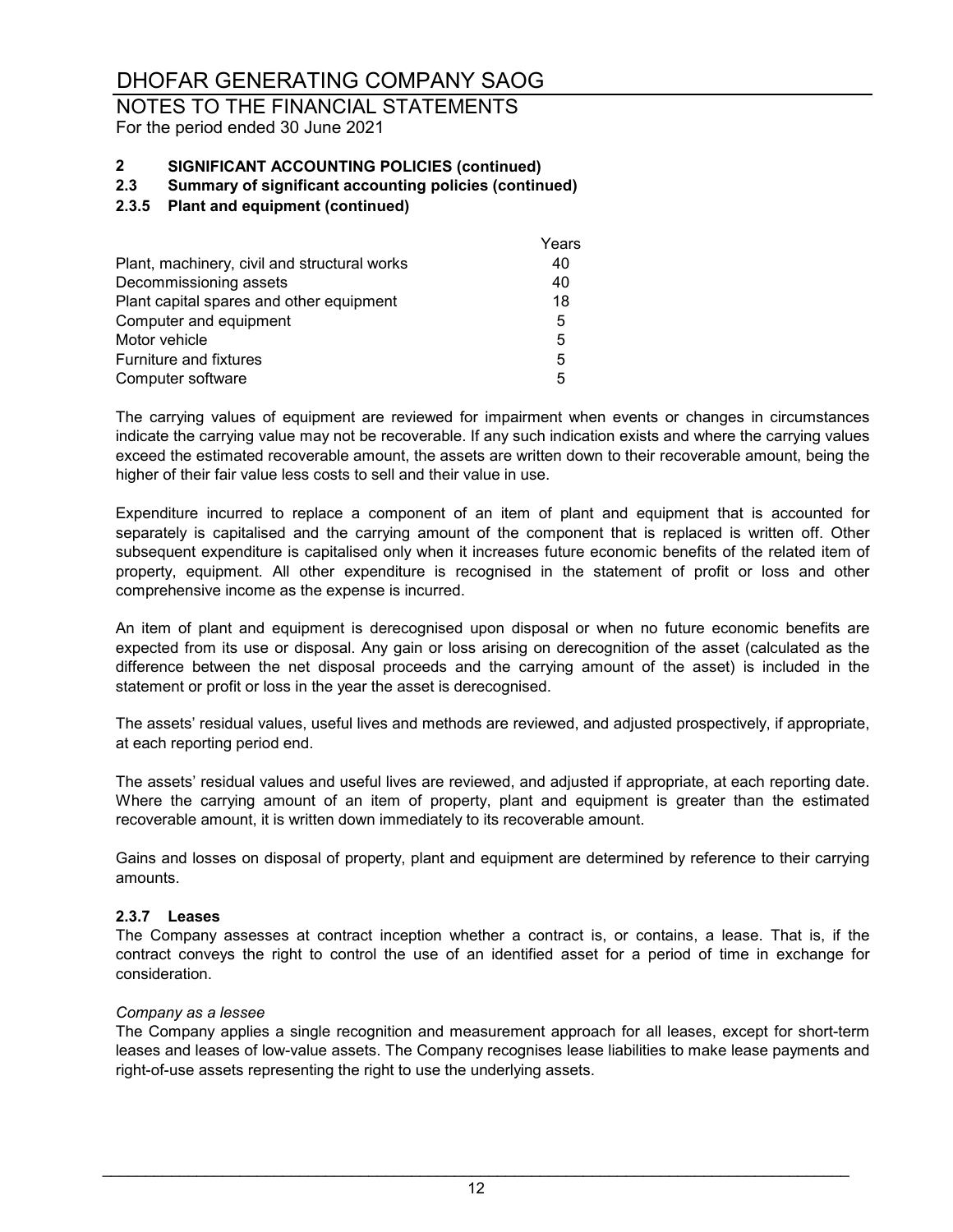NOTES TO THE FINANCIAL STATEMENTS For the period ended 30 June 2021

# **2 SIGNIFICANT ACCOUNTING POLICIES (continued)**

### **2.3 Summary of significant accounting policies (continued)**

### **2.3.7 Leases**

### *a. Right of use assets*

The Company recognises right-of-use assets at the commencement date of the lease (i.e., the date the underlying asset is available for use). Right of use assets are measured at cost, less any accumulated depreciation and impairment losses, and adjusted for any remeasurement of lease liabilities. The cost of right of use assets includes the amount of lease liabilities recognised, initial direct costs incurred, and lease payments made at or before the commencement date less any lease incentives received. Unless the Company is reasonably certain to obtain ownership of the leased asset at the end of the lease term, the recognised right of use assets are depreciated on a straight-line basis over the shorter of its estimated useful life and the lease term. Right-of-use assets are subject to impairment.

### *b. Lease liabilities*

At the commencement date of the lease, the Company recognises lease liabilities measured at the present value of lease payments to be made over the lease term. The lease payments include fixed payments (including in- substance fixed payments) less any lease incentives receivable, variable lease payments that depend on an index or a rate, and amounts expected to be paid under residual value guarantees. The lease payments also include the exercise price of a purchase option reasonably certain to be exercised by the Company and payments of penalties for terminating a lease, if the lease term reflects the Company exercising the option to terminate. The variable lease payments that do not depend on an index or a rate are recognised as expense in the period on which the event or condition that triggers the payment occurs.

In calculating the present value of lease payments, the Company uses the incremental borrowing rate at the lease commencement date if the interest rate implicit in the lease is not readily determinable. After the commencement date, the amount of lease liabilities is increased to reflect the accretion of interest and reduced for the lease payments made. In addition, the carrying amount of lease liabilities is remeasured if there is a modification, a change in the lease term, a change in the lease payments (e.g., a changes in future payments resulting from a change in index or rate used to determine such lease payments) or a change in the assessment to purchase the underlying asset.

### *c. Short-term leases and leases of low-value assets*

The Company applies the short-term lease recognition exemption to its short-term leases (i.e., those leases that have a lease term of 12 months or less from the commencement date and do not contain a purchase option). It also applies the lease of low-value assets recognition exemption to leases that are considered to be low value. Lease payments on short-term leases and leases of low-value assets are recognised as expense on a straight-line basis over the lease term.

### *Company as a lessor*

When the company acts as a lessor, it determines at lease inception whether each lease is a finance lease or an operating lease.To classify each lease, the Company makes an overall assessment of whether the lease transfers substantially all of the risks and rewards incidental to ownership of the underlying asset. If this in the case, then the lease is a finance lease; if not, then it is an operating lease. As part of this assessment, the Company considers certain indicator such as whether the lease is for the major part of the economic life of the asset.

Leases in which the Company does not transfer substantially all the risks and rewards incidental to ownership of an asset are classified as operating leases. Rental income arising is accounted for on a straight-line basis over the lease terms and is included in revenue in the statement of profit or loss and other comprehensive income due to its operating nature. Initial direct costs incurred in negotiating and arranging an operating lease are added to the carrying amount of the leased asset and recognised over the lease term on the same basis as rental income. Contingent rents are recognised as revenue in the period in which they are earned.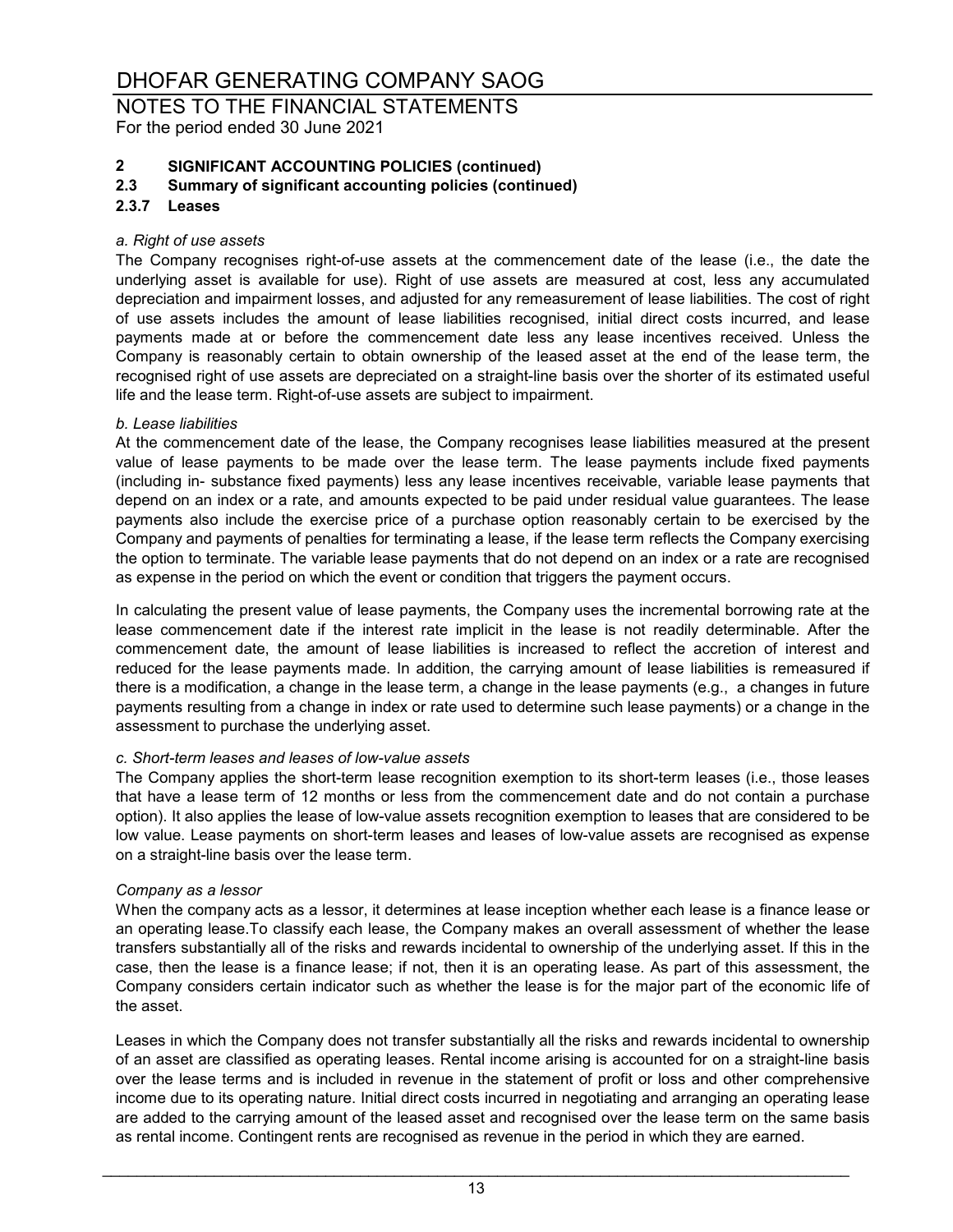# NOTES TO THE FINANCIAL STATEMENTS

For the period ended 30 June 2021

# **2 SIGNIFICANT ACCOUNTING POLICIES (continued)**

### **2.3 Summary of significant accounting policies (continued)**

### **2.3.8 Financial assets**

### *Initial recognition and measurement*

Financial assets are classified, at initial recognition, as subsequently measured at amortized cost, fair value through other comprehensive income (OCI), and fair value through profit or loss.

The classification of financial assets at initial recognition depends on the financial asset's contractual cash flow characteristics and the Company's business model for managing them. With the exception of trade receivables that do not contain a significant financing component or for which the Company has applied the practical expedient, the Company initially measures a financial asset at its fair value plus, in the case of a financial asset not at fair value through profit or loss, transaction costs. Trade receivables that do not contain a significant financing component or for which the Company has applied the practical expedient are measured at the transaction price determined under IFRS 15.

In order for a financial asset to be classified and measured at amortized cost, it needs to give rise to cash flows that are 'solely payments of principal and interest (SPPI)' on the principal amount outstanding. This assessment is referred to as the SPPI test and is performed at an instrument level. Financial asset with cash flow that are not SPPI are classified and measured at fair value through profit and loss irrespective of business model.

The Company's business model for managing financial assets refers to how it manages its financial assets in order to generate cash flows. The business model determines whether cash flows will result from collecting contractual cash flows, selling the financial assets, or both. The Company does not have any financial instrument that are measured either of FVOCI or FVPL except for the derivative instrument that are used as hedge instrument.

Purchases or sales of financial assets that require delivery of assets within a time frame established by regulation or convention in the market place (regular way trades) are recognised on the trade date, i.e., the date that the Company commits to purchase or sell the asset.

### *Subsequent measurement*

For purposes of subsequent measurement, financial assets are classified in four categories:

- Financial assets at amortized cost (debt instruments)
- Financial assets at fair value through OCI with recycling of cumulative gains and losses (debt instruments)
- Financial assets designated at fair value through OCI with no recycling of cumulative gains and losses upon derecognition (equity instruments)
- Financial assets at fair value through profit or loss

### *Financial assets at amortized cost (debt instruments)*

A financial asset is measured at amortised cost if it meets both of the following conditions and is not designated as at fair value through profit or loss account:

Business model test: The objective of the entity's business model is to hold the financial asset to collect the contractual cash flows (rather than to sell the instrument prior to its contractual maturity to realize its fair value changes).

Cash flow characteristics test: The contractual terms of the financial asset give rise on specified dates to cash flows that are solely payments of principal and interest on the principal amount outstanding.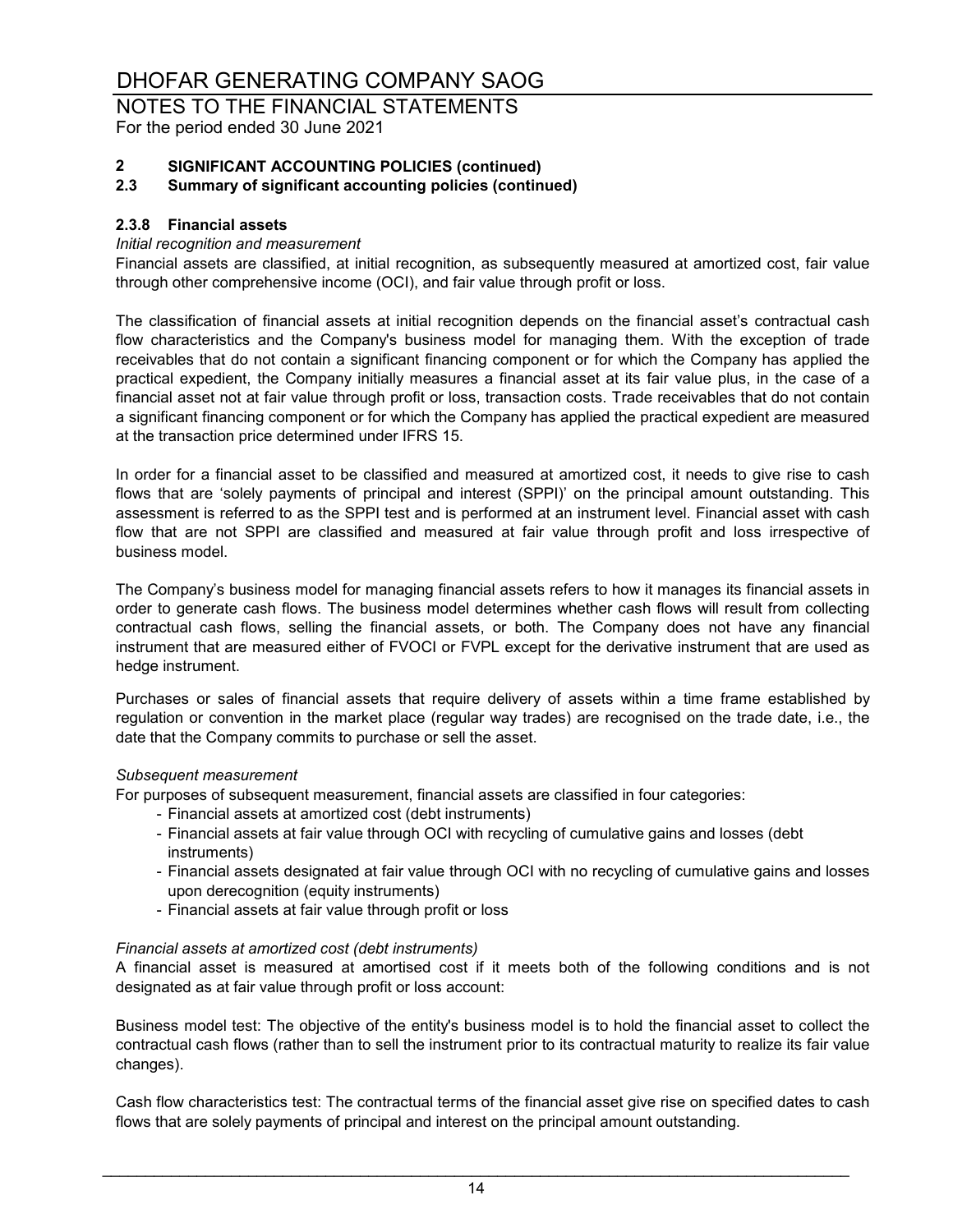## NOTES TO THE FINANCIAL STATEMENTS

For the period ended 30 June 2021

## **2 SIGNIFICANT ACCOUNTING POLICIES (continued)**

### **2.3 Summary of significant accounting policies (continued)**

### **2.3.8 Financial assets (continued)**

Financial assets at amortized cost are subsequently measured using the effective interest (EIR) method and are subject to impairment. Gains and losses are recognised in statement of profit or loss and other comprehensive income when the asset is derecognised, modified or impaired.

The Company's financial assets at amortized cost includes major maintenance revenue receivable, trade receivables, cash and cash equivalents and finance lease receivable.

### **Derecognition**

A financial asset (or, where applicable, a part of a financial asset or part of a company of similar financial assets) is primarily derecognised (i.e., removed from the Company's statement of financial position) when:

- The rights to receive cash flows from the asset have expired, or
- The Company has transferred its rights to receive cash flows from the asset or has assumed an obligation to pay the received cash flows in full without material delay to a third party under a 'passthrough' arrangement; and either (a) the Company has transferred substantially all the risks and rewards of the asset, or (b) the Company has neither transferred nor retained substantially all the risks and rewards of the asset, but has transferred control of the asset.

When the Company has transferred its rights to receive cash flows from an asset or has entered into a passthrough arrangement, it evaluates if, and to what extent, it has retained the risks and rewards of ownership. When it has neither transferred nor retained substantially all of the risks and rewards of the asset, nor transferred control of the asset, the Company continues to recognise the transferred asset to the extent of its continuing involvement. In that case, the Company also recognises an associated liability. The transferred asset and the associated liability are measured on a basis that reflects the rights and obligations that the Company has retained.

Continuing involvement that takes the form of a guarantee over the transferred asset is measured at the lower of the original carrying amount of the asset and the maximum amount of consideration that the Company could be required to repay.

### *Impairment of financial assets*

The Company recognises an allowance for Expected Credit Losses (ECLs) for all debt instruments not held at fair value through profit or loss. ECLs are based on the difference between the contractual cash flows due in accordance with the contract and all the cash flows that the Company expects to receive, discounted at an approximation of the original effective interest rate. The expected cash flows will include cash flows from the sale of collateral held or other credit enhancements that are integral to the contractual terms.

ECLs are recognised in two stages. For credit exposures for which there has not been a significant increase in credit risk since initial recognition, ECLs are provided for credit losses that result from default events that are possible within the next 12-months (a 12-month ECL). For those credit exposures for which there has been a significant increase in credit risk since initial recognition, a loss allowance is required for credit losses expected over the remaining life of the exposure, irrespective of the timing of the default (a lifetime ECL).

For trade receivables covering user IFRS 15, the Company applies a simplified approach in calculating ECLs. Therefore, the Company does not track changes in credit risk, but instead recognises a loss allowance based on lifetime ECLs at each reporting date. The Company has established a provision matrix that is based on its historical credit loss experience, adjusted for forward-looking factors specific to the debtors and the economic environment. For finance lease receivable and major maintenance revenue receivable, the Company applies general approach in calculating the ECL and is determined by using the probability of default ( PD), exposure at default ( EAD) and loss given default ( LGD).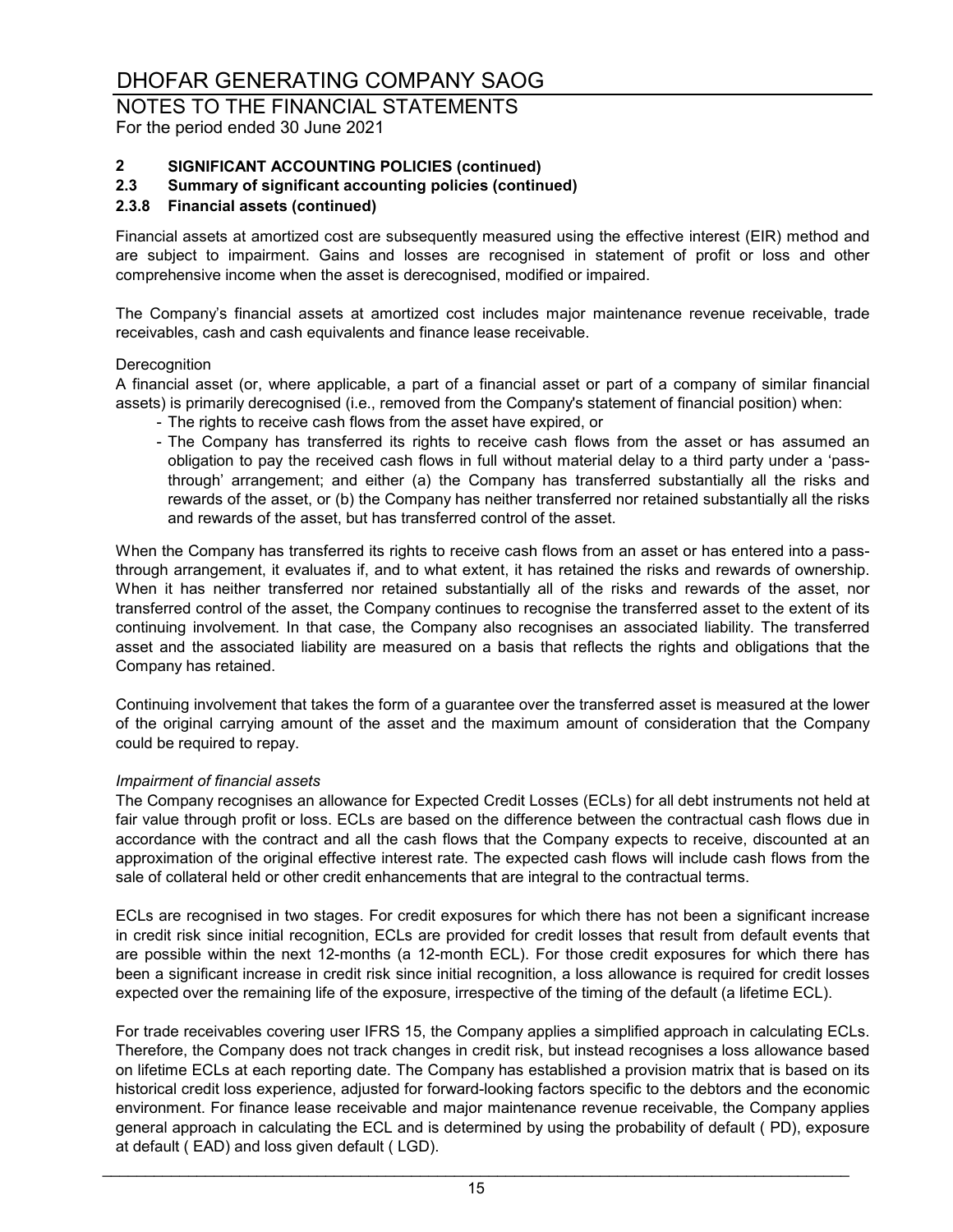# NOTES TO THE FINANCIAL STATEMENTS

For the period ended 30 June 2021

## **2 SIGNIFICANT ACCOUNTING POLICIES (continued)**

### **2.3 Summary of significant accounting policies (continued)**

### **2.3.8 Financial assets (continued)**

### Cash and cash equivalents

Cash and cash equivalents comprise cash in hand and at bank. Cash and cash equivalents are short term, highly liquid investments that are readily convertible to known amount of cash, which are subject to an insignificant risk of changes in value and have maturity of three months or less at the date of acquisition.

Trade receivable

A receivable is recognised if an amount of consideration that is unconditional as due from the customer (i.e. only the passage of time is recognised balance payment of the consideration is due) less expected credit losses.

### **2.3.9 Financial liabilities**

Financial liabilities are classified as measured at amortised cost or fair value through profit or loss account. A financial liability is classified as at fair value through profit or loss account if it is classified as held-for-trading, it is a derivative or it is designated as such on initial recognition.

Financial liabilities, at initial recognition, may be designated at fair value through profit or loss if the following criteria are met:

- The designation eliminates or significantly reduces the inconsistent treatment that would otherwise arise from measuring the liabilities or recognising gains or losses on them on a different basis;
- The liabilities are part of a Company of financial liabilities which are managed and their performance evaluated on fair value basis, in accordance with a documented risk management strategy; or
- The financial liability contains an embedded derivative that would otherwise need to be separately recorded.

Financial liabilities at fair value through profit or loss account are measured at fair value and net gains and losses, including any interest expense, are recognised in the profit or loss account.

### Subsequent measurement

The measurement of financial liabilities depends on their classification, as described below:

### *Financial liabilities at fair value through profit or loss*

Financial liabilities at fair value through profit or loss include financial liabilities held for trading and financial liabilities designated upon initial recognition as at fair value through profit or loss.

Financial liabilities are classified as held for trading if they are incurred for the purpose of repurchasing in the near term. This category also includes derivative financial instruments entered into by the Company that are not designated as hedging instruments in hedge relationships as defined by IFRS 9. Separated embedded derivatives are also classified as held for trading unless they are designated as effective hedging instruments.

Gains or losses on liabilities held for trading are recognised in the statement of profit or loss and other comprehensive income.

Financial liabilities designated upon initial recognition at fair value through profit or loss are designated at the initial date of recognition, and only if the criteria in IFRS 9 are satisfied. The Company has not designated any financial liability as at fair value through profit or loss.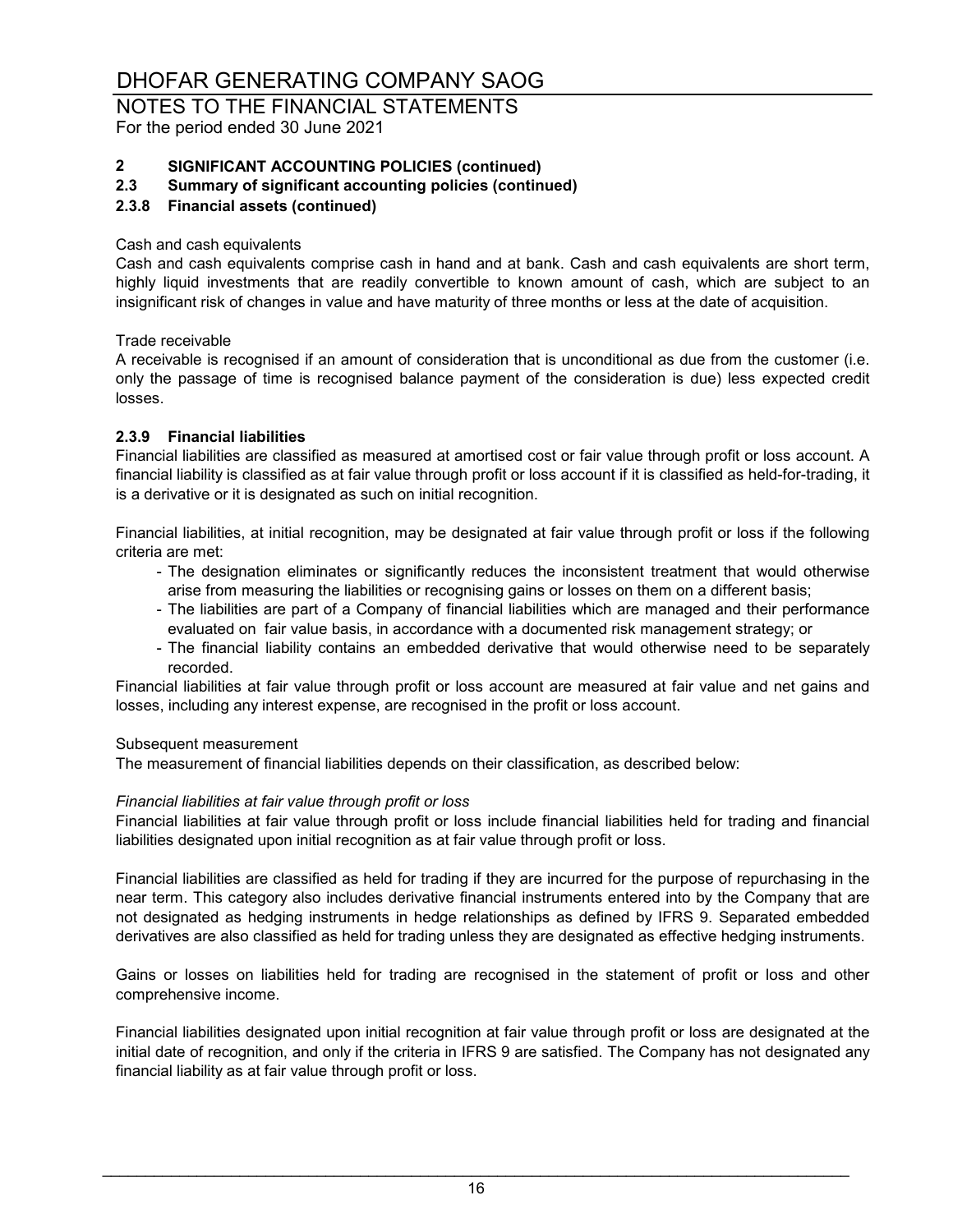# NOTES TO THE FINANCIAL STATEMENTS

For the period ended 30 June 2021

# **2 SIGNIFICANT ACCOUNTING POLICIES (continued)**

**2.3 Summary of significant accounting policies (continued)**

### **2.3.9 Financial liabilities (continued)**

### *Financial liabilities at amortized cost (loans and borrowings)*

This is the category most relevant to the Company. After initial recognition, interest-bearing loans and borrowings are subsequently measured at amortized cost using the EIR method. Gains and losses are recognised in statement of profit or loss and other comprehensive income when the liabilities are derecognised as well as through the EIR amortization process.

Amortized cost is calculated by taking into account any discount or premium on acquisition and fees or costs that are an integral part of the EIR. The EIR amortization is included as finance costs in the statement of profit or loss and other comprehensive income.

### *Derecognition*

A financial liability is derecognised when the obligation under the liability is discharged or cancelled or expires. When an existing financial liability is replaced by another from the same lender on substantially different terms, or the terms of an existing liability are substantially modified, such an exchange or modification is treated as the derecognition of the original liability and the recognition of a new liability. The difference in the respective carrying amounts is recognised in the statement of profit or loss and other comprehensive income.

### Trade and other payable

Liabilities are recognised for the amount to be paid for goods and services rendered, whether or not billed to the Company.

### **2.3.10 Derivative financial instruments and hedge accounting**

### *Initial recognition and subsequent measurement*

The Company uses derivative financial instruments, such as interest rate swaps to hedge interest rate risks. Such derivative financial instruments are initially recognised at fair value on the date on which a derivative contract is entered into and are subsequently remeasured at fair value. Derivatives are carried as financial assets when the fair value is positive and as financial liabilities when the fair value is negative.

For the purpose of hedge accounting, hedges are classified as:

- Fair value hedges when hedging the exposure to changes in the fair value of a recognised asset or liability or an unrecognised firm commitment
- Cash flow hedges when hedging the exposure to variability in cash flows that is either attributable to a particular risk associated with a recognised asset or liability or a highly probable forecast transaction or the foreign currency risk in an unrecognised firm commitment

At the inception of a hedge relationship, the Company formally designates and documents the hedge relationship to which it wishes to apply hedge accounting and the risk management objective and strategy for undertaking the hedge.

The documentation includes identification of the hedging instrument, the hedged item, the nature of the risk being hedged and how the Company will assess whether the hedging relationship meets the hedge effectiveness requirements (including the analysis of sources of hedge ineffectiveness and how the hedge ratio is determined). A hedging relationship qualifies for hedge accounting if it meets all of the following effectiveness requirements:

- There is 'an economic relationship' between the hedged item and the hedging instrument.
- The effect of credit risk does not 'dominate the value changes' that result from that economic relationship.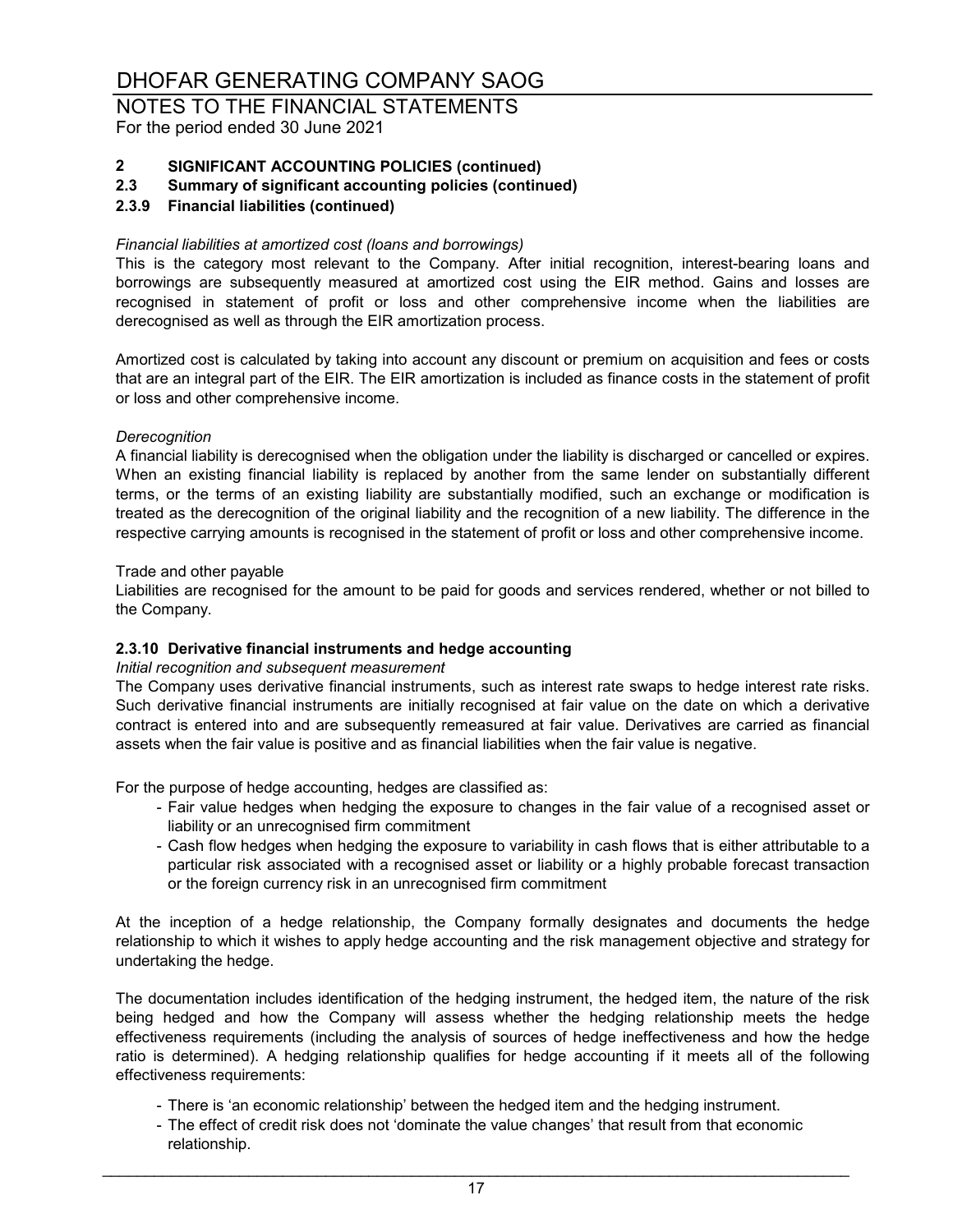# NOTES TO THE FINANCIAL STATEMENTS

For the period ended 30 June 2021

# **2 SIGNIFICANT ACCOUNTING POLICIES (continued)**

**2.3 Summary of significant accounting policies (continued)**

### **2.3.10 Derivative financial instruments and hedge accounting (continued)**

- The hedge ratio of the hedging relationship is the same as that resulting from the quantity of the hedged item that the Company actually hedges and the quantity of the hedging instrument that the Company actually uses to hedge that quantity of hedged item.

Hedges that meet all the qualifying criteria for hedge accounting are accounted for, as described below:

### *Cash flow hedges*

The effective portion of the gain or loss on the hedging instrument is recognised in OCI in the cash flow hedge reserve, while any ineffective portion is recognised immediately in the statement of profit or loss and other comprehensive income. The cash flow hedge reserve is adjusted to the lower of the cumulative gain or loss on the hedging instrument and the cumulative change in fair value of the hedged item.

The amounts accumulated in OCI are accounted for, depending on the nature of the underlying hedged transaction. If the hedged transaction subsequently results in the recognition of a non-financial item, the amount accumulated in equity is removed from the separate component of equity and included in the initial cost or other carrying amount of the hedged asset or liability. This is not a reclassification adjustment and will not be recognised in OCI for the year. This also applies where the hedged forecast transaction of a nonfinancial asset or non-financial liability subsequently becomes a firm commitment for which fair value hedge accounting is applied.

If cash flow hedge accounting is discontinued, the amount that has been accumulated in OCI must remain in accumulated OCI if the hedged future cash flows are still expected to occur. Otherwise, the amount will be immediately reclassified to statement of profit or loss as a reclassification adjustment.

After discontinuation, once the hedged cash flow occurs, any amount remaining in accumulated OCI must be accounted for depending on the nature of the underlying transaction as described above.

### **2.3.11 Inventories**

Inventories are stated at the lower of cost and net realizable value. Costs are those expenses incurred in bringing each product to its present location and condition. Cost is calculated using the weighted average method. Net realizable value represents the estimated selling price for inventories less all estimated costs of completion and costs necessary to make the sale.

### *General*

Provisions are recognised when the Company has a present obligation (legal or constructive) as a result of a past event, it is probable that an outflow of resources embodying economic benefits will be required to settle the obligation and a reliable estimate can be made of the amount of the obligation. When the Company expects some or all of a provision to be reimbursed, for example, under an insurance contract, the reimbursement is recognised as a separate asset, but only when the reimbursement is virtually certain. The expense relating to a provision is presented in the statement of profit or loss net of any reimbursement.

If the effect of the time value of money is material, provisions are discounted using a current pre-tax rate that reflects, when appropriate, the risks specific to the liability. When discounting is used, the increase in the provision due to the passage of time is recognised as a finance cost.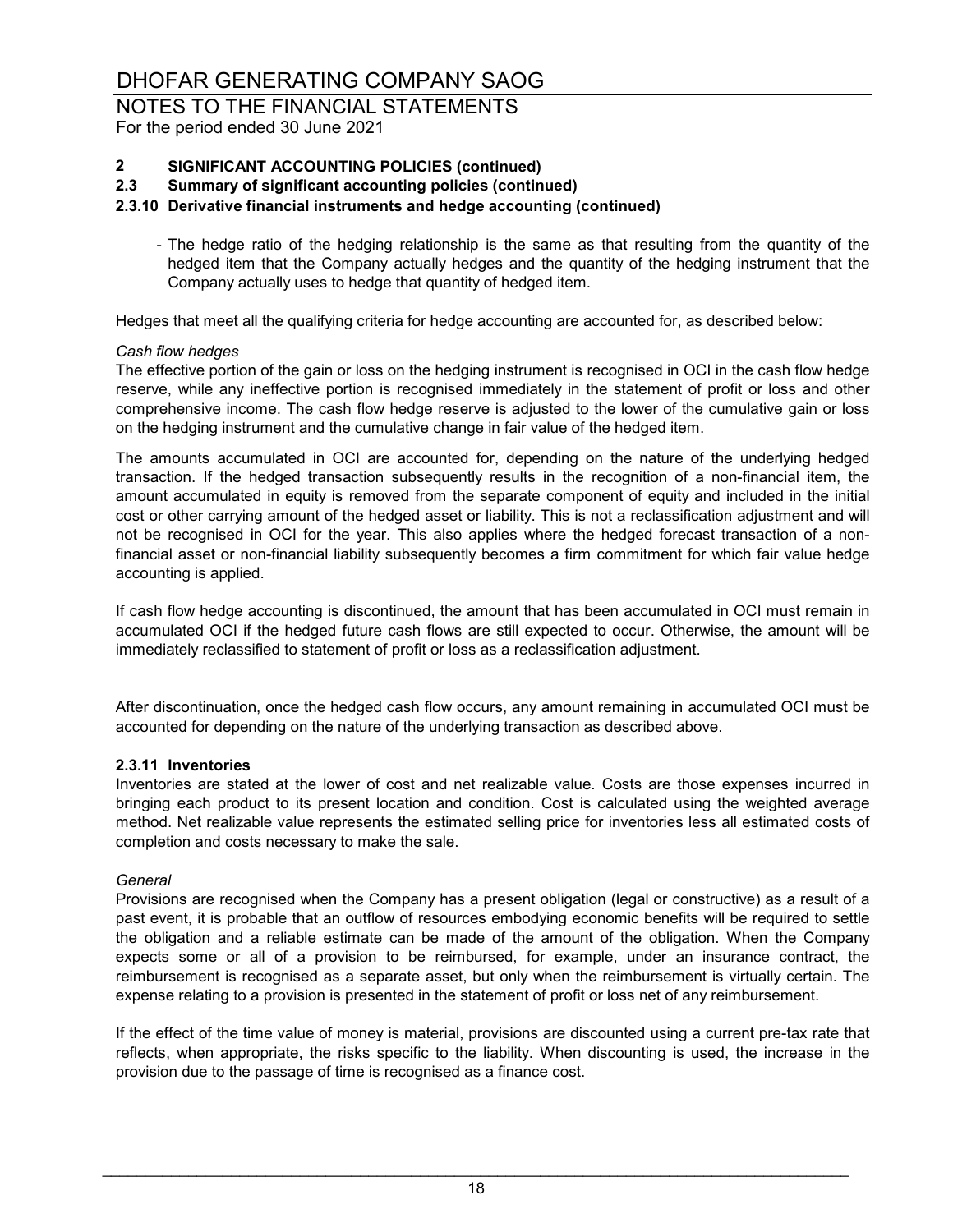### NOTES TO THE FINANCIAL STATEMENTS For the period ended 30 June 2021

# **2 SIGNIFICANT ACCOUNTING POLICIES (continued)**

### **2.3 Summary of significant accounting policies (continued)**

### **2.3.11 Inventories (continued)**

### *Decommissioning liability*

The Company records a provision for decommissioning costs as there is a present obligation as a result of activities undertaken pursuant to the Usufruct and PPA. Decommissioning costs are provided for at the present value of expected costs to settle the obligation using estimated cash flows and are recognised as part of the cost of the relevant asset. The cash flows are discounted at a current pre-tax rate that reflects the risks specific to the decommissioning liability. The unwinding of the discount is expensed as incurred and recognised in the statement of profit or loss and other comprehensive income as a finance cost. The estimated future costs of decommissioning are reviewed annually and adjusted as appropriate. Changes in the estimated future costs, or in the discount rate applied, are added to or deducted from the cost of the asset except for the asset given on finance lease.

### **2.3.12 Employee benefits**

End of service benefits are accrued in accordance with the terms of employment of the Company's employees at the reporting date, having regard to the requirements of the Oman Labor Law 2003 and its amendment and IAS-19 'Employee benefits' as amended. Employee entitlements to annual leave and Air passage are recognised when they accrue to employees and an accrual is made for the estimated liability arising as a result of services rendered by employees up to the reporting date. These accruals are included in current liabilities, while that relating to end of service benefits is disclosed as a non-current liability. Contributions to a defined contribution retirement plan and occupational hazard insurance for Omani employees in accordance with the Omani Social Insurances Law of 1991 are recognised as an expense in the statement of profit or loss and other comprehensive income as incurred.

### **2.3.13 Borrowing costs**

Borrowing costs directly attributable to the acquisition, construction or production of an asset that necessarily takes a substantial period of time to get ready for its intended use or sale are capitalised as part of the cost of the asset.

All other borrowing costs are expensed in the period in which they occur. Borrowing costs consist of interest and other costs that an entity incurs in connection with the borrowing of funds.

### **2.3.14 Share capital**

Share capital is recorded at the proceeds received.

### **2.3.15 Dividend on ordinary shares**

The Board of Directors recommend to the shareholders the dividend to be paid out of the Company's profits. The Directors take into account appropriate parameters including the requirements of the Commercial Companies Law 2019, while recommending the dividend. The Company recognises a liability to pay a dividend when it is approved by Board of Directors upto the cap which is approved by the shareholders at the annual general meeting. A corresponding amount is recognised directly in equity.

### **2.3.16 Directors' remuneration**

The Directors' remuneration is governed by the Memorandum of Association of the Company and the Commercial Companies Law.

The Annual General Meeting shall determine and approve the remuneration and the sitting fees for the Board of Directors and its sub-committees and the distribution of dividends to the shareholders.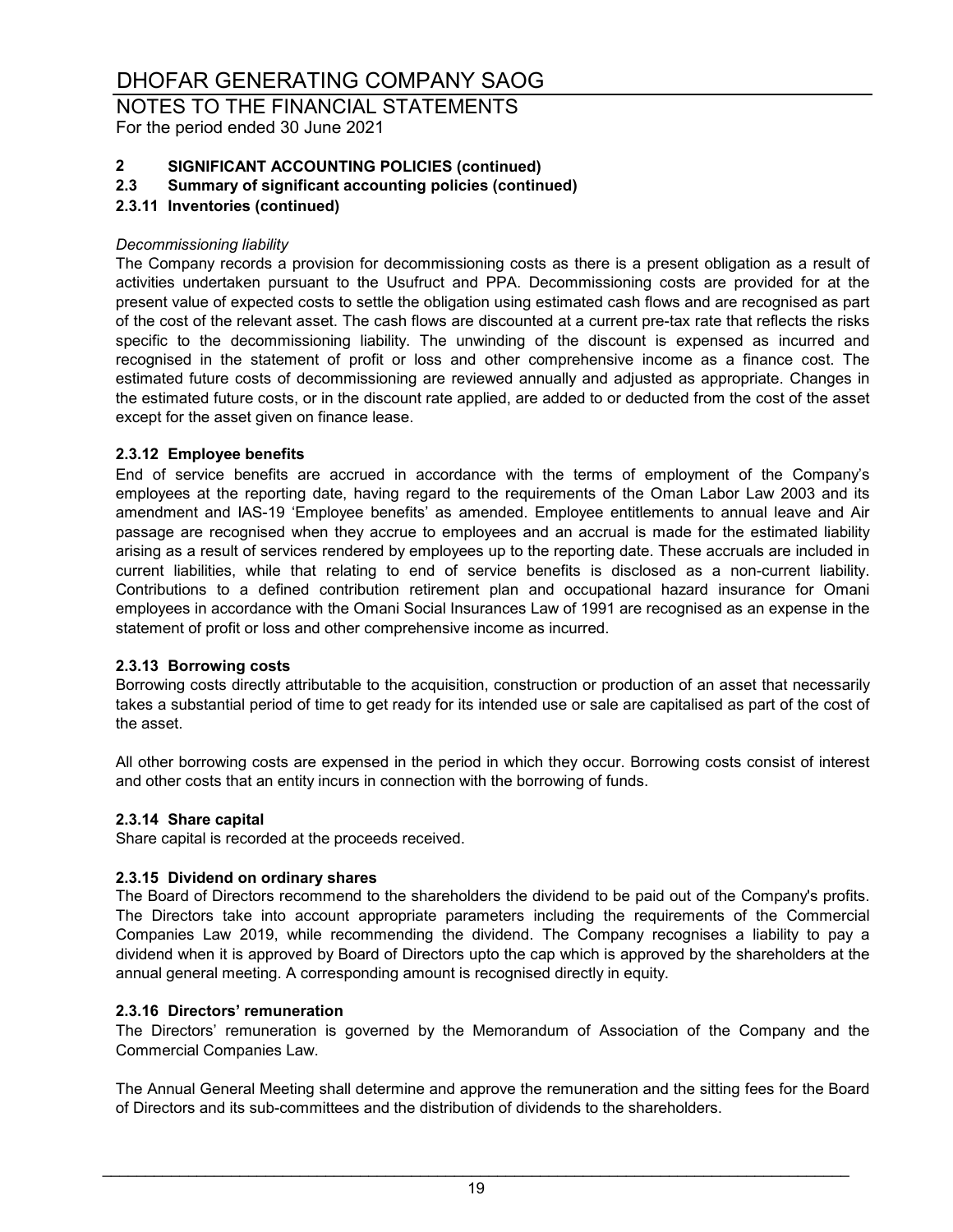### NOTES TO THE FINANCIAL STATEMENTS

For the period ended 30 June 2021

### **3 CRITICAL ACCOUNTING ESTIMATES AND JUDGEMENTS**

The preparation of the financial statements requires management to make estimates and assumptions that affect the reported amount of financial assets and liabilities at the date of the financial statements and the resultant provisions and changes in fair value for the year. Such estimates are necessarily based on assumptions about several factors involving varying, and possibly significant, degrees of judgment and uncertainty and actual results may differ from management's estimates resulting in future changes in estimated assets and liabilities.

The following are the significant estimates and judgements used in the preparation of the financial statements:

# **3.1** Judgements

### **a) Classification of Generation plant as a lease**

Judgement is required to ascertain whether the PPA agreement with OPWP is a concession arrangement as per IFRIC 12: Service Concession Arrangements or contains a lease as per IFRS 16: Leases and if the agreement contains a lease, judgement is required to classify the lease as an operating lease or a finance lease as per IFRS 16 Leases. Management has evaluated the applicability of IFRIC 12 - Service Concession Arrangements and concluded that IFRIC 12 is not applicable to the arrangement as the residual interest is borne by the Company and not OPWP. The estimated useful life of the plant of 40 years takes into account the Company's right to extend the land lease under a Usufruct Agreement for an additional term of 25 years.

Furthermore, the residual value of the 445 MW power plant will have substantial value at the conclusion of the PPA and the Company will be able to continue to generate revenue through electricity generation taking into account the government's future plans related to power sector in Oman.

### **b) Leases - Identification of lease and lease classification**

The Company has entered into the PPA with OPWP to generate electricity and make available the power capacity from its Plant. The PPA covers both the plants i.e 273 MW power plant and 445 MW power plant. Management considers the requirements of IFRS 16 which sets out guidelines to determine when an arrangement might contain a lease.

The determination of whether an arrangement is, or contains, a lease is based on the substance of the arrangement at inception date whether fulfilment of the arrangement is dependent on the use of a specific asset or assets and the arrangement conveys a right to use the asset.

Once a determination is reached that an arrangement contains a lease, the lease arrangement is classified as either financing or operating according to the principles in IFRS 16. A lease that conveys the majority of the risks and rewards of operation is a finance lease. A lease other than a finance lease is an operating lease.

### **(I) Finance lease**

Based on management's evaluation, the PPA with OPWP with respect to 273 MW power plant has been classified as a finance lease under IFRS 16, since significant risks and rewards associated with the ownership of the plant are transferred to OPWP. As per the terms of PPA, the power generation is dependent on the Company's plant and OPWP, being the sole procurer of power generation in Oman, obtains significant amount of the power generated by the Company's plant. Accordingly, management has concluded that the PPA satisfies the requirements of IFRS 16.

Further management has assessed the lease classification as per the requirements of IFRS 16 and has concluded that the arrangement is a finance lease, as the term of PPA is for the major part of the remaining economic life of the Company's plant. Accordingly, a finance lease receivable has been recognised in the financial statements.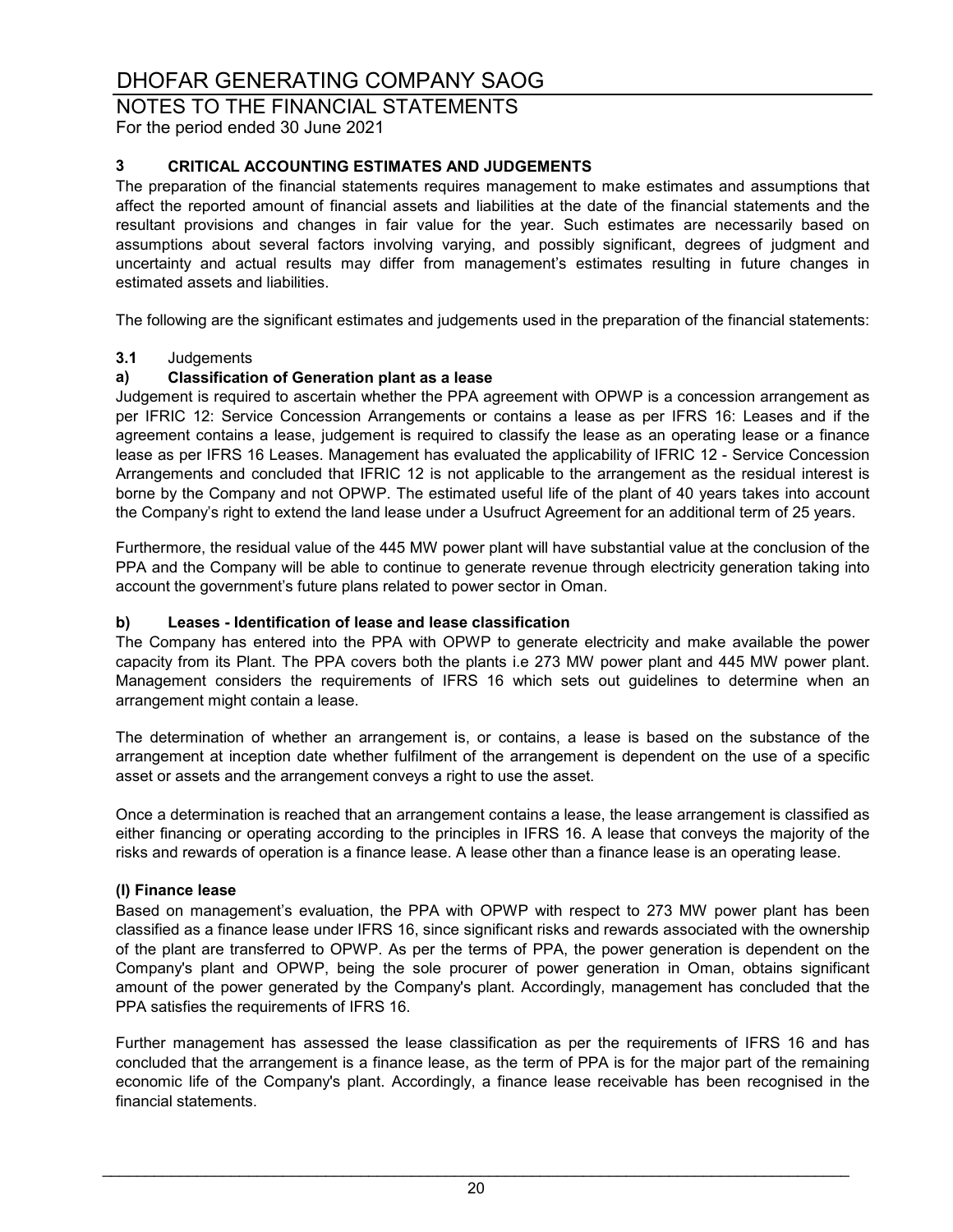## NOTES TO THE FINANCIAL STATEMENTS

For the period ended 30 June 2021

### **3 CRITICAL ACCOUNTING ESTIMATES AND JUDGEMENTS (continued)**

### **3.2 Leases - Identification of lease and lease classification (continued)**

The primary basis for this conclusion being that the PPA is for substantial portion of the life of the plant and the present value of minimum lease payments substantially equates the fair value of the plant at the inception of the lease.

### **(II) Operating lease**

Based on management's evaluation, the PPA with OPWP with respect to 445 MW power plant has been classified as a operating lease under IFRS 16 since significant risks and rewards associated with the ownership of the plant lies with the Company. The primary basis for this conclusion is that the PPA is for a term of fifteen years while the economic life of the power plant is estimated to be forty years. The present value of minimum lease payments under the PPA does not substantially recover the fair value of the plant at the inception of the lease. Further, the residual risk is borne by the Company.

### **c) Novel Coronavirus (Covid-19)**

In January 2020, the World Health Organization ("WHO") announced a global health emergency due to the outbreak of coronavirus ("COVID-19"). Based on the rapid increase in exposure and infections across the world, WHO, in March 2020, classified the COVID-19 outbreak as a pandemic. Actions taken by governmental authorities, nongovernmental organizations, businesses and individuals around the world to slow the COVID-19 pandemic and associated consumer behaviour have negatively impacted forecasted global economic activity, thereby resulting in lower demand for oil. This has created a current and forecasted oversupply, precipitating the steep decline in oil prices and an increase in oil price volatility.

Management continues to closely monitoring the situation to manage the business disruption on its operations and financial performance. While circumstances are continually evolving, the risks are mitigated by the committed contract with its customer, preventive measures taken by management to mitigate operational risks; further cost cutting measures taken to improve financial resilience in the current environment.

Management has performed an assessment of the potential impact of the pandemic on its financial statements for the year ended and has concluded that there is no material impact to the operations or the profitability of the Company. As the situation is evolving, management will continue to monitor the situation and adjust its critical judgements and estimates, as necessary, during the course of 2021.

### **d) Revenue Recognition**

The Company is entitled to receive various consideration under PPA related capacity allowance, operation & maintenance allowance, fuel allowance, electrical energy allowance etc. As per requirements of IFRS 15 'Revenue from contracts with customer', management had assessed the distinct performance obligations promised under PPA, determined the transaction price, allocated the transaction price to separate performance obligations and existence of significant financing component in the PPA. Accordingly, the revenue is recognized when control of goods or services is transferred to the customer.

Due to different performance obligations and considerations under PPA, management judgement is involved in assessment the above factors for revenue recognition. Further the major maintenance revenue related to 273 MW power plant is estimated based on expected major maintenance cost over the term of PPA. Accordingly if actual major maintenance cost differ from estimates, the major maintenance revenue for the period would be impacted to such extent.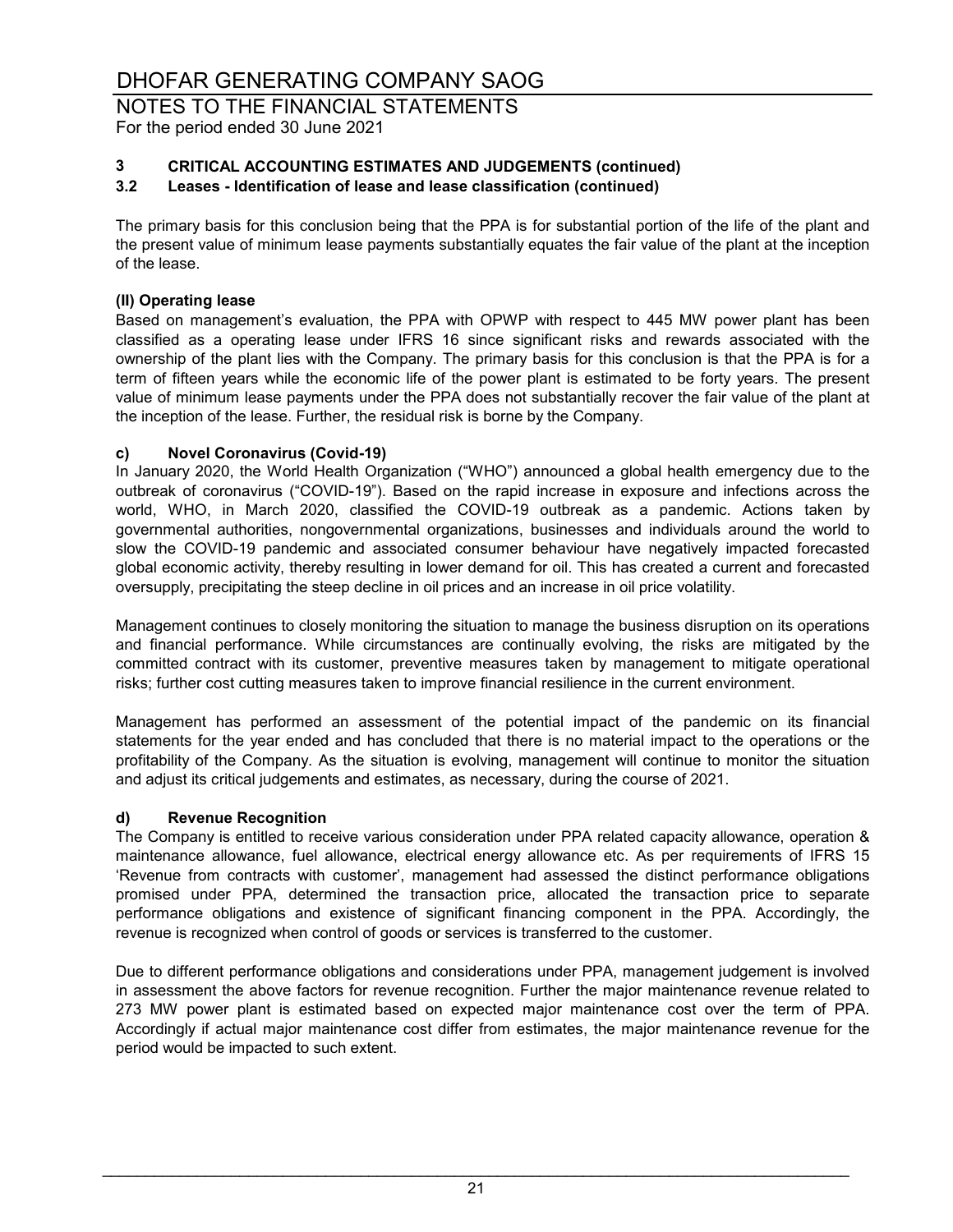## NOTES TO THE FINANCIAL STATEMENTS

For the period ended 30 June 2021

### **3 CRITICAL ACCOUNTING ESTIMATES AND JUDGEMENTS (continued)**

### **3.2 Estimates and assumptions**

### **a) Provision for decommissioning obligation**

Upon expiry of their respective Usufruct, the Company will have an obligation to remove the facilities and restore the affected area. The estimated cost, discount rate and risk rate used in the provision for decommissioning costs calculation is based on management's best estimates.

### **b) Impairment of finance lease receivables and major maintenance receivable**

The Company assesses on a forward looking basis the expected credit losses associated with its finance lease receivable and major maintenance receivable carried at amortized cost. The impairment provisions for financial lease receivable assessed based on the ECL model, using assumptions about risk of default and expected loss rates. The Company uses judgement in making these assumptions and selecting the inputs to the impairment calculation, based on the past history, existing market conditions as well as forward looking estimates at the end of each reporting period.

### **c) Provision for expected credit losses of trade receivables and contract assets**

The Company uses a provision matrix to calculate ECLs for trade receivables and contract assets. The provision rates are based on the Company's historical observed default rates.

The provision matrix is initially based on the Company's historical observed default rates. The Company will calibrate the matrix to adjust the historical credit loss experience with forward-looking information. For instance, if forecast economic conditions (i.e., gross domestic product) are expected to deteriorate over the next year, the historical default rates are adjusted. At every reporting date, the historical observed default rates are updated and changes in the forward-looking estimates are analyzed.

Company uses a provision matrix to calculate ECLs for trade receivables and contract assets. The provision rates are based on days past due for groupings of various customer segments that have similar loss patterns (i.e., by geography, product type, customer type and rating, and coverage by letters of credit and other forms of credit insurance). The assessment of the correlation between historical observed default rates, forecast economic conditions and ECLs is a significant estimate. The amount of ECLs is sensitive to changes in circumstances and of forecast economic conditions. The Company's historical credit loss experience and forecast of economic conditions may also not be representative of customer's actual default in the future.

### **d) Electrical connection agreement – determining control and useful life of connection assets**

The Company had entered into electrical connection agreements with transmission company for connection to the transmission system. The Company applies judgement in evaluating the terms of the contract to determine the control of connection assets. As per management's assessment, considering the load dispatch center function of transmission company along with right to operate and maintain the connection assets, it is concluded that the control for connection assets remains with the transmission company. Further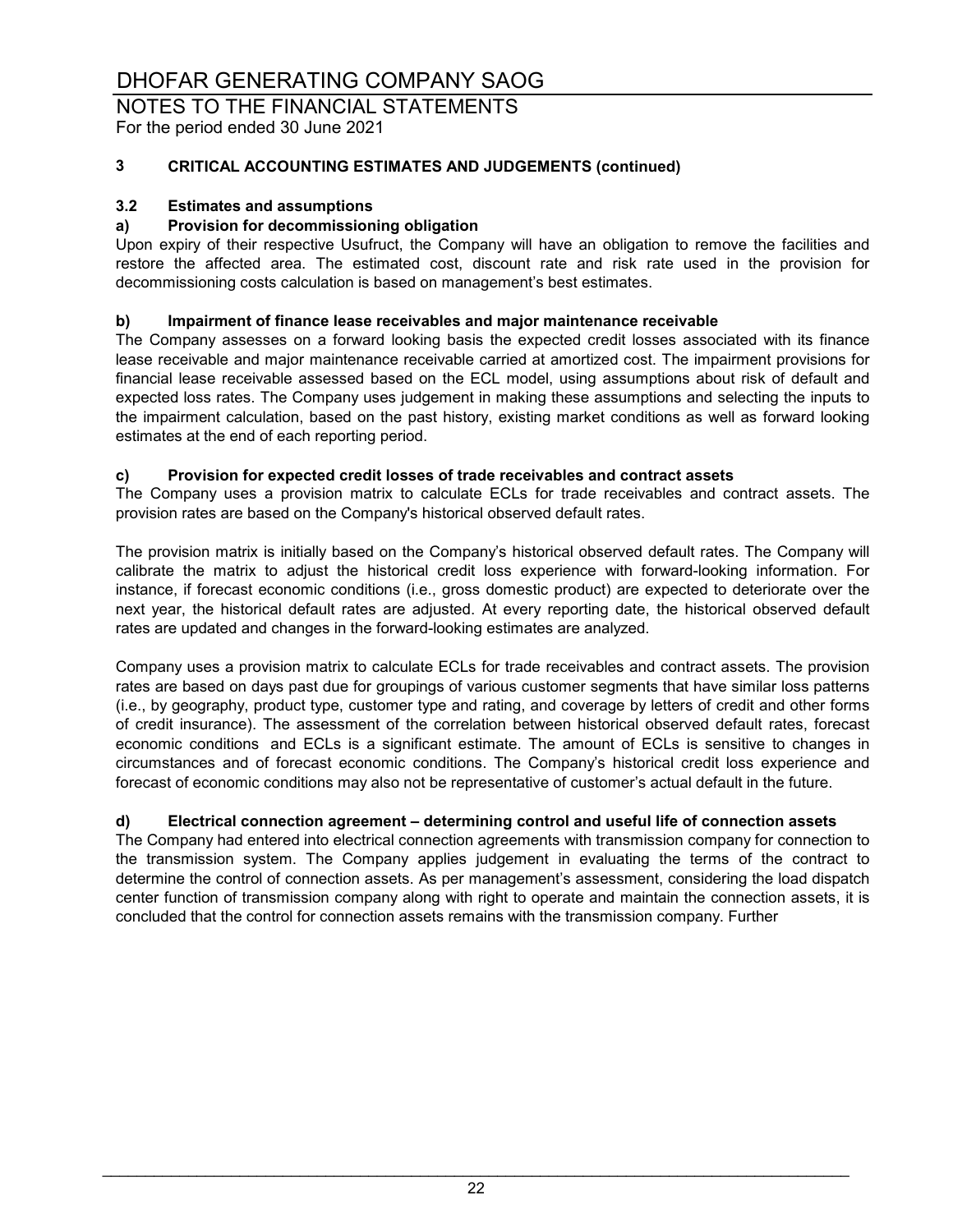NOTES TO THE FINANCIAL STATEMENTS

For the period ended 30 June 2021

#### **4 PLANT, EQUIPMENT AND CAPITAL WORK IN PROGRESS**

|                                                                   | Plant                   | <b>Plant capital</b><br>spares and<br>other<br>equipment | Decommissio-<br>ning asset | <b>Computers and</b><br>equipment | Computer<br>software | <b>Motor vehicles</b> | <b>Furniture and</b><br>fixture |                                  | Sub total Capital work-in-<br>progress | <b>Total</b>                      |
|-------------------------------------------------------------------|-------------------------|----------------------------------------------------------|----------------------------|-----------------------------------|----------------------|-----------------------|---------------------------------|----------------------------------|----------------------------------------|-----------------------------------|
|                                                                   | <b>RO</b>               | <b>RO</b>                                                | <b>RO</b>                  | <b>RO</b>                         | <b>RO</b>            | <b>RO</b>             | <b>RO</b>                       | <b>RO</b>                        | <b>RO</b>                              | <b>RO</b>                         |
| Cost:<br>At 1 January 2021<br><b>Additions</b>                    | 158.926.392             | 1,480,899                                                | 1,393,077                  | 317.793                           | 102,254              | 19,750                | 57,880                          | 162,298,045                      | 92,907<br>187,835                      | 162,390,952<br>187,835            |
| At 30 June 2021                                                   | 158,926,392             | 1,480,899                                                | 1,393,077                  | 317,793                           | 102,254              | 19,750                | 57,880                          | 162,298,045                      | 280,742                                | 162,578,787                       |
| Depreciation:<br>At 1 January 2021<br>Depreciation for the period | 11,377,225<br>1,896,084 | 540,919<br>41,136                                        | 69,639<br>17,884           | 149,524<br>22,959                 | 94,195<br>3,466      | 17,221<br>1,975       | 48,823<br>5,438                 | 12,297,546<br>1,988,942          |                                        | 12,297,546<br>1,988,942           |
| At 30 June 2021                                                   | 13,273,309              | 582,055                                                  | 87,523                     | 172,483                           | 97,661               | 19,196                | 54,261                          | 14,286,488                       |                                        | 14,286,488                        |
| Net book value:<br>At 30 June 2021                                | 145,653,083             | 898,844                                                  | 1,305,554                  | 145,310                           | 4,593                | 554                   | 3,619                           | 148,011,557                      | 280,742                                | 148,292,299                       |
| Cost:<br>At 1 January 2020<br><b>Additions</b><br>Adjustments     | 158,926,392             | 1,480,899                                                | 928,519<br>464,558         | 265,758<br>52,035                 | 102,254              | 19,750                | 57,880                          | 161,781,452<br>52,035<br>464,558 | 8,165<br>84,742                        | 161,789,617<br>136,777<br>464,558 |
| At 31 December 2020                                               | 158,926,392             | 1,480,899                                                | 1,393,077                  | 317,793                           | 102,254              | 19,750                | 57,880                          | 162,298,045                      | 92,907                                 | 162,390,952                       |
| Depreciation:<br>At 1 January 2020<br>Depreciation for the year   | 7,585,062<br>3,792,163  | 458,647<br>82,272                                        | 46,426<br>23,213           | 109,614<br>39,910                 | 84,520<br>9,675      | 13,271<br>3,950       | 37,539<br>11,284                | 8.335.079<br>3,962,467           |                                        | 8,335,079<br>3,962,467            |
| At 31 December 2020                                               | 11,377,225              | 540,919                                                  | 69,639                     | 149,524                           | 94,195               | 17,221                | 48.823                          | 12,297,546                       |                                        | 12,297,546                        |
| Net book value:<br>At 31 December 2020                            | 147,549,167             | 939,980                                                  | 1,323,438                  | 168,269                           | 8,059                | 2,529                 | 9,057                           | 150,000,499                      | 92,907                                 | 150,093,406                       |

(i) All plant and equipment are mortgaged with banks against the term loan (note 16)

(ii) The depreciation charge has been allocated in the statement of profit or loass and other comprehensive income as follows:

|                                               | 30-Jun-21 | 31-Dec-20 |
|-----------------------------------------------|-----------|-----------|
|                                               | RO        | RO        |
| Operating costs (note 21)                     | 1.976.148 | 3.933.069 |
| General and administrative expenses (note 22) | 12.794    | 29.398    |
|                                               | 1.988.942 | 3.962.467 |

(iii) Plant is constructed on a land which is taken on a long-term lease contract from Ministry of Housing.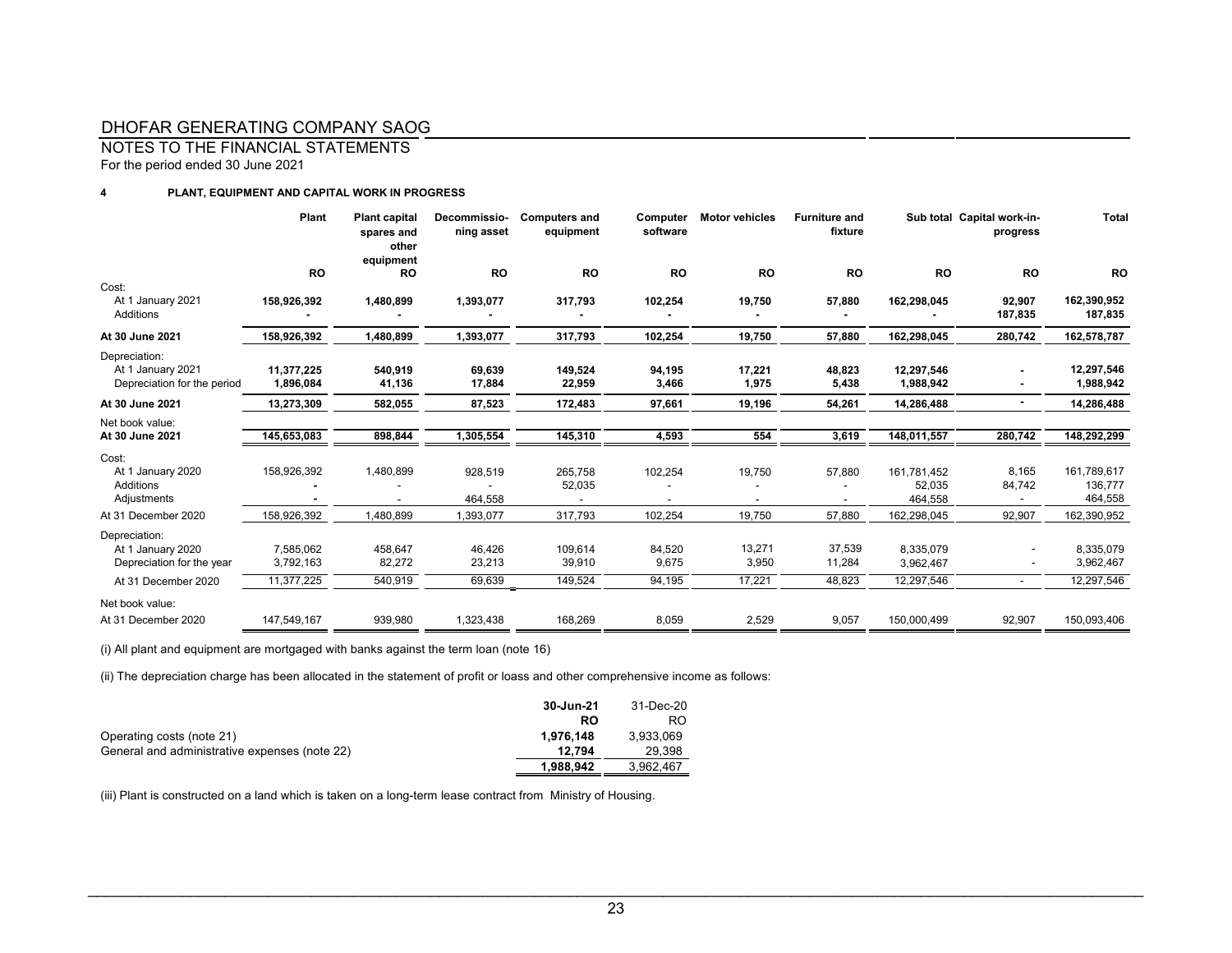### NOTES TO THE FINANCIAL STATEMENTS

For the period ended 30 June 2021

### **5 FINANCE LEASE RECEIVABLE**

As mentioned in note 3, the arrangement for 273 MW power plant is a finance lease. Accordingly, a finance lease receivable has been recognised for the 273 MW power plant in the financial statements.

|                                                                                                | 30-Jun-21<br><b>RO</b>   | 31-Dec-20<br>RO.         |
|------------------------------------------------------------------------------------------------|--------------------------|--------------------------|
| Finance lease receivable - non current<br>Less: provision for expected credit losses (note 22) | 42,135,572<br>(157, 582) | 43,379,830<br>(157, 582) |
|                                                                                                | 41,977,990               | 43,222,248               |
| Finance lease receivable - current<br>Less: provision for expected credit losses (note 22)     | 2,438,895<br>(8,506)     | 2,341,635<br>(8,506)     |
|                                                                                                | 2,430,389                | 2.333.129                |
| Finance lease receivable<br>Less: provision for expected credit losses (note 22)               | 44,574,467<br>(166, 088) | 45,721,465<br>(166, 088) |
|                                                                                                | 44.408.379               | 45.555.377               |

The following table shows the maturity analysis of finance lease receivables:

|                                                        | <b>Less than</b><br>1 year<br><b>RO</b> | <b>Between</b><br>1 and 2 years<br><b>RO</b> | <b>Between</b><br>2 and 5 years<br>RO | More than<br>5 years<br><b>RO</b> | Total<br><b>RO</b> |
|--------------------------------------------------------|-----------------------------------------|----------------------------------------------|---------------------------------------|-----------------------------------|--------------------|
| 30 June 2021                                           |                                         |                                              |                                       |                                   |                    |
| Gross finance lease<br>receivables                     | 5,989,248                               | 5,989,248                                    | 17,967,745                            | 38,930,116                        | 68,876,357         |
| Less: unearned finance                                 |                                         |                                              |                                       |                                   |                    |
| income                                                 | (3,550,353)                             | (3,343,547)                                  | (8,606,877)                           | (8,801,113)                       | (24, 301, 890)     |
|                                                        | 2,438,895                               | 2,645,701                                    | 9,360,868                             | 30,129,003                        | 44,574,467         |
| 31 December 2020<br>Gross finance lease<br>receivables | 5,989,248                               | 5.989.248                                    | 17.967.745                            | 41.924.741                        | 71.870.982         |
| Less: unearned finance<br>income                       | (3,647,613)                             | (3,449,054)                                  | (8,980,176)                           | (10,072,674)                      | (26, 149, 517)     |
|                                                        | 2.341.635                               | 2,540,194                                    | 8,987,569                             | 31,852,067                        | 45,721,465         |

As at 30 June 2021, expected credit loss of RO 166,088 (2020: RO 166,088) was recognised against finance lease receivables.

### **6 MAJOR MAINTENANCE ACCRUED REVENUE**

|                                                                     | 30-Jun-21<br>RO | 31-Dec-20<br>RO. |
|---------------------------------------------------------------------|-----------------|------------------|
| At 1 January                                                        | 2,903,019       | 3,119,782        |
| Add: major maintenance revenue recognised during the year (note 20) | 21.684          | 361.271          |
| Add: finance income recognised during the year                      | 113.899         | 251.829          |
| Less: payments received during the period/ year                     | (414, 931)      | (829, 863)       |
| Closing balance                                                     | 2,623,671       | 2,903,019        |
| Less: provision for expected credit losses                          | (10, 546)       | (10, 546)        |
| At 30 June and 31 December                                          | 2,613,125       | 2,892,473        |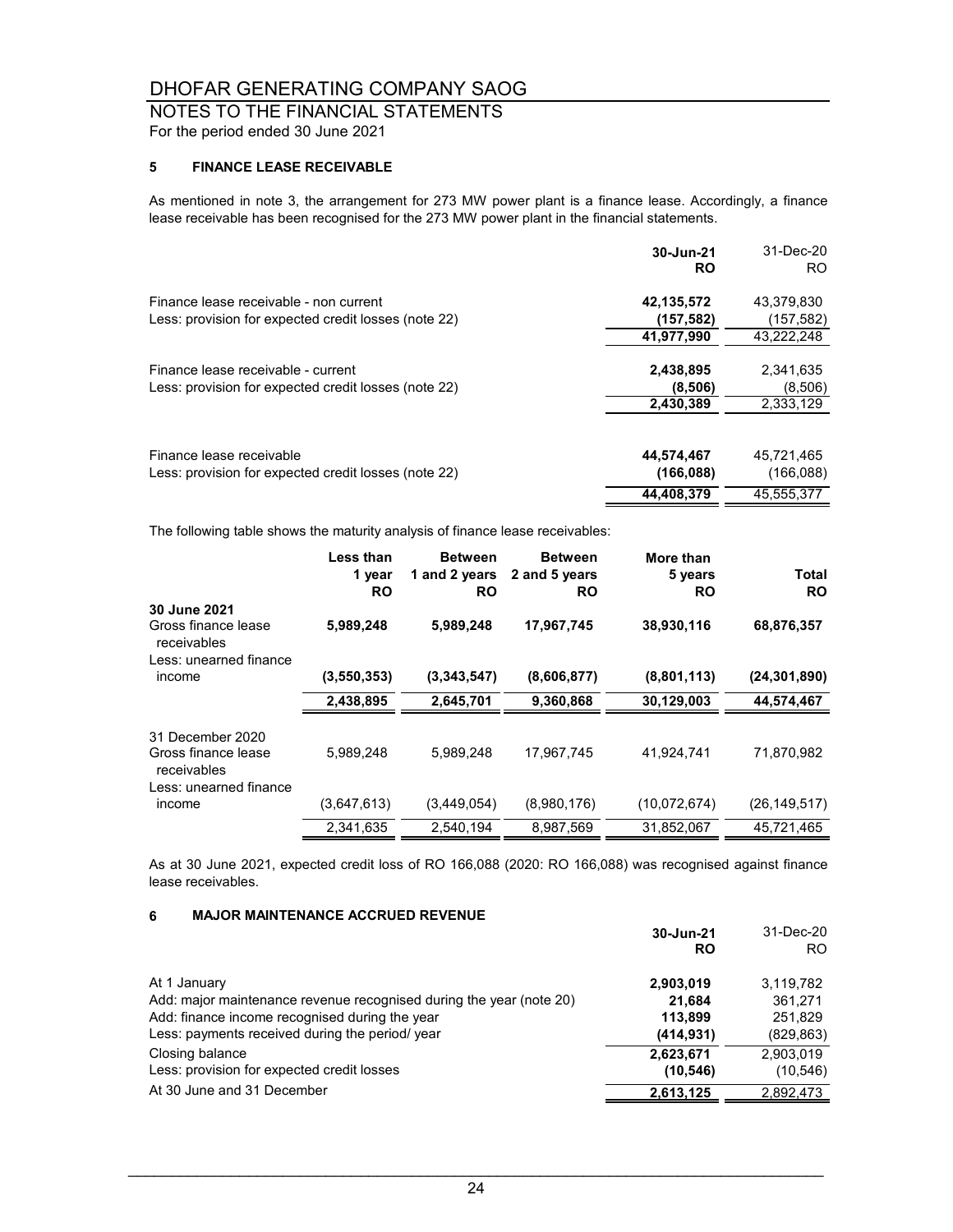### NOTES TO THE FINANCIAL STATEMENTS

For the period ended 30 June 2021

### **6 MAJOR MAINTENANCE ACCRUED REVENUE (Continued)**

|                                                                              | 30-Jun-21<br><b>RO</b> | 31-Dec-20<br>RO. |
|------------------------------------------------------------------------------|------------------------|------------------|
|                                                                              |                        |                  |
| Current and non-current classifications as at the reporting date as follows: |                        |                  |
| Non-current                                                                  | 2,140,913              | 2,316,152        |
| Less: provision for expected credit losses (note 22)                         | (8, 414)               | (8, 414)         |
|                                                                              | 2,132,499              | 2,307,738        |
|                                                                              |                        |                  |
| Current                                                                      | 482,758                | 586,867          |
| Less: provision for expected credit losses (note 22)                         | (2, 132)               | (2, 132)         |
|                                                                              | 480,626                | 584,735          |
| <b>INVENTORIES</b><br>$\overline{7}$                                         |                        |                  |
|                                                                              | 30-Jun-21              | 31-Dec-20        |
|                                                                              | <b>RO</b>              | R <sub>O</sub>   |
| Spares and consumables                                                       | 2,849,853              | 2,794,368        |
| Fuel                                                                         | 2,839,690              | 2,876,037        |
|                                                                              | 5,689,543              | 5,670,405        |
| 8<br><b>TRADE AND OTHER RECEIVABLES</b>                                      |                        |                  |
|                                                                              | 30-Jun-21              | 31-Dec-20        |
|                                                                              | <b>RO</b>              | R <sub>O</sub>   |
|                                                                              |                        |                  |
| Trade receivables from OPWP                                                  | 10,936,840             | 27,754,183       |
| Less: provision for expected credit losses                                   | (84, 348)              | (84, 348)        |
|                                                                              | 10,852,492             | 27,669,835       |
| Amount due from related parties                                              |                        |                  |
| Other receivables                                                            | 65,817                 | 85,000           |
|                                                                              | 10,918,309             | 27,754,835       |

(i) Trade receivables are non-interest bearing and are on terms of 25 days.

(ii) At 30 June 2021, trade receivables at nominal value of RO 84,348 (2020: RO 84,348) has been impaired. The movements in the allowance for impairment of receivables is as follows:

|                                                                                                                                                          | 30-Jun-21<br><b>RO</b>                        | 31-Dec-20<br>RO.                                  |
|----------------------------------------------------------------------------------------------------------------------------------------------------------|-----------------------------------------------|---------------------------------------------------|
| At 1 January<br>Provision charged during the year (note 22)                                                                                              | 84.348                                        | 89.901<br>(5, 553)                                |
| At 30 June and 31 December                                                                                                                               | 84.348                                        | 84,348                                            |
| (iii) The aging of unimpaired trade receivables at the reporting date was:<br>Less than 25 days<br>25 to 90 days<br>90 to 360 days<br>More than 360 days | 4,647,189<br>3,944,743<br>2,279,672<br>65.236 | 2.689.603<br>2.410.663<br>14,376,842<br>8,277,075 |
|                                                                                                                                                          | 10,936,840                                    | 27.754.183                                        |

(iv) Trade receivable consists of OMR 7,378,555 (2020 - OMR 24,968,287) outstanding from OPWP against the fuel cost allowance which is overdue as on reporting date.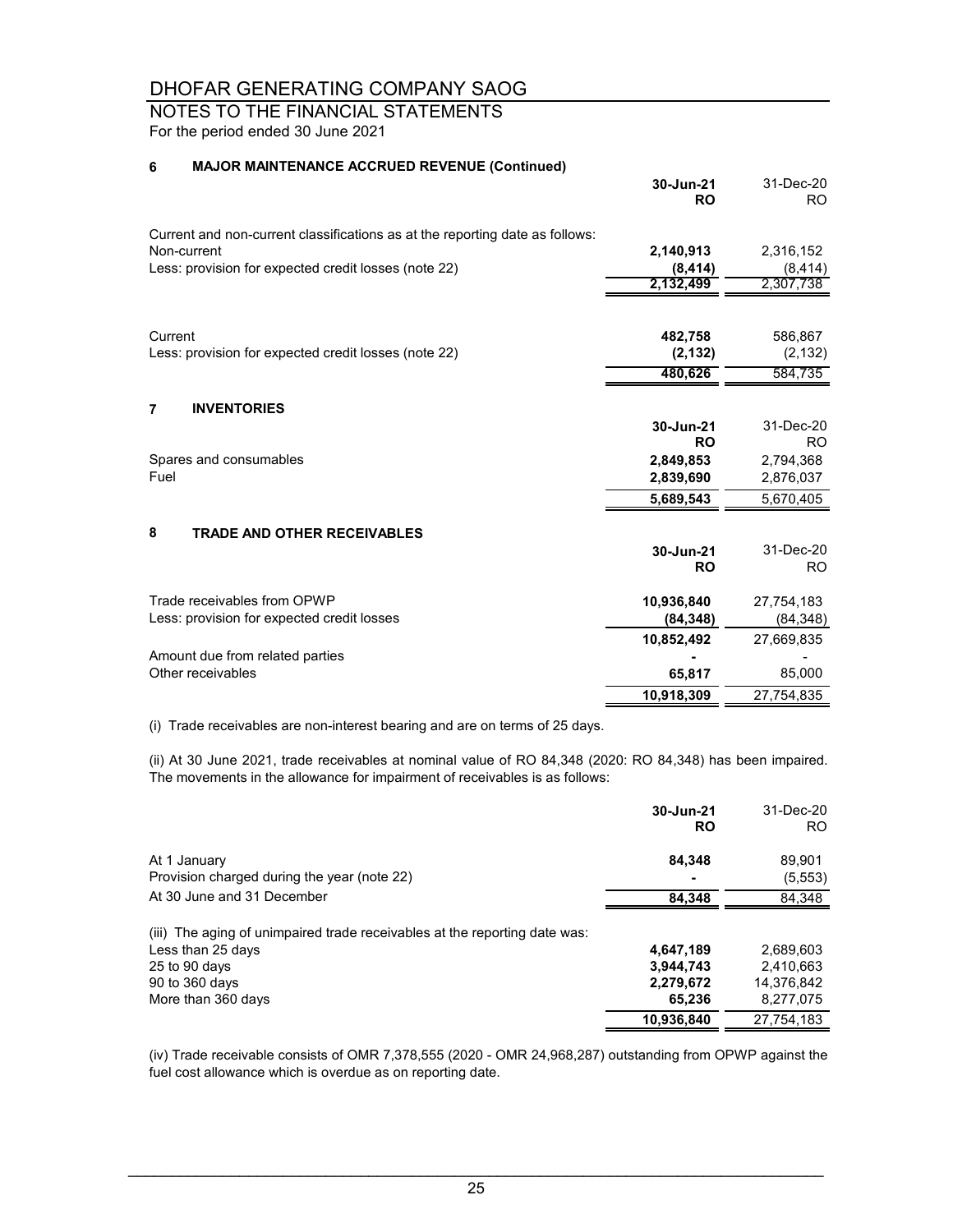### NOTES TO THE FINANCIAL STATEMENTS

For the period ended 30 June 2021

### **9 ADVANCES AND PREPAYMENTS**

|                                                      | 30-Jun-21<br><b>RO</b> | 31-Dec-20<br>RO. |
|------------------------------------------------------|------------------------|------------------|
| Advances and others                                  | 1,863                  | 1,863            |
| Prepaid expenses                                     | 435,242                | 422,763          |
|                                                      | 437,105                | 424,626          |
| 10<br><b>CASH AND CASH EQUIVALENTS</b>               |                        |                  |
|                                                      | 30-Jun-21              | 31-Dec-20        |
|                                                      | <b>RO</b>              | RO.              |
| Cash at bank                                         | 4,437,600              | 4,665,002        |
| Less: allowance for expected credit losses (note 22) | (16, 949)              | (16, 949)        |
|                                                      | 4,420,651              | 4,648,053        |
| Cash in hand                                         | 736                    | 685              |
|                                                      | 4,421,387              | 4,648,738        |
| Cash and cash equivalents - gross                    | 4,438,336              | 4,665,687        |

Bank balances are placed with reputed financial institutions. Expected credit loss provision recognised on bank balances at 30 June 2021 is OMR 16,949 (2020 - OMR 16,949).

#### **11 SHARE CAPITAL**

The authorised share capital of the Company as at 30 June 2021 is RO 120,000,000 (31 December 2020 : RO 120,000,000). Issued and paid up capital as at 30 June 2021 is RO 22,224,000 (31 December 2020 : RO 22,224,000) of 100 baiza. The Company has one class of ordinary shares which carry no right to fixed income.

Shareholders who own 10% or more of the Company's share capital at the reporting date are:

|                                                                                   | 30-Jun-2021                |               | 31-Dec-2020                |               |
|-----------------------------------------------------------------------------------|----------------------------|---------------|----------------------------|---------------|
|                                                                                   | Percentage<br>shareholding | No. of shares | Percentage<br>shareholding | No. of shares |
| MAP Power Holding Company Limited<br>Mitsui & Co. Middle East and Africa Projects | 27%                        | 60.004.800    | 27%                        | 60.004.800    |
| Investment & Development Limited                                                  | 27%                        | 60.004.800    | 27%                        | 60.004.800    |

### **12 LEGAL RESERVE**

In accordance with the article 132 of the Commercial Companies Law 18/2019 applicable to companies registered in the Sultanate of Oman, 10% of a company's net profits after the deduction of taxes will be transferred to a non-distributable statutory reserve each year until the amount of such legal reserve has reached a minimum of one third of that Company's issued share capital. This reserve is not available for distribution to shareholders as dividends.

#### **13 CASH FLOW HEDGE RESERVE**

The USD long term facilities of the Company bear interest at US LIBOR plus applicable margins. The Company has fixed the rate of interest through Interest Rate Swap agreements ("IRS") entered into with various international banks for the facilities.

|                                                   | 30-Jun-21<br>RO | 31-Dec-20<br>RO. |
|---------------------------------------------------|-----------------|------------------|
| At 1 January (A)                                  | (9,770,973)     | (5,374,064)      |
| Change in fair value during the year              | 3,360,814       | (5, 172, 834)    |
| Less: related deferred tax asset (note 19)        | (504, 122)      | 775.925          |
| Change in fair value of hedge during the year (B) | 2,856,692       | (4,396,909)      |
| At 30 June and 31 December $(C) = (A) + (B)$      | (6,914,281)     | (9,770,973)      |
|                                                   |                 |                  |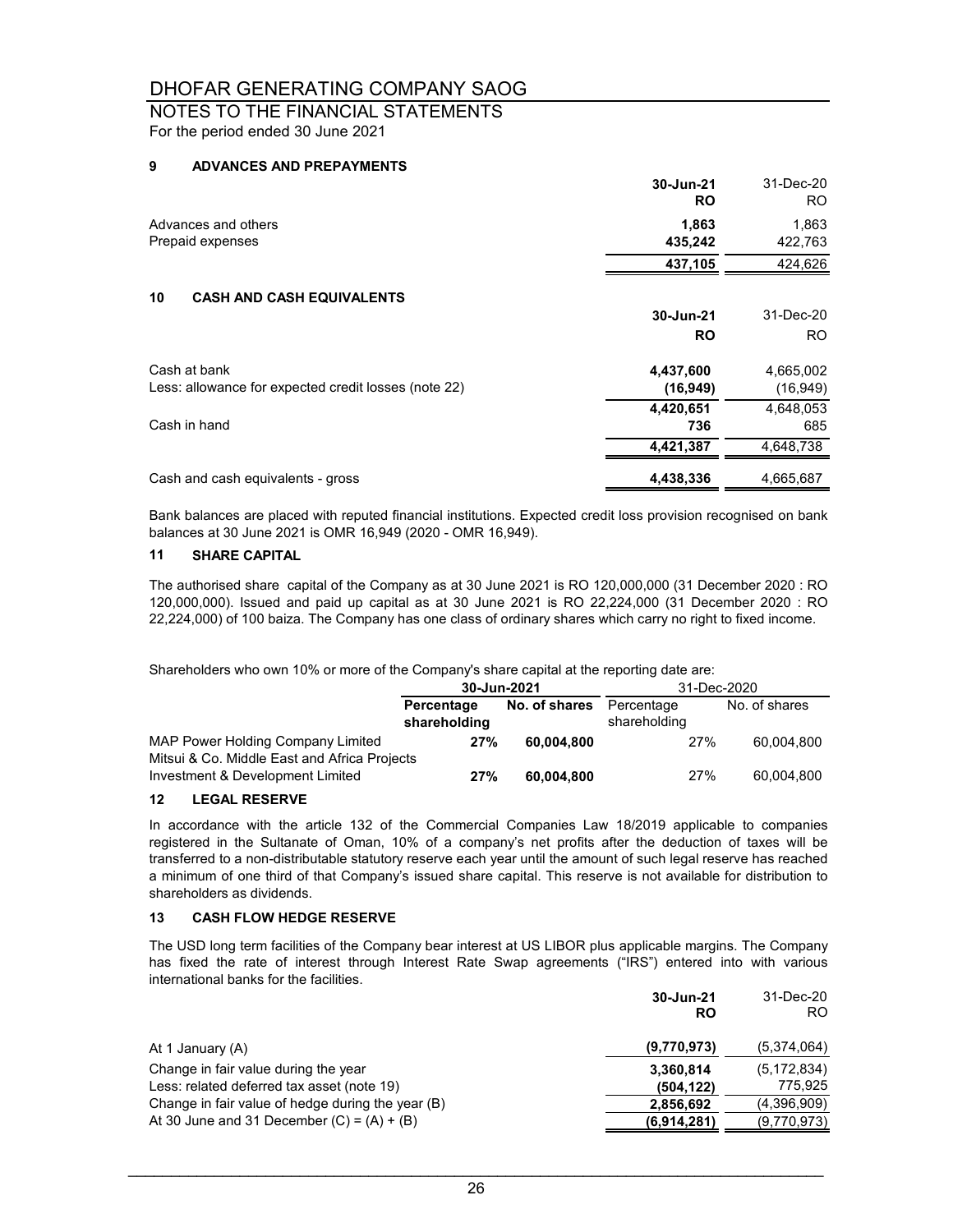### NOTES TO THE FINANCIAL STATEMENTS

For the period ended 30 June 2021

### **13 CASH FLOW HEDGE RESERVE (Continued)**

All the interest rate swaps are designated and effective as cash flow hedges and the fair value thereof has been recognised directly in other comprehensive income and presented in statement of changes in equity, net of related deferred tax.

### **14 DERIVATIVE FINANCIAL INSTRUMENTS**

The Company's main interest rate risk arises from long-term borrowings with variable rates, which expose the Company to cash flow interest rate risk. The Company has entered into five interest rate swap agreements with five international banks at fixed interest rates ranging from 2.6% - 3% per annum. During the current period, the Company's borrowings at variable rate were entirely denominated in US Dollars.

The Company manages its cash flow interest rate risk by using floating-to-fixed interest rate swaps. Under these swaps, the Company agrees with other parties to exchange, at specified intervals (quarterly), the difference between fixed contract rates and floating rate interest amounts calculated by reference to the agreed notional principal amounts.

|                                                                              |                      |                 |           | Notional amount by term to maturity |                   |
|------------------------------------------------------------------------------|----------------------|-----------------|-----------|-------------------------------------|-------------------|
|                                                                              | <b>Negative fair</b> | <b>Notional</b> | $1 - 12$  | More than 1                         | Over <sub>5</sub> |
|                                                                              | value                | amount total    | months    | up to 5 years                       | vears             |
|                                                                              | <b>RO</b>            | <b>RO</b>       | <b>RO</b> | <b>RO</b>                           | <b>RO</b>         |
| 30 June 2021                                                                 |                      |                 |           |                                     |                   |
| Interest rate swaps                                                          | 8,134,448            | 79,051,788      | 4,007,350 | 17,127,708                          | 57,916,730        |
|                                                                              |                      |                 |           |                                     |                   |
| 31 December 2020                                                             |                      |                 |           |                                     |                   |
| Interest rate swaps                                                          | 11,495,262           | 80,571,392      | 4,007,350 | 17,127,708                          | 59,436,334        |
| Current and non-current classifications as at the reporting date as follows; |                      |                 |           |                                     |                   |
|                                                                              |                      |                 |           | 30-Jun-21                           | 31-Dec-20         |
|                                                                              |                      |                 |           | <b>RO</b>                           | <b>RO</b>         |
| Non-current                                                                  |                      |                 |           | 6,751,592                           | 9,541,067         |
| Current                                                                      |                      |                 |           |                                     |                   |
|                                                                              |                      |                 |           | 1,382,856                           | 1,954,195         |
|                                                                              |                      |                 |           | 8,134,448                           | 11,495,262        |
| 15<br><b>PROVISION FOR DECOMMISSIONING COSTS</b>                             |                      |                 |           |                                     |                   |
|                                                                              |                      |                 |           | 30-Jun-21                           | 31-Dec-20         |
|                                                                              |                      |                 |           | <b>RO</b>                           | <b>RO</b>         |
| At the beginning of the year                                                 |                      |                 |           | 4,722,679                           | 4,211,503         |
| Additional provision made during year (note 4)                               |                      |                 |           |                                     | 464,558           |
| Reversal of provision during year                                            |                      |                 |           |                                     | (103, 105)        |
| Unwinding of discount on decommissioning cost provision (note 24)            |                      |                 |           | 118,067                             | 149,723           |
|                                                                              |                      |                 |           | 4,840,746                           | 4,722,679         |

The Company is committed under the lease agreement to decommissioning the site as a result of construction of the power plant. Decommissioning costs represents the present value of management's best estimate of the future outflow of the economic benefits that will be required to remove the facilities and restore the affected area at the Company's rented sites. The cost estimate has been discounted to present value using the pre tax rate that reflects the risk specific to the decommissioning liability. The provision has been calculated using a discount rate of 5% at the reporting date.

At 31 December 2020, the provision for the 273MW plant has decreased by RO 103,105 due to revision in discount rate and such reduction has been recognized in the statement of profit or loss.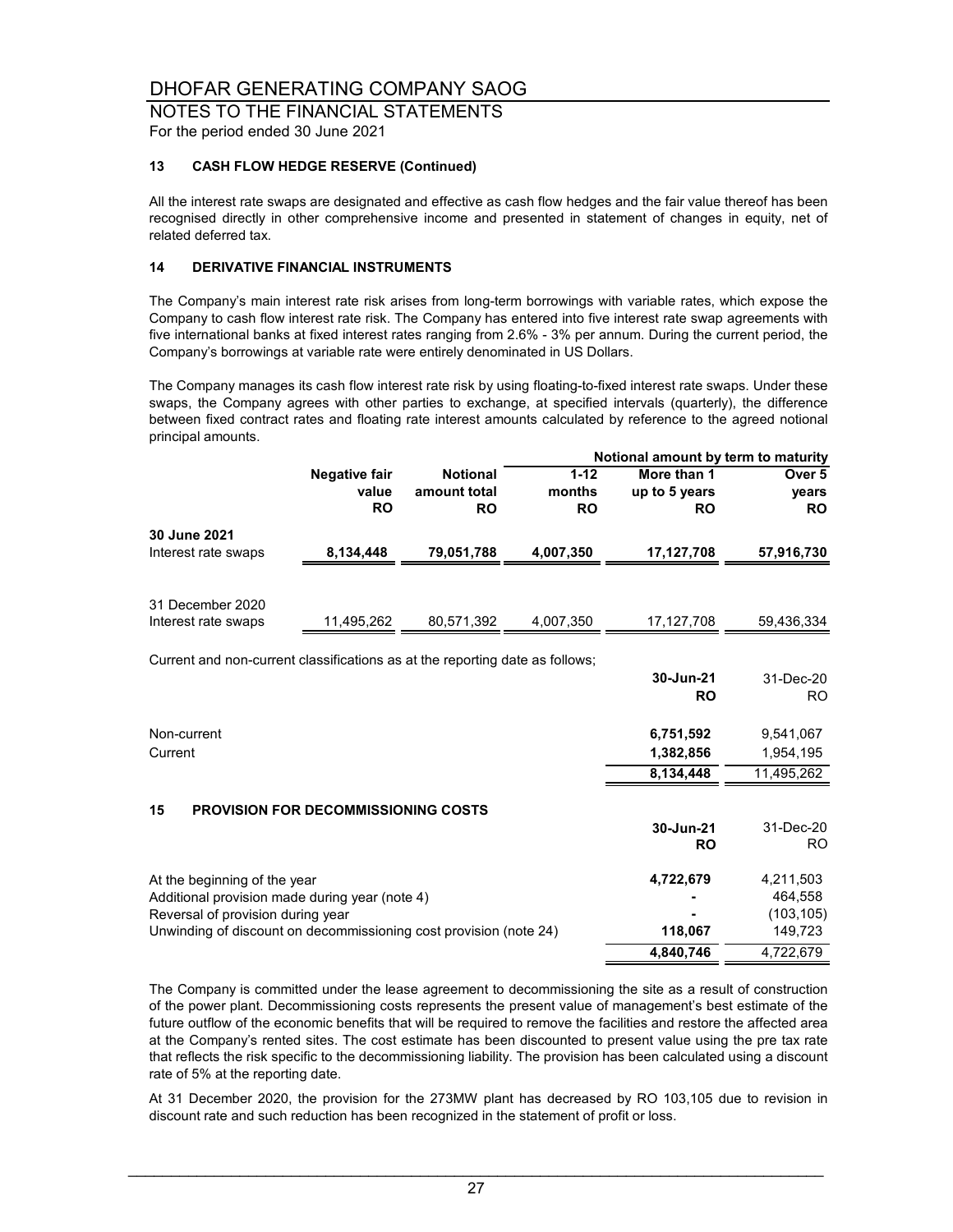### NOTES TO THE FINANCIAL STATEMENTS

For the period ended 30 June 2021

#### **15 PROVISION FOR DECOMMISSIONING COSTS (Continued)**

At December 2020, the Company has reviewed the provision estimates for the 445MW plant and has revised the discount rate which has resulted an increase in the provision. The effect of this change has resulted in increase of provision for decommissioning cost and decommissioning asset by OMR 464,559. The asset is depreciated in accordance with IAS 16 - Property, plant and equipment. The expected costs of restoration are based on management's best estimates in line with the industry practice.

### **16 LONG TERM LOAN**

|                                                                        | 30-Jun-21<br><b>RO</b> | 31-Dec-20<br>RO. |
|------------------------------------------------------------------------|------------------------|------------------|
| At the beginning                                                       | 146,894,306            | 154.242.763      |
| Paid during the year                                                   | (2,643,579)            | (7,348,457)      |
| Gross loan amount                                                      | 144,250,727            | 146,894,306      |
| Less: unamortised arrangement fee                                      | (1, 272, 397)          | (1,358,433)      |
|                                                                        | 142,978,330            | 145,535,873      |
| Current and non-current classification of the term loan is as follows; |                        |                  |
| Non-current portion                                                    | 135,752,290            | 138.578.204      |
| Current portion                                                        | 7,226,040              | 6.957.669        |
|                                                                        | 142,978,330            | 145.535.873      |

The loan facility of RO 168,609,121 (USD 437,832,047) was provided by a consortium of local and international banks in pursuance with the PPA to finance the project cost. This loan is repayable in 31 semi-annual instalments starting from 31 July 2018.

According to Common Term Agreement the term loan facility comprises of:

| Currency | <b>Total facility</b> | Interest rates            | <b>Final repayment date</b> |
|----------|-----------------------|---------------------------|-----------------------------|
| RO.      | 72.999.959            | 5.0% per annum            | 31 December 2032            |
| USD.     | 248.271.000           | $LIBOR + 1.4\%$ per annum | 31 December 2032            |

The repayment schedule of gross term loan is as follows:

|                               | 30-Jun-21<br><b>RO</b> | 31-Dec-20<br>RO. |
|-------------------------------|------------------------|------------------|
| Payable within one year       | 7.310.281              | 7.057.928        |
| Payable between 1 and 2 years | 7.712.552              | 7.575.124        |
| Payable between 2 and 5 years | 23.940.702             | 23.645.976       |
| Payable after 5 years         | 105,287,192            | 108,615,278      |
|                               | 144.250.727            | 146.894.306      |

The Company hedges USD portion of the loan for interest rate risk via an interest rate swap arrangement as explained in note 13 and 14.

The loan is secured by a charge on all project assets, assignment of insurance / reinsurances, agreement for security over promoters' shares and charge over the Company's project accounts. The weighted average effective interest rate on the bank loans is 3.76% per annum (31 December 2020: 3.97%) for USD facility and 5% per annum (31 December 2020: 4.80%) for OMR Facility (overall effective rate 4.23% per annum) (31 December 2020: 4.29%) . The loan is subject to certain covenants relating to maintenance of Debt Service Coverage Ratio.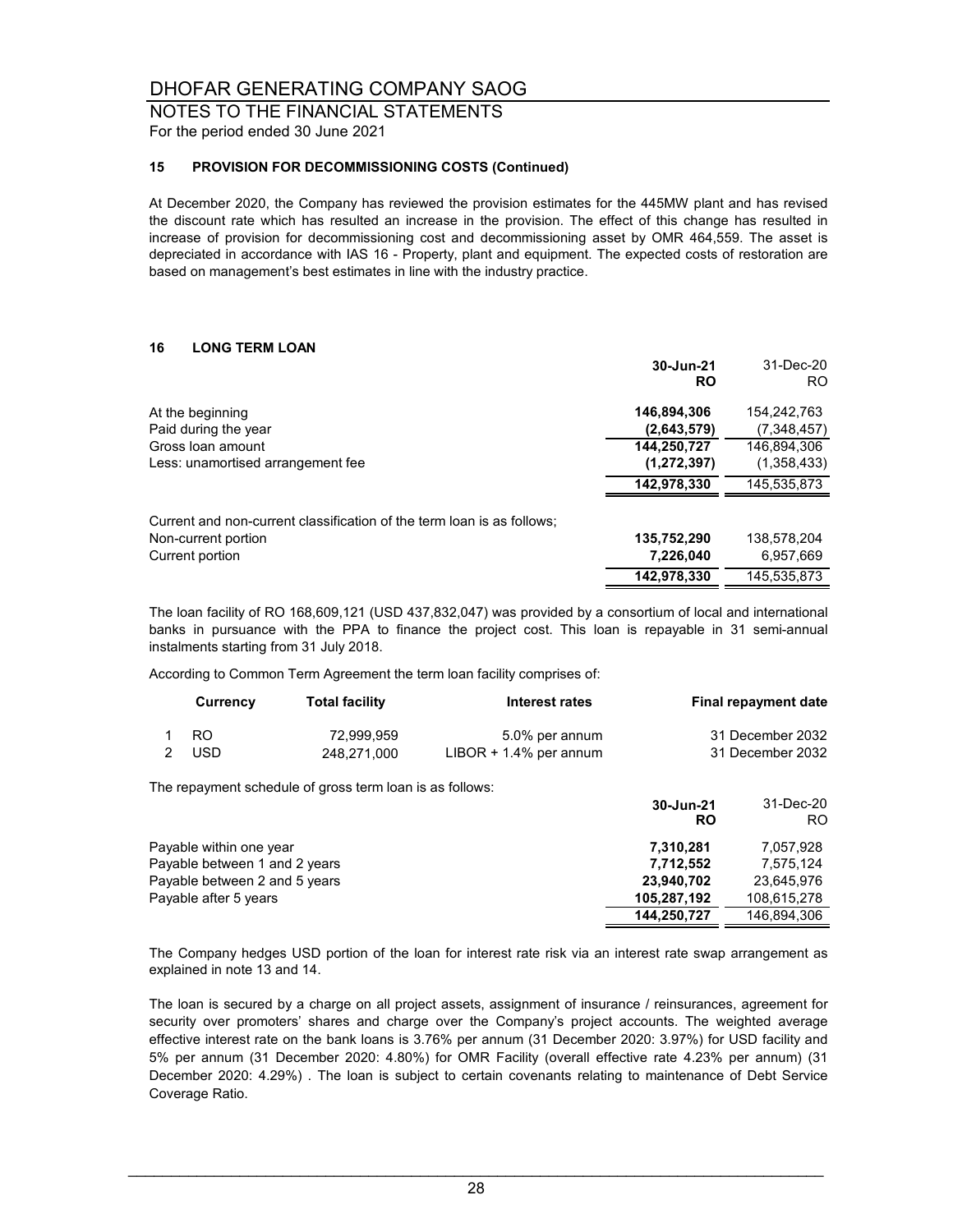### NOTES TO THE FINANCIAL STATEMENTS

For the period ended 30 June 2021

### **16 LONG TERM LOAN (Continued)**

The Company's cash sweep obligation under the loan agreement is to take effect from 31 July 2021. The cash sweep mechanism requires that after operating costs and debt service payments have been accounted for, 95% of the free cash flows to be paid to the lenders towards prepayment of the loan amount ("Cash Sweep Mechanism"). The loan agreement has a provision to disapply the provisions of the Cash Sweep Mechanism by providing a Letter of Credit ('LC") to the lenders. The Company is engaging with a local bank to arrange this LC facility. However, the Company is facing challenges to get the lender approval on this LC facility as certain international lenders have expressed their reluctance in accepting an LC from a local bank due to the current credit rating of the country risk.

If the Company is unable to arrange the LC facility and the Cash sweep triggers on 31 July 2021, the Company's ability to pay dividends will be impacted during the period of cash sweep as operating revenues may only be paid into the dividend distribution account once the Company's prepayment obligation from the cash sweep has been satisfied.

A reconciliation between opening and closing balances in the statement of financial position for liabilities that result in financing cash flows is presented below:

|                              | At 1<br>January | <b>Repayments</b><br>during year | Non-cash<br>changes | At<br>30 June/31<br><b>December</b> |
|------------------------------|-----------------|----------------------------------|---------------------|-------------------------------------|
| 2021                         | <b>RO</b>       | <b>RO</b>                        | <b>RO</b>           | RO                                  |
| Senior facility loan         | 145,535,873     | (2,643,579)                      | 86,036              | 142,978,330                         |
| 2020<br>Senior facility loan | 152,703,713     | (7.348,457)                      | 180,617             | 145,535,873                         |

### **17 TRADE AND OTHER PAYABLES**

|                                         | 30-Jun-21<br>RO | 31-Dec-20<br>RO. |
|-----------------------------------------|-----------------|------------------|
| Trade payables                          | 7,333,238       | 25.912.935       |
| Accrued expenses                        | 3,016,204       | 2,864,269        |
| Amount due to related parties (note 26) | 743.372         | 481.915          |
| Other payables                          | 251,200         |                  |
|                                         | 11,344,014      | 29,259,119       |

Trade payables includes OMR 7,333,337 (2020 - OMR 23,632,106) payable to Ministry of Oil and Gas against the Fuel Cost which is overdue as on the reporting date.

The Company, as a lessee, adopted IFRS 16 using retrospective method of adoption with the date of initial application on 1 January 2019. The following contracts are covered under IFRS 16:

- The Usufruct agreement with 40 years lease term.

- The office rent agreement with 3 years lease term.

The movement of Right-of-use assets as of the reporting date as follows:

|                                                            | 30-Jun-21<br><b>RO</b> | 31-Dec-20<br>RO.       |
|------------------------------------------------------------|------------------------|------------------------|
| At the beginning<br>Depreciation during the year (note 21) | 1,855,736<br>(33, 876) | 1,923,487<br>(67, 751) |
|                                                            | 1,821,860              | 1,855,736              |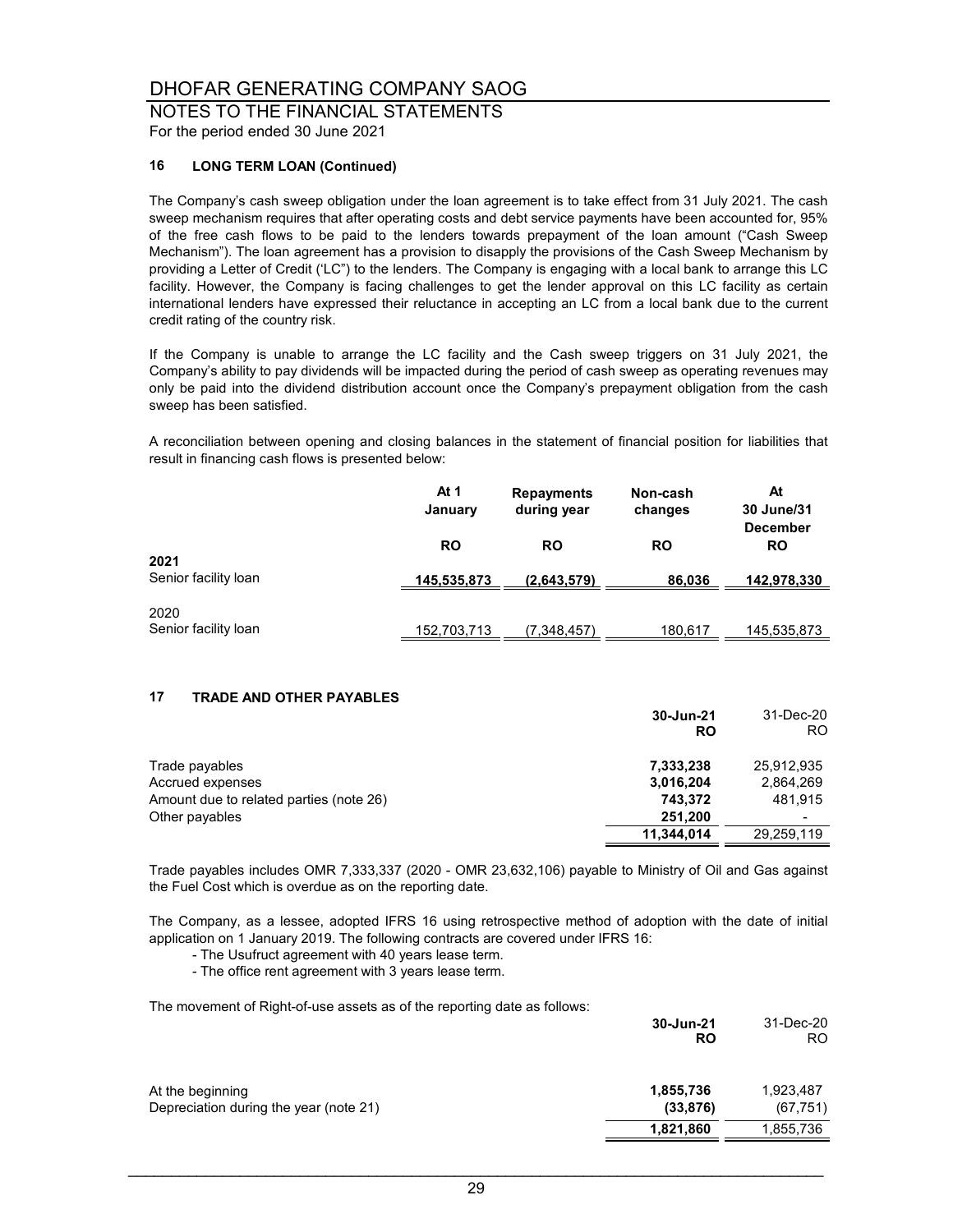## NOTES TO THE FINANCIAL STATEMENTS

For the period ended 30 June 2021

### **18 LEASES**

Movement of lease liability recognised as of the reporting date is as follows;

| At the beginning<br>Interest accrued during the year (note 24)<br>Payments during the year                                                                                  | 2,071,784<br>59,988<br>(11, 116)<br>2,120,656           | 2,091,798<br>120,278<br>(140, 292)<br>2,071,784         |
|-----------------------------------------------------------------------------------------------------------------------------------------------------------------------------|---------------------------------------------------------|---------------------------------------------------------|
| Current and non-current classification as of the reporting date is as follows;                                                                                              |                                                         |                                                         |
| Non-current lease liabilities<br><b>Current lease liabilities</b>                                                                                                           | 2,101,077<br>19,579<br>2,120,656                        | 1,919,068<br>152,716<br>2,071,784                       |
| The following are the amounts recognised in the profit or loss;                                                                                                             |                                                         |                                                         |
| Depreciation of right-of-use assets (note 21)<br>Interest on finance lease (note 24)                                                                                        | 33,876<br>59,988<br>93,864                              | 67,751<br>120,278<br>188,029                            |
| For leases where the Company is lessor, please refer note 5.<br>The maturity of lease liability is as follows:                                                              |                                                         |                                                         |
| Not later than 1 year<br>$1 - 2$ years<br>$2 - 5$ years<br>More than 5 years                                                                                                | 152,716<br>142,926<br>399,411<br>1,425,603<br>2,120,656 | 152,716<br>152,716<br>458,148<br>1,308,204<br>2,071,784 |
| 19<br><b>TAXATION</b>                                                                                                                                                       | 6 months ended<br>30-Jun-21<br><b>RO</b>                | 6 months ended<br>30-Jun-20<br>RO.<br>Restated          |
| <b>Statement of profit or loss</b><br>Deferred tax charge                                                                                                                   | (666, 405)                                              | 908,410                                                 |
|                                                                                                                                                                             | 30-Jun-21<br><b>RO</b>                                  | 31-Dec-20<br>RO.                                        |
| <b>Statement of financial position</b><br>Non-current liability:<br>Deferred tax-net                                                                                        | 8,418,463                                               | 8,580,746                                               |
| <b>Current tax liability</b><br>Current year                                                                                                                                | 35,322                                                  | 35,322                                                  |
|                                                                                                                                                                             | 30-Jun-21<br><b>RO</b>                                  | 31-Dec-20<br>RO.                                        |
| Movement for current tax liability:<br>At 1 January<br>Charge for prior years<br>Reversal of prior year provision<br>Payments during the year<br>At 30 June and 31 December | 35,322<br>35,322                                        | 383,438<br>83,241<br>(342,030)<br>(89, 327)<br>35,322   |
|                                                                                                                                                                             |                                                         |                                                         |

The total income tax for the year can be reconciled to the accounting profits as follows;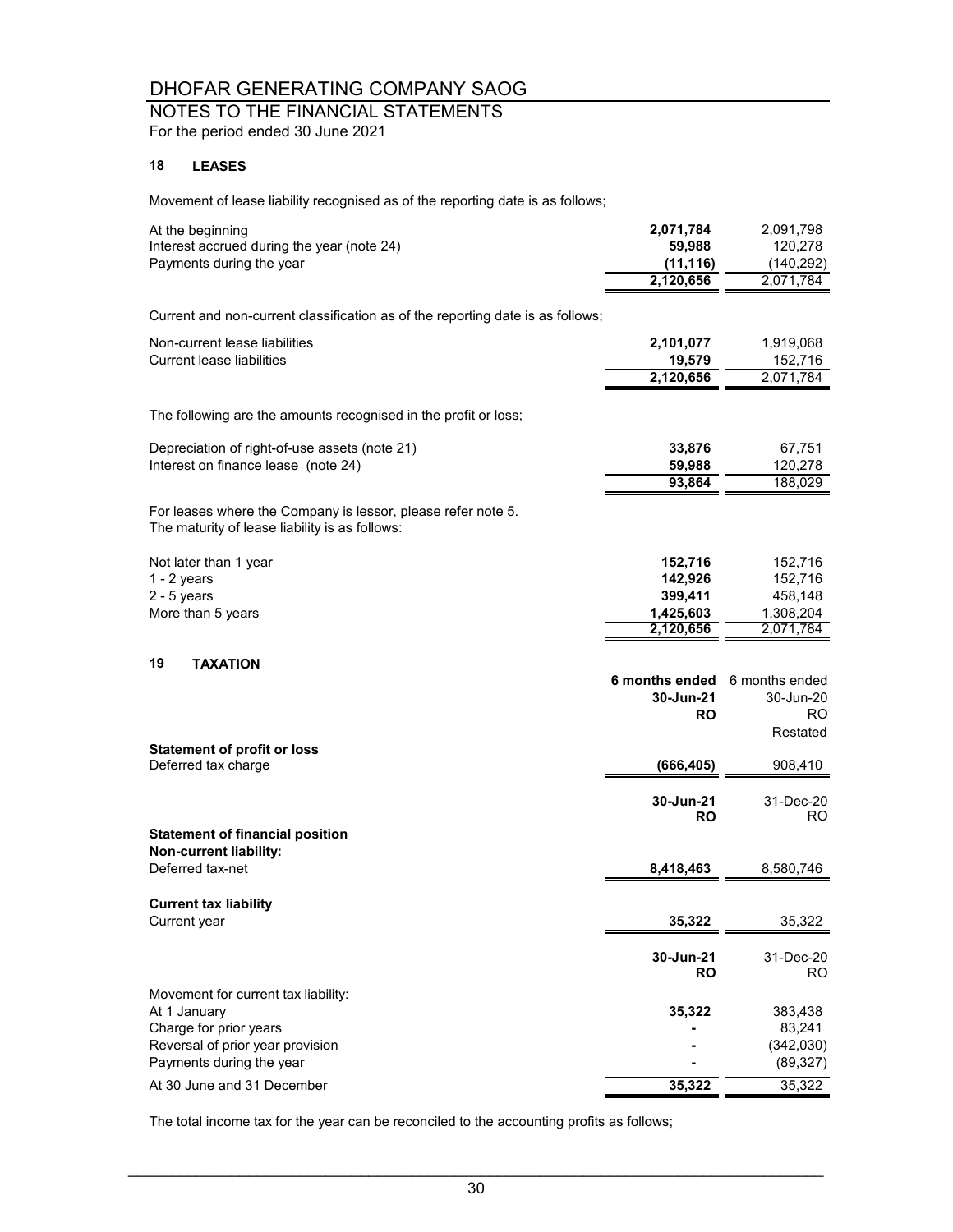### NOTES TO THE FINANCIAL STATEMENTS For the period ended 30 June 2021

#### **19 TAXATION (Continued)**

|                                              | 6 months ended 6 months ended<br>30-Jun-21<br><b>RO</b> | 30-Jun-20<br>RO. |
|----------------------------------------------|---------------------------------------------------------|------------------|
| Profit before tax                            | 2,059,121                                               | 2,414,661        |
| Tax at the rate of 15%<br>Add tax effect of: | 308,868                                                 | 362,199          |
| Expenses not allowed in tax                  | 629                                                     | 765              |
| Deferred tax not recognised on tax losses    | 387,801                                                 | 554.445          |
| Deferred tax on carried forward tax losses   | (1, 295, 640)                                           |                  |
| Deferred tax prior year                      | (68,063)                                                |                  |
| Tax expense for the year                     | (666, 405)                                              | 917,409          |

Tax assessments of tax years 2013, 2014 were completed during 2019 with additional tax claim of OMR 383,438 which was fully provided in the 2019 financial statements. During 2019, the Company filed an objection under the Income Tax law with the Tax Authority relating to 2013 and 2014 assessments. During 2020, the Objection was resolved in Company's favour and the final tax liability for 2013 and 2014 was determined as OMR 41,408. Accordingly, the excess provision of OMR 342,030 was reversed during the year 2020 after netting of the payment for 2013 and 2014 tax assessments.

During 2020, 2015 tax assessment was completed with an additional tax assessment of OMR 47,919 on thin capitalisation rules. The additional claim for 2015 was paid during the year. The additional tax for open tax years was recognised as OMR 35,322 based on the disallowances applied by Tax Authority for 2015 tax year.

The provision for the current and deferred tax have been recorded based on the finance lease model. Further, in respect of the unrealised gain of RO 22,989,752 (the difference between the fair value of plant and finance lease receivable) management has taken a view that this gain will be realised as a part of tariff received over the life of the PPA and only realised gain should be subjected to tax as per the Income Tax Law.

The government of Sultanate of Oman has announced an Economic Stimulus Plan on 9 Mar 2021 to support the Sultanate's efforts to counter Covid effects on the economy. Under this, companies are allowed to carry forward their tax losses incurred for tax year 2020 for an unlimited period to be adjustable against future taxable income. Company incurred tax loss of OMR 8,637,600 for 2020. In view of the above, Company has recognised a deferred tax asset of OMR1,295,640 in 2020 in these financial statements.

Deferred income tax assets are recognised for all deductible temperory differences and unused tax losses to the extent that it is probable that taxable profit will be available against which the deductible temperory differences and the carryforward of unused tax losses can be utilised.

#### **Deferred tax**

Deferred taxes are calculated on all temporary differences under the liability method using a principal tax rate of 15%. The net deferred tax liability and deferred tax charge in the statement of comprehensive income are attributable to the following items;

|                                           |              | Deferred tax recognised in |                |            |
|-------------------------------------------|--------------|----------------------------|----------------|------------|
|                                           | At 1 January | <b>Profit or loss</b>      | OCI            | At 30 June |
| 30 June 2021                              | RO           | RO                         | RO             | <b>RO</b>  |
| Deferred tax asset                        |              |                            |                |            |
| Provision for decommissioning cost        | 708,402      | 17,710                     |                | 726,112    |
| Allowance for ECL                         | 41,690       |                            | $\blacksquare$ | 41,690     |
| Lease liabilities and right-of-use assets | 32.408       | 12.411                     | $\blacksquare$ | 44.819     |
| Carried forward tax losses                |              | 1,295,640                  |                | 1,295,640  |
| Cash flow hedge reserve                   | 1,724,289    |                            | (504, 122)     | 1,220,167  |
|                                           | 2,506,789    | 1,325,761                  | (504,122)      | 3,328,428  |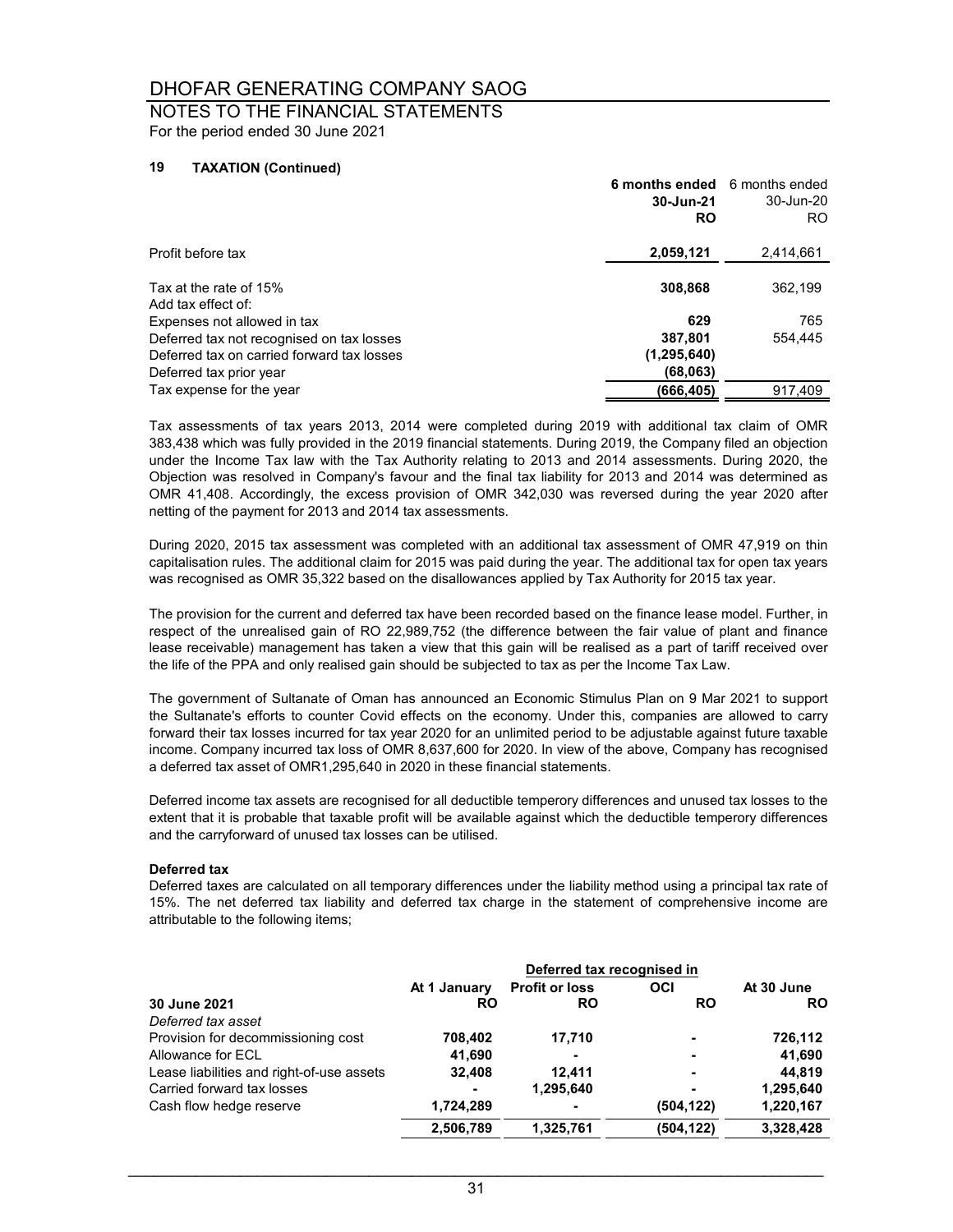### NOTES TO THE FINANCIAL STATEMENTS

For the period ended 30 June 2021

### **19 TAXATION (Continued)**

| Deferred tax liability                |              |            |            |              |
|---------------------------------------|--------------|------------|------------|--------------|
| Accelerated tax depreciation          | (7,563,280)  | (811, 595) |            | (8,374,875)  |
| Unrealised gain on                    |              |            |            |              |
| recognition of finance lease          | (2,815,375)  | 60,511     |            | (2,754,864)  |
| Finance lease receivable for          |              |            |            |              |
| decommissioning asset                 | (230, 124)   | 13.215     |            | (216,909)    |
| Unamortised major maintenance revenue | (212, 177)   | 7.767      |            | (204, 410)   |
| Prepaid rentals                       | (68,063)     | 68,063     |            |              |
| Decommissioning asset                 | (198, 516)   | 2,683      |            | (195,833)    |
|                                       | (11,087,535) | (659,356)  |            | (11,746,891) |
| Deferred tax liability - net          | (8,580,746)  | 666,405    | (504, 122) | (8,418,463)  |

|                                           |              |                | Deferred tax recognised in |                |
|-------------------------------------------|--------------|----------------|----------------------------|----------------|
|                                           | At 1 January | Profit or loss | OCI                        | At 31 December |
|                                           | RO           | RO.            | RO.                        | RO.            |
| 31 Dec 2020                               |              |                |                            |                |
| Deferred tax asset                        |              |                |                            |                |
| Provision for decommissioning cost        | 631,725      | 76,677         |                            | 708,402        |
| Allowance for ECL                         | 13,485       | 28,205         |                            | 41,690         |
| Lease liabilities and right-of-use assets | 25,248       | 7,160          |                            | 32,408         |
| Cash flow hedge reserve                   | 948,364      |                | 775,925                    | 1,724,289      |
|                                           | 1,618,822    | 112,042        | 775,925                    | 2,506,789      |
| Deferred tax liability                    |              |                |                            |                |
| Accelerated tax depreciation              | (5,546,648)  | (2,016,632)    |                            | (7,563,280)    |
| Unrealised gain on                        |              |                |                            |                |
| recognition of finance lease              | (2,924,017)  | 108,642        |                            | (2,815,375)    |
| Finance lease receivable for              |              |                |                            |                |
| decommissioning asset                     | (256, 524)   | 26,400         |                            | (230, 124)     |
| Unamortised major maintenance             |              |                |                            |                |
| revenue                                   | (277, 695)   | 65,518         |                            | (212, 177)     |
| Prepaid rentals                           | (38, 720)    | (29, 343)      |                            | (68,063)       |
| Decommissioning asset                     | (132, 314)   | (66, 202)      |                            | (198, 516)     |
|                                           | (9,175,918)  | (1,911,617)    |                            | (11,087,535)   |
| Deferred tax liability - net              | (7,557,096)  | (1,799,575)    | 775,925                    | (8,580,746)    |

### **20 REVENUE**

| --<br>11 L V L I 1 U L                    |                |                |
|-------------------------------------------|----------------|----------------|
|                                           | 6 Months ended | 6 Months ended |
|                                           | 30-Jun-21      | 30-Jun-20      |
|                                           | <b>RO</b>      | RO.            |
| Revenue recognised over time              |                |                |
| Revenue from a contract with a customer   |                |                |
| Fuel cost allowance                       | 7,375,911      | 8,679,259      |
| Fixed operation and maintenance allowance | 3,860,217      | 3,872,993      |
| Electrical energy allowance               | 47.682         | 51,341         |
| Major maintenance (note 6)                | 21,684         | 321,942        |
|                                           | 11,305,494     | 12,925,535     |
| Revenue from lease contracts              |                |                |
| Interest income from finance lease        | 1,847,627      | 1,937,284      |
| Investment charge from operating lease    | 6,562,333      | 6,613,970      |
|                                           | 8,409,960      | 8.551.254      |
|                                           | 19,715,454     | 21.476.789     |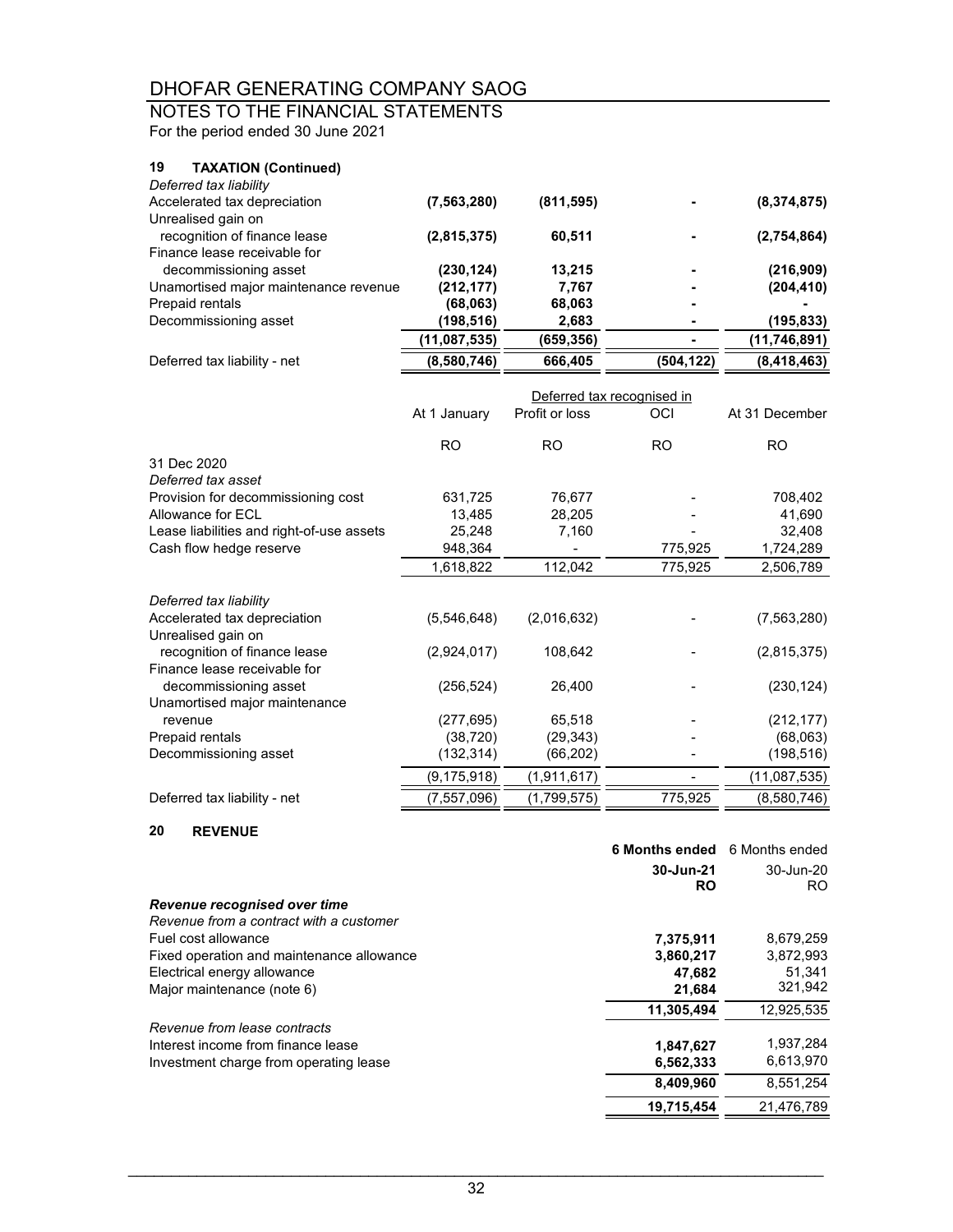### NOTES TO THE FINANCIAL STATEMENTS

For the period ended 30 June 2021

### **21 OPERATING COSTS**

|                                              | <b>6 Months ended</b> | 6 Months   |
|----------------------------------------------|-----------------------|------------|
|                                              | 30-Jun-21             | 30-Jun-20  |
|                                              | <b>RO</b>             | RO.        |
|                                              |                       | Restated   |
| Fuel cost                                    | 7,400,906             | 8,547,034  |
| Operation and maintenance charges            | 3,597,585             | 3,666,707  |
| Depreciation (note 4)                        | 1,976,148             | 1.964.664  |
| Insurance                                    | 328.861               | 327.216    |
| Employee costs (note 23)                     | 243.449               | 293,757    |
| Major maintenance expenses                   | 17.410                | 236,427    |
| Depreciation of right of use asset (note 18) | 33,876                | 33,875     |
| Electricity import cost                      | 69.626                | 75,807     |
| Transmission connection charges              | 83,179                | 84,279     |
|                                              | 13.751.040            | 15.229.766 |

### **22 GENERAL AND ADMINISTRATIVE EXPENSES**

|                                                                  | 6 Months ended 6 Months ended |           |
|------------------------------------------------------------------|-------------------------------|-----------|
|                                                                  | 30-Jun-21                     | 30-Jun-20 |
|                                                                  | <b>RO</b>                     | RO.       |
|                                                                  |                               | Restated  |
| Legal and professional charges                                   | 156,265                       | 136,851   |
| Allowance for ECL (note 7)                                       |                               | 78,087    |
| Information technology and software related expenses             | 72,111                        | 72,829    |
| License fees to regulator                                        | 36,107                        | 32,355    |
| Director sitting, remuneration and travelling expenses (note 26) | 10,200                        | 23,267    |
| Depreciation (note 4)                                            | 12.794                        | 16,458    |
| Entertainment                                                    | 16,986                        | 13,251    |
| Communication expenses                                           | 14,931                        | 15,908    |
| Corporate social responsibility expense                          | 7,500                         | 7,500     |
| Travelling expenses                                              | 21,608                        | 32,505    |
| Training expenses                                                | 7,500                         | 7,500     |
| Office rent                                                      |                               | 9,789     |
| Miscellaneous expenses                                           | 53,996                        | 55,673    |
|                                                                  | 409.998                       | 501.973   |

### **23 EMPLOYEE COSTS**

|                                                         | 6 Months ended 6 Months ended |           |
|---------------------------------------------------------|-------------------------------|-----------|
|                                                         | 30-Jun-21                     | 30-Jun-20 |
|                                                         | RO                            | RO.       |
|                                                         |                               | Restated  |
| Salaries, wages and other benefits                      | 222.564                       | 276.007   |
| Contributions to a defined contribution retirement plan | 7.878                         | 7,802     |
| Charge for employee end of service benefits             | 13.007                        | 9.948     |
|                                                         | 243.449                       | 293,757   |

#### **24 FINANCE COST**

|                                                                   | 6 Months ended 6 Months ended |           |
|-------------------------------------------------------------------|-------------------------------|-----------|
|                                                                   | 30-Jun-21                     | 30-Jun-20 |
|                                                                   | RO                            | RO.       |
|                                                                   |                               | Restated  |
| Interest on long term loan                                        | 3,259,631                     | 3,155,019 |
| Interest on finance lease (note 18)                               | 59,988                        | 60,139    |
| Amortisation of deferred financing cost                           | 86,037                        | 90,932    |
| Unwinding of discount on decommissioning cost provision (note 15) | 118,067                       | 74,862    |
| LC commission                                                     | 69.212                        | 64.190    |
| Interest on working capital loan loan                             | 16,259                        | 11,866    |
|                                                                   | 3,609,194                     | 3,457,008 |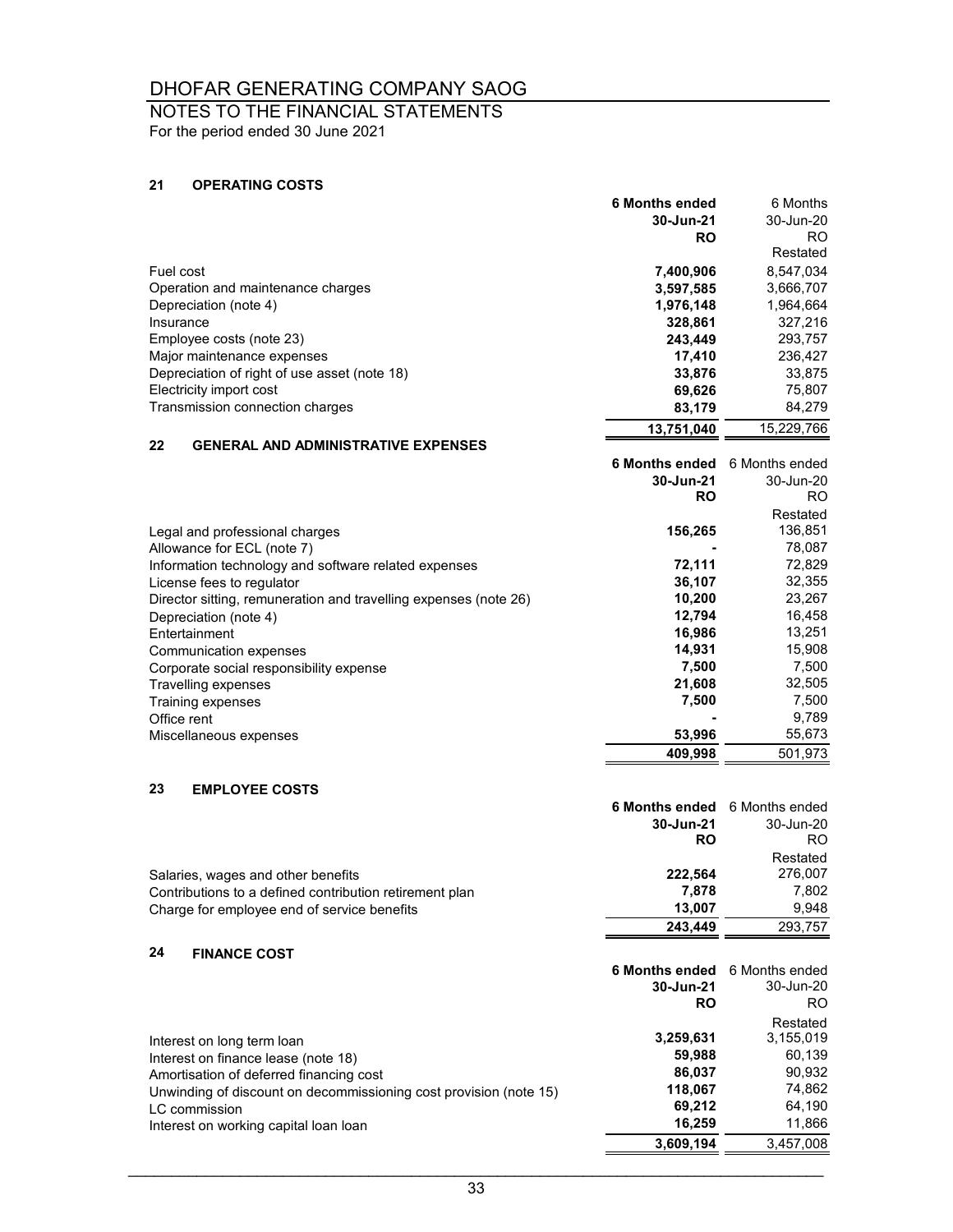## NOTES TO THE FINANCIAL STATEMENTS

For the period ended 30 June 2021

#### **25 EARNINGS PER SHARE**

|                                            | <b>6 Months ended</b> 6 Months ended |             |
|--------------------------------------------|--------------------------------------|-------------|
|                                            | 30-Jun-21                            | 30-Jun-20   |
|                                            | RO                                   | RO.         |
| Profit for the period (RO)                 | 2,725,526                            | 1.506.251   |
| Weighted average number of ordinary shares | 222.240.000                          | 222.240.000 |
|                                            | 0.012                                | 0.007       |

Diluted earnings per share is same as the earnings per share as the Company has not issued any instruments during the period which would have an impact on earnings per share when exercised.

#### **26 RELATED PARTY TRANSACTIONS**

Related parties comprise the shareholders, directors, key management personnel and business entities in which they have the ability to control or exercise significant influence in financial and operating decisions. Pricing

The Company maintains balances with these related parties which arise in the normal course of business from the commercial transactions, and are entered into at terms and conditions which are approved by the management.

Significant related party balances and transactions as of the reporting date as follows:

#### **Balances at the reporting date (Note 8 and 17)**

#### **Due from related parties**

|                                                                  | <b>6 Months ended</b> | 6 Months ended |
|------------------------------------------------------------------|-----------------------|----------------|
|                                                                  | 30-Jun-21             | 30-Jun-20      |
|                                                                  | <b>RO</b>             | RO.            |
| Ad Dhahirah Generating Company SAOC                              |                       |                |
|                                                                  |                       |                |
| Balances at the reporting date (Note 17)                         |                       |                |
|                                                                  | 30-Jun-21             | 31-Dec-20      |
|                                                                  | <b>RO</b>             | RO.            |
| Due to related parties (related to major shareholders)           |                       |                |
| Dhofar O&M LLC                                                   | 668,553               | 453,790        |
| First National Company for Operation and Maintenance - Oman      | 74,819                | 25,326         |
| Director sitting fee payable                                     |                       | 1,200          |
| Development Limited                                              |                       | 800            |
| International Company for Water and Power Projects - KSA         |                       | 799            |
|                                                                  | 743.372               | 481,915        |
|                                                                  |                       |                |
|                                                                  | <b>6 Months ended</b> | 6 Months ended |
|                                                                  | <b>RO</b>             | RO.            |
|                                                                  | 30-Jun-21             | 30-Jun-20      |
| Transactions during the period                                   |                       |                |
| O&M Fee and related charges                                      | 3,970,243             | 3,668,669      |
| Secondment charges and expense reimbursement                     | 72,549                | 215,737        |
| Director sitting, remuneration and travelling expenses (note 22) | 10,200                | 23,267         |
| Goods and services received                                      | 4,052,992             | 3,907,673      |
| Goods and services rendered                                      | 21,148                | 40,966         |
|                                                                  |                       |                |

#### *Key management personnel compensation*

Key management personnel are those persons having authority and responsibility for planning, directing and controlling the activities of the Company, directly or indirectly, including any director (whether executive or otherwise). The compensation for key managerial personnel during the year are as follows: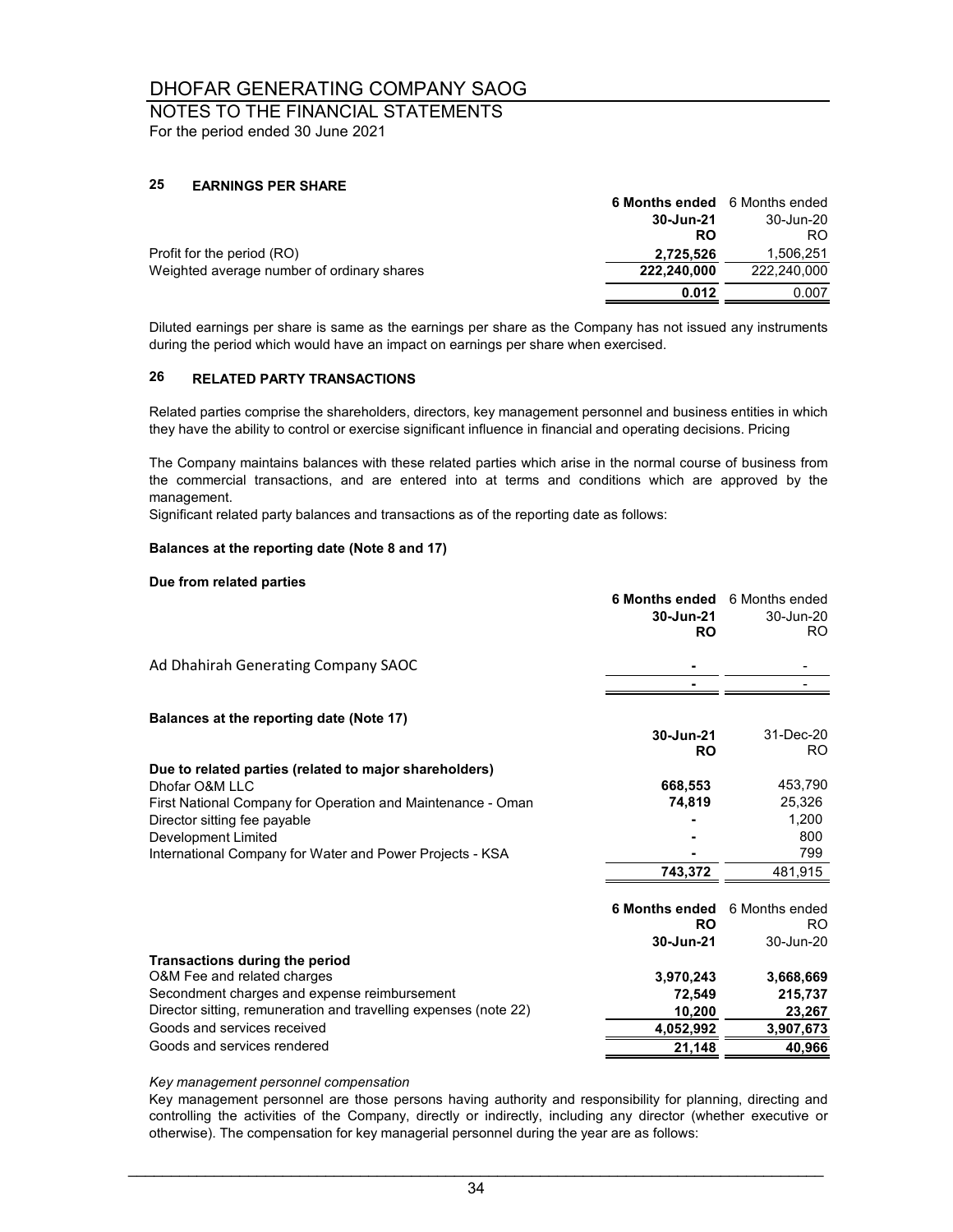### NOTES TO THE FINANCIAL STATEMENTS For the period ended 30 June 2021

#### **26 RELATED PARTY TRANSACTIONS (Continued)**

|                                                                       | 6 Months ended 6 Months ended<br>RO<br>30-Jun-21 | RO<br>30-Jun-20 |
|-----------------------------------------------------------------------|--------------------------------------------------|-----------------|
| Short-term employee benefits                                          | 61,350                                           | 86,667          |
| Long-term employee benefits                                           | 5.077                                            | 3.658           |
| Director sitting fees, remuneration and travelling expenses (note 22) | 10.200                                           | 23,267          |
|                                                                       | 76,627                                           | 113,593         |

Amounts due from/to related parties are interest free, unsecured and receivable on demand. Amount due from related parties are subject to the impairment requirement of IFRS 9, and were assessed as such and management believes the identified impairment loss was immaterial.

#### **27 FINANCIAL RISK MANAGEMENT**

The Company's principal financial liabilities, other than derivatives, comprise loans, and trade and other payables. The main purpose of these financial liabilities is to finance the Company's operations. The Company's principal financial assets include finance lease receivable, trade receivables, and cash that derive directly from its operations.

#### **Market risk**

Market risk is the risk that changes in market prices, such as foreign exchange rates, interest rates affect the Company's income or the value of its holdings of financial instruments. The objective of market risk management is to manage and control market risk exposures within acceptable parameters, while optimizing the return on risk.

The sensitivity analyses have been prepared on the basis that the amount of net debt, the ratio of fixed to floating interest rates of the debt and derivatives at the reporting date.

The following assumptions have been made in calculating the sensitivity analyses:

- The sensitivity of the relevant statement of comprehensive item is the effect of the assumed changes in respective market risks. This is based on the financial assets and financial liabilities held at the reporting date including the effect of hedge accounting.
- The sensitivity of equity is calculated by considering the effect of any associated cash flow hedges for the effects of the assumed changes of the underlying risk.

#### **Interest rate risk**

Interest rate risk is the risk that the fair value or future cash flows of a financial instrument will fluctuate because of changes in market interest rates. The Company's exposure to the risk of changes in market interest rates relates primarily to the Company's long-term debt obligations with floating interest rates. The Company manages its interest rate risk by having a balanced portfolio of fixed and variable rate loans and borrowings.

To manage this, the Company enters into interest rate swaps, in which it agrees to exchange, at specified intervals, the difference between fixed and variable rate interest amounts calculated by reference to an agreedupon notional principal amount.

At reporting date, after excluding the effect of interest rate swaps, 42% of the Company's borrowings are at a fixed rate of interest (31 December 2020: 42%).

At the reporting date the interest rate risk profile of the Company's interest bearing financial instruments is as follows: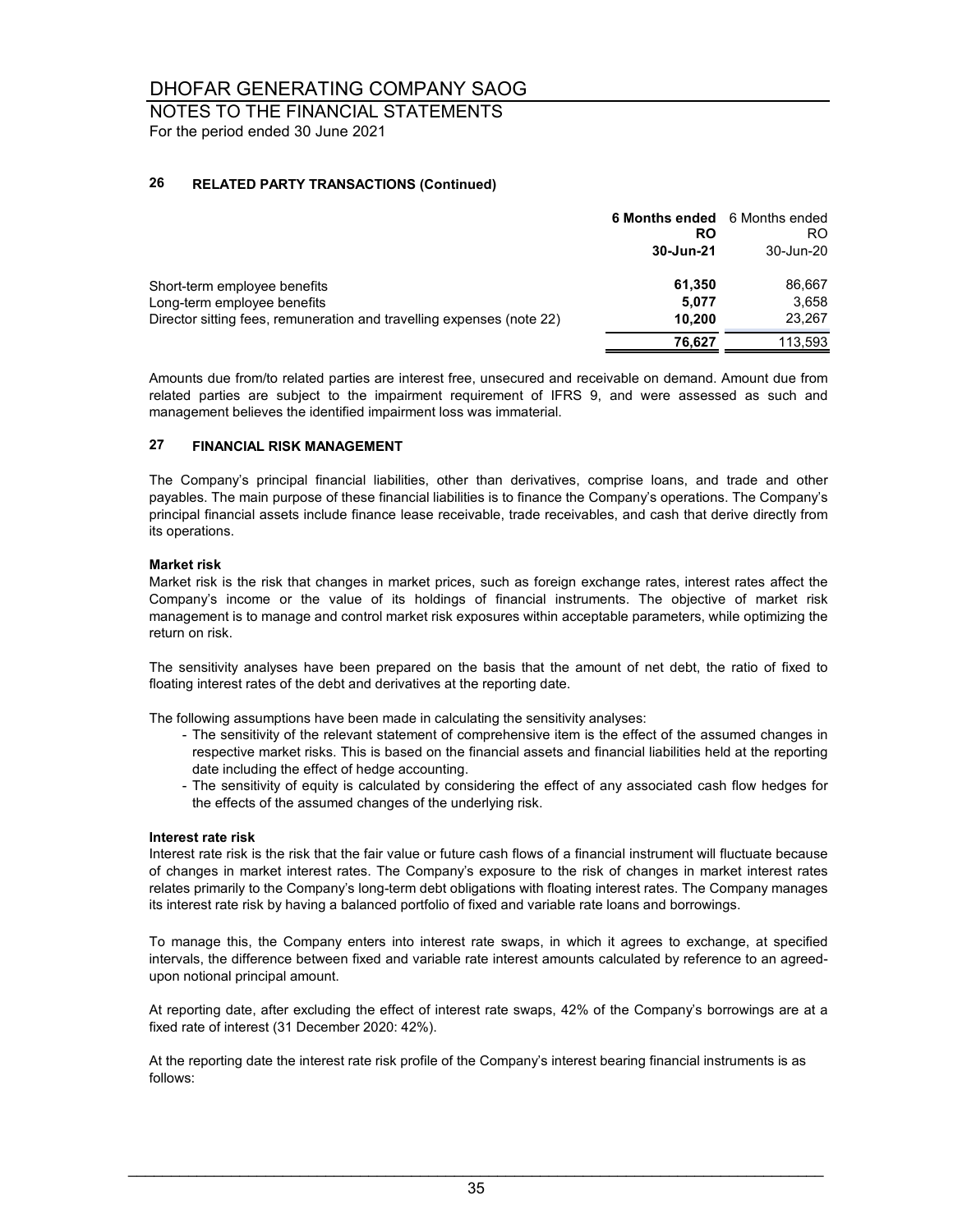NOTES TO THE FINANCIAL STATEMENTS For the period ended 30 June 2021

#### **27 FINANCIAL RISK MANAGEMENT (Continued)**

|                              | 6 Months ended 6 Months ended<br>RO | RO.        |
|------------------------------|-------------------------------------|------------|
|                              | 30-Jun-21                           | 30-Jun-20  |
| <b>Fixed rate instrument</b> |                                     |            |
| Term Ioan                    | 61,037,293                          | 63,996,302 |
|                              |                                     |            |
| Variable rate instrument     |                                     |            |
| Term Ioan                    | 83,213,434                          | 87,449,876 |
|                              |                                     |            |

#### **Interest rate sensitivity**

The Company does not account for any fixed rate financial assets or financial liabilities at fair value through profit or loss. Therefore, a change in interest rates at the reporting date would not affect profit or loss.

A reasonably possible change of 100 basis points in interest rates at the reporting date would have increased (decreased) equity and profit or loss by the amounts shown below. This analysis assumes that all other variables, in particular foreign currency exchange rates, remain constant.

|                                     | <b>Profit or loss</b> |           | Equity        |           |
|-------------------------------------|-----------------------|-----------|---------------|-----------|
|                                     | $100$ bps             | $100$ bps | $100$ bps     | $100$ bps |
| 30 June 2021                        |                       |           |               |           |
| Variable rate financial liabilities | (89,006)              | 89,006    | (75, 655)     | 75,655    |
| Interest rate swaps                 | 84,556                | (84, 556) | 71,873        | (71, 873) |
| Net sensitivity                     | (4,450)               | 4,450     | (3,782)       | 3,782     |
|                                     | <b>Profit or loss</b> |           | <b>Equity</b> |           |
|                                     | $100$ bps             | $100$ bps | $100$ bps     | $100$ bps |
| 30 June 2020                        |                       |           |               |           |
| Variable rate financial liabilities | (83, 474)             | 83.474    | (70, 953)     | 70,953    |
| Interest rate swaps                 | 79,301                | (79,301)  | 67,406        | (67,406)  |
| Net sensitivity                     | (4, 173)              | 4,173     | (3,547)       | 3,547     |

#### **Foreign currency risk**

Foreign exchange risk arises when future commercial transactions or recognised assets or liabilities are denominated in a currency that is not the Company's functional currency. The Company is exposed to foreign exchange risk arising from currency exposures primarily with respect to the US Dollar. Most of the foreign currency transactions are in US Dollars or other currencies linked to the US Dollar. Since the Rial Omani is pegged to the US Dollar management believes that the foreign exchange rate fluctuations would not have significant impact on the pretax profit of the Company.

#### **Credit risk**

Credit risk is the risk that a counterparty will not meet its obligations under a financial instrument, leading to a financial loss. The Company is exposed to credit risk from its operating activities (primarily trade receivables and finance lease receivable).

#### *Trade receivables*

Customer credit risk is managed by each business unit subject to the Company's established policy, procedures and control relating to customer credit risk management. Credit quality of a customer is assessed based on an extensive credit rating scorecard and individual credit limits are defined in accordance with this assessment. Outstanding customer receivables is regularly monitored. Trade receivable balance represents receivables from OPWP, a Government customer in Oman.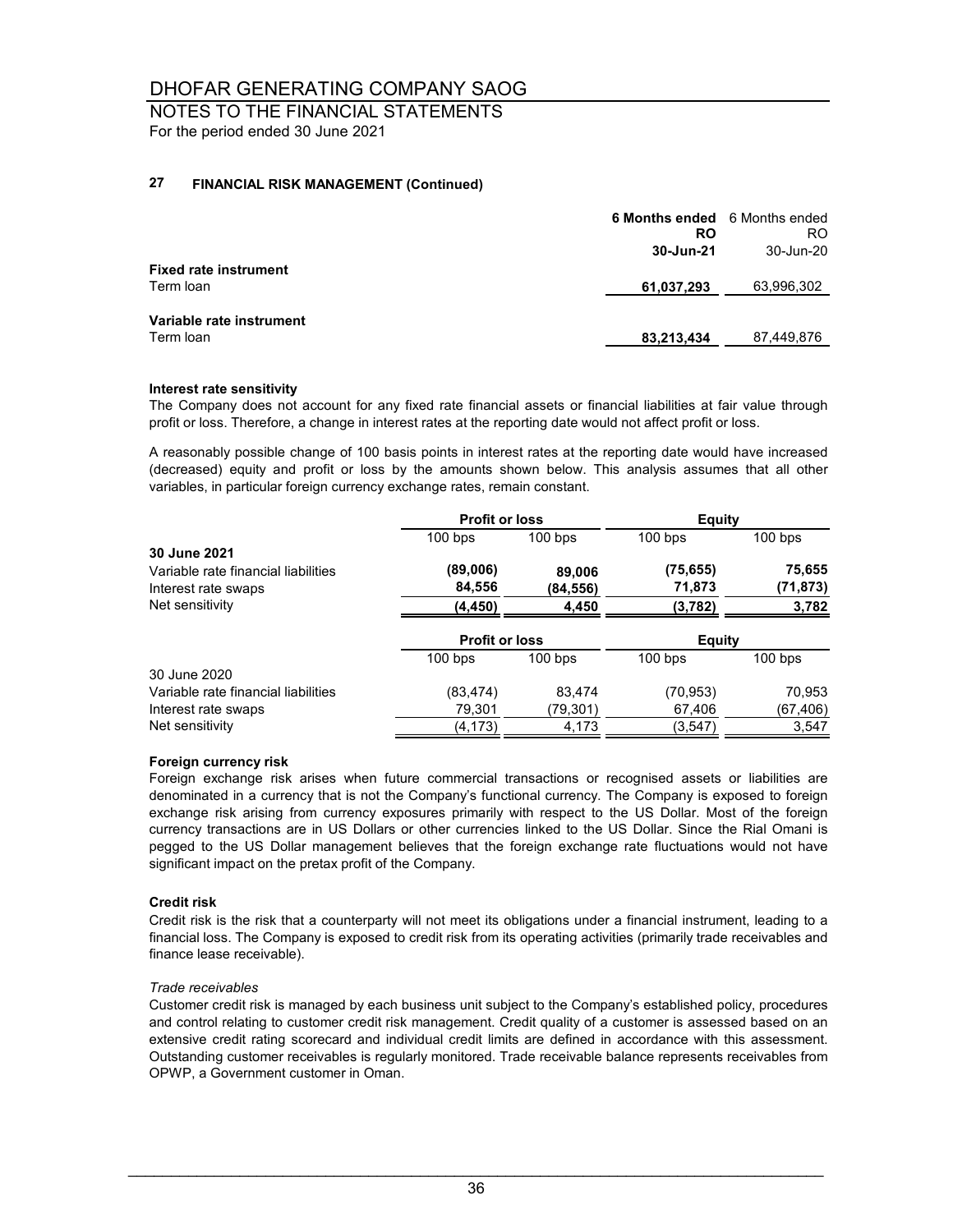### NOTES TO THE FINANCIAL STATEMENTS

For the period ended 30 June 2021

#### **27 FINANCIAL RISK MANAGEMENT (continued)**

This customer is transacting with the Company for number of years. Accordingly the balance due from this customer is assessed to have a strong high credit quality or limited credit risk. At reporting date, the Company had one customer (31 December 2020: one customer).

The Company recognised an allowance for ECL in the financial statements for the period ending 31 December 2020. An impairment analysis is performed at each reporting date as per IFRS 9 expected credit loss method. The provision rates are based on days past due for the outstanding balance. The calculation reflects the probability-weighted outcome, the time value of money and reasonable and supportable information that is available at the reporting date about past events, current conditions and forecasts of future economic conditions.

The maximum exposure to credit risk at the reporting date is the carrying value of each class of financial assets and the amount is immaterial to the financial statements for the year ending 30 June 2021. The Company does not hold collateral as security.

The Company evaluates the concentration of risk with respect to trade receivables as low, as its customer is located in Oman and it is a Government customer.

#### *Finance lease receivable*

Finance Lease receivable has been recorded in accordance with the terms of the PPA with OPWP, a Government customer in Oman and a provision for ECL is recognised at the reporting date.

#### *Cash at bank*

Credit risk on bank balances is limited as same are held with banks with sound credit ratings.

#### *Credit Concentration*

Except as disclosed, no significant concentrations of credit risk were identified by the management as at the statement of financial position date.

#### **Liquidity risk**

Liquidity risk is the risk that the Company will not be able to meet its financial obligations as they fall due. The Company's approach to managing liquidity is to ensure, as far as possible, that it will have sufficient liquidity to meet its liabilities when due, under both normal and stressed conditions, without incurring unacceptable losses or risking damage to the Company's reputation.

Typically the Company ensures that it has sufficient cash on demand to meet expected operational expenses including the servicing of financial obligations. This excludes the potential impact of extreme circumstances that cannot reasonably be predicted, such as natural disasters. In addition the Company has access to credit facilities.

The following are the remaining contractual maturities of financial liabilities at the reporting date. The amounts are gross and undiscounted and include contractual interest payments:

|                                             | Carrying<br>value<br><b>RO</b> | Contractual<br>RO | cashflows Less than 1 year<br>RO | More than 1<br><b>RO</b> |
|---------------------------------------------|--------------------------------|-------------------|----------------------------------|--------------------------|
| 30 June 2021                                |                                |                   |                                  |                          |
| <b>Non-derivative financial liabilities</b> |                                |                   |                                  |                          |
| Term loan                                   | 142,978,330                    | 179,494,505       | 13,317,956                       | 179,494,505              |
| Trade payables                              | 7,333,238                      | 7,333,238         | 7,333,238                        |                          |
| Lease liabilities                           | 2,120,656                      | 2,120,656         | 19.579                           | 2,101,077                |
| Accrued expenses                            | 3,016,204                      | 3,016,204         | 3,016,204                        |                          |
| Due to related parties                      | 743,372                        | 743,372           | 743.372                          | -                        |
|                                             | 156.191.800                    | 192.707.975       | 24.430.349                       | 181,595,582              |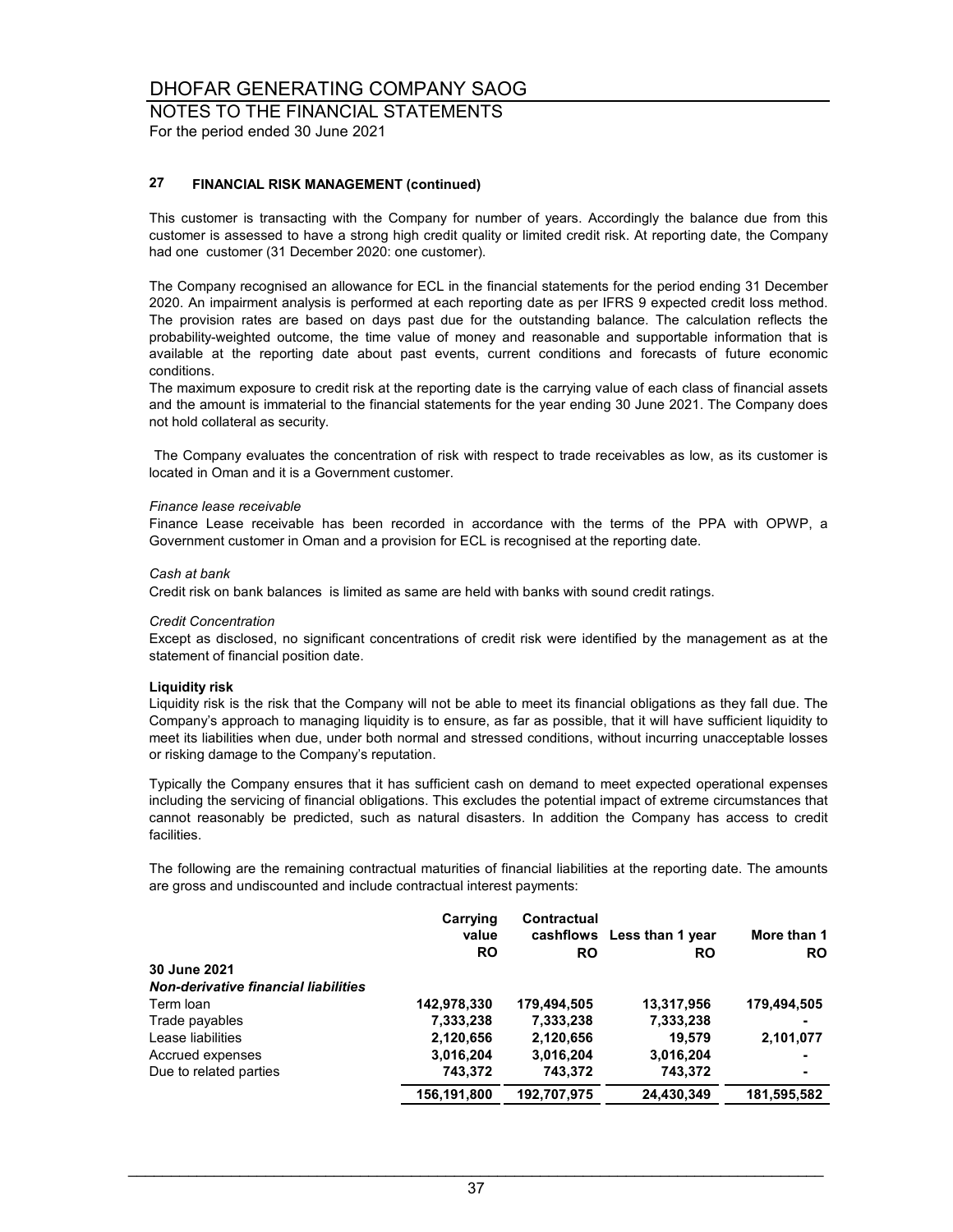## NOTES TO THE FINANCIAL STATEMENTS

For the period ended 30 June 2021

#### **27 FINANCIAL RISK MANAGEMENT (continued)**

#### *Derivative financial liabilities*

| Gross payable under IRS                                                                                                                                       | 8,134,448                                                                     | 8,134,448                                                                     | 1,382,856                                                                 | 6,751,592                                                        |
|---------------------------------------------------------------------------------------------------------------------------------------------------------------|-------------------------------------------------------------------------------|-------------------------------------------------------------------------------|---------------------------------------------------------------------------|------------------------------------------------------------------|
|                                                                                                                                                               | 164,326,248                                                                   | 200,842,423                                                                   | 25,813,205                                                                | 188,347,174                                                      |
|                                                                                                                                                               | Carrying<br>value<br><b>RO</b>                                                | Contractual<br>cashflows<br><b>RO</b>                                         | Less than 1 year<br>RO.                                                   | More than 1<br><b>RO</b>                                         |
| 31 December 2020<br>Non-derivative financial liabilities                                                                                                      |                                                                               |                                                                               |                                                                           |                                                                  |
| Term loan<br>Trade payables<br>Lease liabilities<br>Accrued expenses<br>Due to related parties                                                                | 145,535,873<br>25,912,935<br>2,071,784<br>2,864,269<br>481,915<br>176,866,776 | 199,321,640<br>25,912,935<br>2,071,784<br>2,864,269<br>481,915<br>230,652,543 | 13,303,455<br>18,114,031<br>152,716<br>2,864,269<br>481,915<br>34,916,386 | 186,018,185<br>7,798,904<br>1,919,068<br>195,736,157             |
| Derivative financial liabilities<br>Gross payable under IRS                                                                                                   | 11,495,262                                                                    | 11,495,262                                                                    | 1,954,195                                                                 | 9,541,067                                                        |
|                                                                                                                                                               | 188,362,038                                                                   | 242,147,805                                                                   | 36,870,581                                                                | 205, 277, 224                                                    |
| <b>Categories of financial assets</b>                                                                                                                         |                                                                               |                                                                               |                                                                           |                                                                  |
|                                                                                                                                                               |                                                                               |                                                                               | 30-Jun-21<br><b>RO</b>                                                    | 31-Dec-20<br>RO.                                                 |
| Financial assets (at amortised cost)<br>Cash and cash equivalents<br>Finance lease receivable<br>Major maintenance receivables<br>Trade and other receivables |                                                                               |                                                                               | 4,421,387<br>44,408,379<br>2,613,125<br>10,918,309<br>62,361,200          | 4,648,738<br>45,555,377<br>2,892,473<br>27,754,835<br>80,851,423 |
| Financial liabilities (at amortised cost)<br>Long term loan<br>Lease liabilities<br>Trade and other payables                                                  |                                                                               |                                                                               | 142,978,330<br>2,120,656<br>11,344,014<br>156,443,000                     | 145,535,873<br>2,071,784<br>29,259,119<br>176,866,776            |

#### **28 FAIR VALUES**

Set out below is a comparison, by class, of the carrying amounts and fair values of the Company's financial instruments, other than those with carrying amounts that are reasonable approximations of fair values:

|                                       | 30-Jun-21  |            | 31-Dec-20              |            |
|---------------------------------------|------------|------------|------------------------|------------|
|                                       | Carrying   | Fair value | <b>Carrying Amount</b> | Fair value |
|                                       | <b>RO</b>  | <b>RO</b>  | RO                     | RO.        |
| <b>Financial assets</b>               |            |            |                        |            |
| Finance lease receivables             | 44,574,467 | 44,408,379 | 45.555.377             | 45,555,377 |
| Major maintenance revenue receivables | 2,623,671  | 2,613,125  | 2,892,473              | 2.892.473  |
| Trade receivable                      | 10,852,492 | 10,852,492 | 27,669,835             | 27,669,835 |
| Other receivables                     | 65,817     | 65,817     | 85,000                 | 85,000     |
|                                       | 10.918.309 | 10.918.309 | 27.754.835             | 27.754.835 |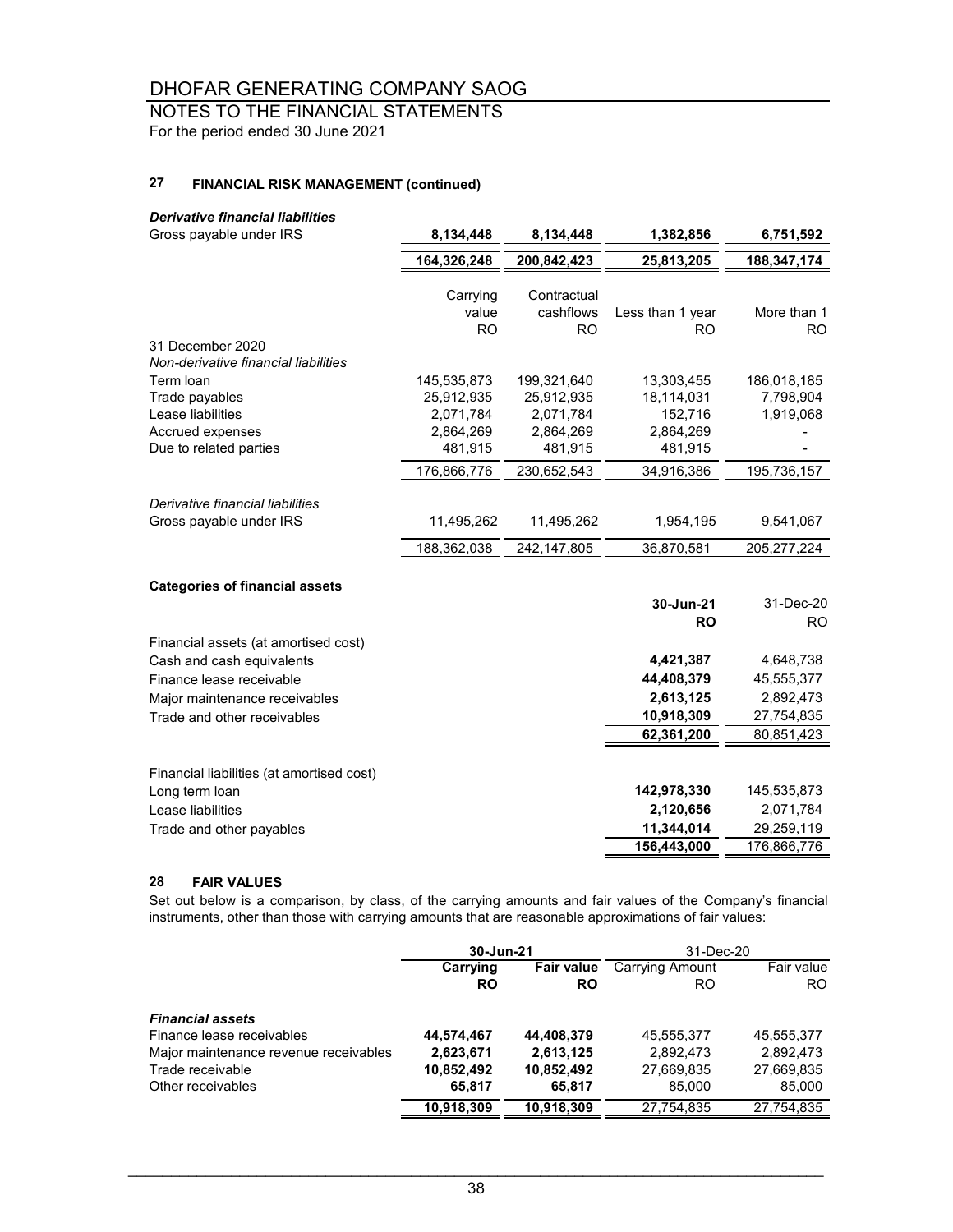### NOTES TO THE FINANCIAL STATEMENTS

For the period ended 30 June 2021

### **28 FAIR VALUES (Continued)**

|                                       | 30-Jun-21   |                   | 31-Dec-20              |             |
|---------------------------------------|-------------|-------------------|------------------------|-------------|
|                                       | Carrying    | <b>Fair value</b> | <b>Carrying Amount</b> | Fair value  |
|                                       | <b>RO</b>   | <b>RO</b>         | RO                     | RO.         |
| <b>Financial liabilities</b>          |             |                   |                        |             |
| Interest bearing loans and borrowings |             |                   |                        |             |
| - Floating rate borrowings            | 83,213,434  | 83,213,434        | 84,812,975             | 84,812,975  |
| - Fixed rate borrowings               | 61,037,293  | 61,037,293        | 62,081,331             | 60.679.867  |
| Trade payables                        | 7,333,238   | 7,333,238         | 25,912,935             | 25,912,935  |
| Lease liabilities                     | 2,120,656   | 2,120,656         | 2,071,784              | 2,071,784   |
| Accrued expenses                      | 3,016,204   | 3,016,204         | 2,864,269              | 2,864,269   |
| Due to related parties                | 743,372     | 743,372           | 481.915                | 481.915     |
| Derivative financial liabilities      | 8,134,448   | 8,134,448         | 11,495,262             | 11,495,262  |
|                                       | 165,598,645 | 165,598,645       | 189,720,471            | 188,319,007 |

### **29 CAPITAL MANAGEMENT**

The Company's objectives when managing capital are to safeguard the Company's ability to continue as a going concern and benefit other stake holders. The management's policy is to maintain a strong capital base so as to maintain creditor and market confidence and to sustain future development of the business. Management is confident of maintaining the current level of profitability by enhancing top line growth and prudent cost management. The Company is not subject to externally imposed capital requirements.

The capital structure of the Company comprises of net debt (borrowings as detailed in notes 16 offset by cash and bank balances), lease liabilities and equity of the Company (comprising the share capital, reserves and retained earnings). The Company is not subject to externally imposed capital requirements other than the requirements of the Commercial Companies Law.

The Board regularly reviews the capital structure of the Company. As part of this review, the Board considers the cost of capital and the risks associated with each class of capital. The gearing ratio at 30 June 2021 of 341.7% (31 December 2020: 380.65%) (see below).

#### *Gearing ratio*

Gearing ratio at the reporting date as follows:

|                          | 30-Jun-21<br>RO | 31-Dec-20<br>RO. |
|--------------------------|-----------------|------------------|
| Debt (i)                 | 145,098,986     | 147,607,657      |
| Cash and bank balances   | (4, 421, 387)   | (4,648,738)      |
| Net debt                 | 140,677,599     | 142,958,919      |
| Equity (ii)              | 41,138,132      | 37,556,074       |
| Net debt to equity ratio | 341.96%         | 380.65%          |

(i) Debt is defined as long- and short-term borrowings (excluding derivatives) as described in note 16 and lease liabilities (note 18).

(ii) Equity includes all capital and reserves of the Company that are managed as capital.

### **30 COMMITMENTS AND CONTINGENCIES**

#### **(i) Debt Service Reserve Account Letter of Credit**

At 30 June 2021, the Company had contingent liabilities in respect of Debt Service Reserve Account ('DSRA') letter of credit amounting to RO 3,309,004 and USD 11,342,251 (31 December 2020 : RO 2,609,818 and USD 9,082,298) in accordance with the requirement of the Common Terms Agreement ('CTA') given in the normal course of business on which no material liabilities are expected to arise.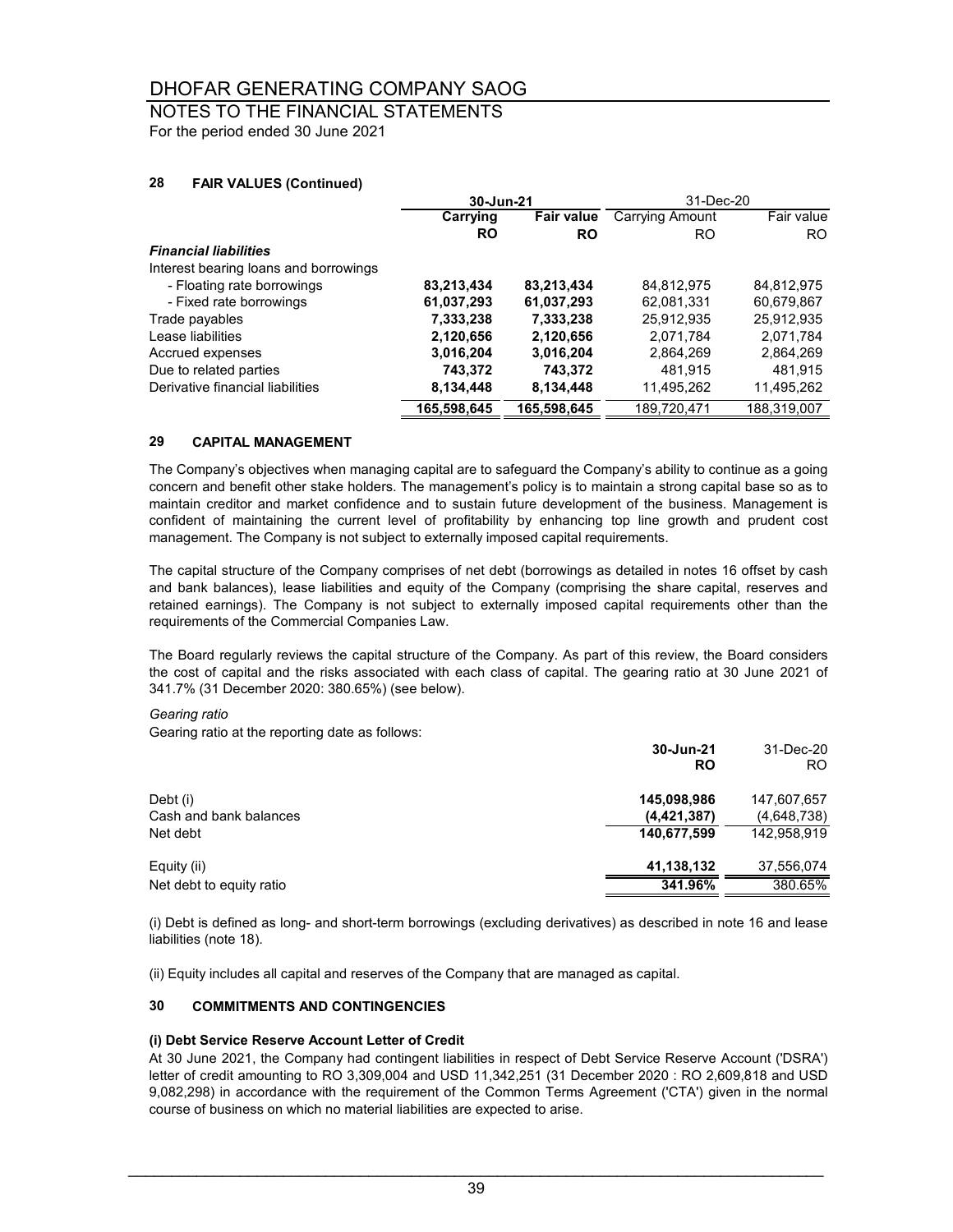## NOTES TO THE FINANCIAL STATEMENTS

For the period ended 30 June 2021

### **30 COMMITMENTS AND CONTINGENCIES (Continued)**

#### **(ii) Sponsors' Fuel Reserve Account (FRA) Commitment**

Under the Common Terms Agreement (CTA) the project's sponsors are required to provide the Fuel Reserve Account (FRA) commitment to the offshore trustee. The FRA commitment can be provided in the form of cash, letter of credit (LC) or letter of guarantee (LG) . At 31 December 2020, Mitsui & Co., Ltd and ACWA Power provided their support through letter of guarantee and letter of credit respectively, whereas DIDIC deposited the cash of OMR 311,930 (31 December 2019 : OMR 311,930) in FRA bank account to comply with the CTA requirements. FRA bank balance and FRA support can only be utilized with lenders' and sponsors' consent, therefore DGC do not have any control on these amounts and the amount received from DIDIC is held in a fiduciary capacity and not accounted in these financial statements.

#### **(iii) Capital commitments**

The Company has capital commitment of RO 50,090 as of 30 June 2021 (31 December 2020: RO 275,494) with contractors for construction and other activities.

#### **(iii) Operating lease arrangement where the Company acts as a lessor**

As disclosed in notes to these financial statements, the arrangement between the Company and OPWP under the PPA for 445 MW power plant is covered under IFRS 16 Leases and such arrangement in substance represents an operating lease under IFRS 16 Leases. The lease commenced on 1 January 2018. The following is the total of future minimum lease receipts expected to be received under the PPA:

|                                                                                         | 30-Jun-21<br>RO                        | 31-Dec-20<br>RO.                       |
|-----------------------------------------------------------------------------------------|----------------------------------------|----------------------------------------|
| Due within one year<br>Due after one year but within five years<br>Due after five years | 13,438,087<br>53,763,741<br>87,270,886 | 13.445.683<br>53,772,103<br>93.924.626 |
|                                                                                         | 154.472.714                            | 161.142.412                            |

#### **(iv) Capital connection fee charges**

The Company had entered into agreements for connection to the transmission system and has to pay the fixed and variable connection charges related to connection assets and operation and maintenance fee.

The minimum fixed future payments under the electrical connection agreements are as follow:

|                                          | 30-Jun-21<br>RO | 31-Dec-20<br>RO. |
|------------------------------------------|-----------------|------------------|
| Due within one year                      | 271.958         | 271,958          |
| Due after one year but within five years | 1,087,832       | 1,087,832        |
| Due after five years                     | 760.866         | 1,547,420        |
|                                          | 2,120,656       | 2,907,210        |

### **31 NET ASSETS PER SHARE**

Net assets per share is calculated by dividing the net assets attributable to the ordinary shareholders of the Company by the ordinary shares outstanding at the reporting date.

|                                 | 30-Jun-21<br><b>RO</b> | 31-Dec-20<br>RO.<br>Restated |
|---------------------------------|------------------------|------------------------------|
| Net assets – shareholder funds  | 41,138,132             | 37,556,074                   |
| Total number of ordinary shares | 222,240,000            | 222,240,000                  |
|                                 | 0.185                  | 0.169                        |
|                                 |                        |                              |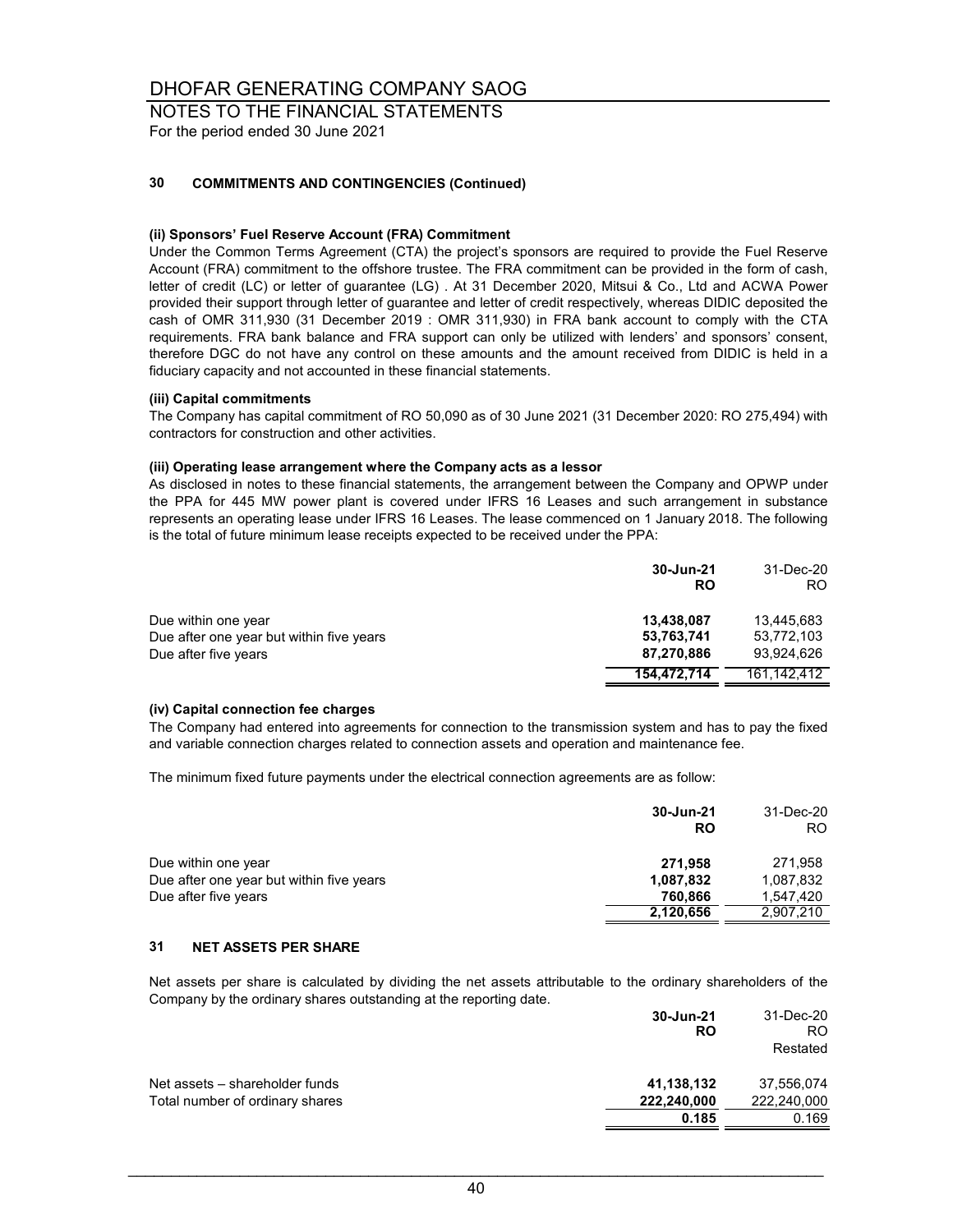NOTES TO THE FINANCIAL STATEMENTS

For the period ended 30 June 2021

### **32 SEGMENT REPORTING**

An operating segment is a component of an entity that engages in business activities from which it may earn revenues and incur expenses including revenues and expenses relating to transactions with other components of the same entity; whose operating results are regularly reviewed by the entity's chief operating decision maker to make decisions about resources to be allocated to the segment and assess its performance; and for which discrete financial information is available.

Information regarding the Company's operating segments is set out below in accordance with IFRS 8 - Operating segments. IFRS 8 requires operating segments to be identified on the basis of internal reports about components of the Company that are regularly reviewed by the chief operating decision maker in order to allocate resources to the segment and to assess its performance.

The Company operates in one business segment that of generation of power. All relevant information relating to this primary segment is disclosed in the statement of financial position, statement of comprehensive income and notes to the financial statements.

No geographical analysis has been disclosed as 100% of the Company's revenue is from one customer based in Oman.

### **33 DIVIDEND PAYMENT**

During the period, the Company paid dividends of 18 Baiza per share for 22,224,000 number of shares amounting to RO 2,000,160 (31 December 2020:RO 4,000,320). These dividends were approved at the Annual General Meeting held on 16 March 2020. Refer to note 16 for the application of Cash Sweep Mechanism which will have a potential impact on future dividends.

#### **34 PRIOR YEAR RESTATEMENT**

The corresponding figures have been restated in these financial statements to rectify the following in the accounting records of previous years:

(1) Provision for major maintenance of RO 7.5 million was recorded in year 2016 with respect to major maintenance obligation under PPA for 273 MW power plant and increased the finance lease receivables carrying value with same amount. However, as per IFRS 15 major maintenance is treated as a separate performance obligation and a part of the consideration under PPA is also allocated to this performance obligation. Accordingly, the cost of the major maintenance and related revenue are recognized in the profit or loss in the period in which major maintenance is carried out.

The Company continues to receive capacity payments based on the plant availability. The split of capacity revenue in to lease and non lease components is as per IFRS requirements and has no impact for net cashflows of the Company.

(2) Right of use assets were recognized for connection assets agreement with OETC in year 2019 and the same was amortized based on 15 years. Management has reassessed the terms of the contract to determine the control of the connection assets and considering the load dispatch center function of OETC along with right to operate and maintain the connection assets, it has been concluded that the control for connection assets remains with OETC.

Accordingly, right of use assets, lease liability, related depreciation expense and finance cost have been retrospectively adjusted. Further as per management assessment, the Company will receive benefits from connection assets until the plant is in operation, accordingly the connection charges will be expensed over the estimated useful life of the plant.

These prior period adjustments have been corrected with retrospective effect by restating the prior period financial statements as per the requirements of IAS 8 - Accounting Policies, Changes in the Accounting Estimates and Errors.

Effects of prior year adjustment on the financial statements for the period ended 30 June 2020: